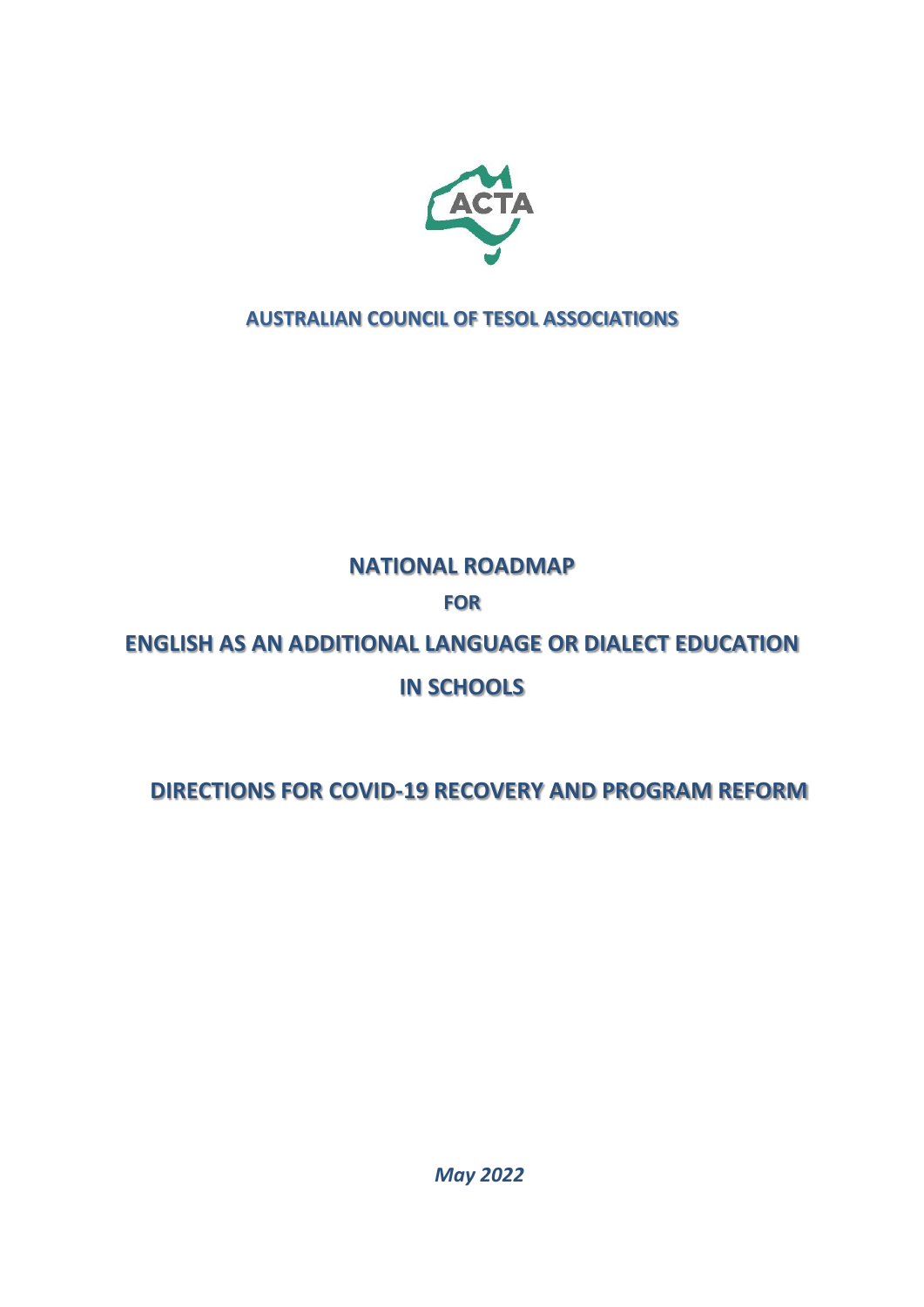### **TABLE OF CONTENTS**

| Abbreviations                                                                                                                            | 3              |
|------------------------------------------------------------------------------------------------------------------------------------------|----------------|
| <b>INTRODUCTION</b>                                                                                                                      | 4              |
| A. Supporting students, student learning and student achievement                                                                         | 7              |
| ACTION 1: Restore adequate needs-based funding for migrant, refugee and Indigenous English<br>language learners                          | $\overline{7}$ |
| ACTION 2: Upgrade EAL/D teaching and learning resources in the Australian Curriculum                                                     | 8              |
| ACTION 3: Leverage quality bi-lingual, bi-literacy education to improve Indigenous students'<br>achievement in remote school communities | 9              |
| ACTION 4: Guarantee education, training and employment pathways for educationally vulnerable<br>Indigenous, migrant and refugee youth    | 10             |
| <b>B. Supporting teaching, school leadership and school improvement</b>                                                                  | 11             |
| ACTION 5: Equip all pre-service teachers to cater for EAL/D learners in their classrooms                                                 | 11             |
| ACTION 6: Revive specialist EAL/D teacher education programs                                                                             | 12             |
| ACTION 7: Rebuild EAL/D professional learning, leadership and school development                                                         | 13             |
| ACTION 8: Institute systematic, national, evidence-based teacher workforce planning that includes<br>EAL/D specialist teachers           | 14             |
| ACTION 9: Fast track post-pandemic EAL/D pedagogies of recovery                                                                          | 15             |
| <b>C. Enhancing the national evidence base</b>                                                                                           | 16             |
| ACTION 10: Implement a nationally agreed measure and method of reporting English language<br>proficiency                                 | 16             |
| ACTION 11: Ensure transparency and accountability in the allocation and use of the English language<br>proficiency loading               | 17             |
| ACTION 12: Review reporting, accountability and implementation of international student programs in<br>Australian schools                | 18             |
| <b>Notes and References</b>                                                                                                              | 19             |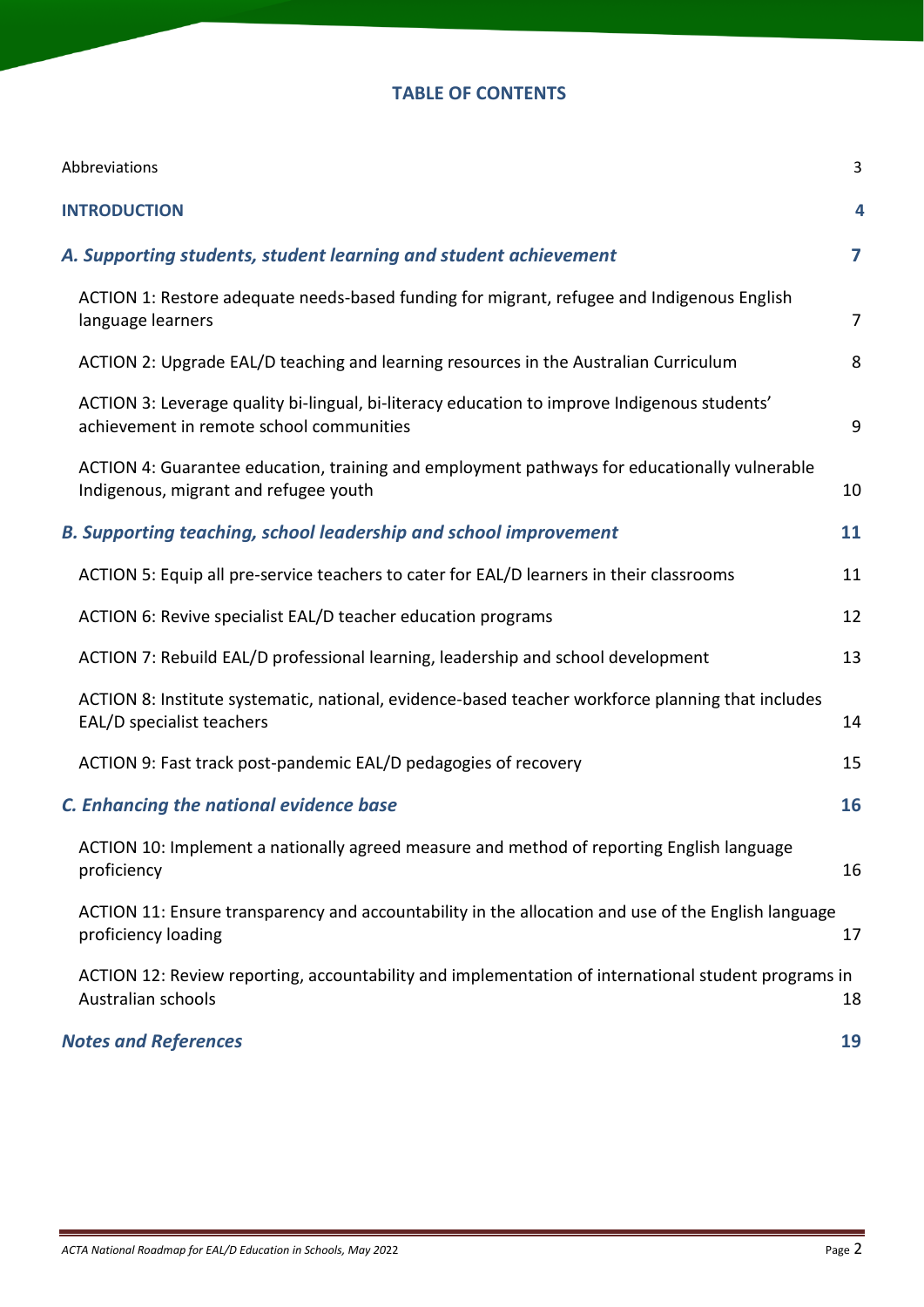# **Abbreviations**

| AC                   | Australian Curriculum                                       |
|----------------------|-------------------------------------------------------------|
| <b>AERO</b>          | Australian Education Research Organisation                  |
| <b>ACARA</b>         | Australian Curriculum and Assessment Authority              |
| <b>ACTA</b>          | <b>Australian Council of TESOL Associations</b>             |
| <b>ANAO</b>          | <b>Australian National Audit Office</b>                     |
| <b>ASCF</b>          | Australian Core Skills Framework                            |
| <b>AITSL</b>         | Australian Institute for Teaching and School Leadership     |
| <b>AMEP</b>          | Adult Migrant English Program                               |
| <b>ATWD</b>          | Australian Teacher Workforce Data Collection                |
| <b>DESE</b>          | (Commonwealth) Department of Education, Skills and Training |
| <b>EAL</b>           | English as an additional language                           |
| EAL/D                | English as an additional language or dialect                |
| <b>ELP</b>           | (Low) English language proficiency (loading)                |
| <b>EOI</b>           | <b>Expressions of interest</b>                              |
| <b>ESA</b>           | <b>Education Services Australia</b>                         |
| <b>ITE</b>           | <b>Initial Teacher Education</b>                            |
| <b>LBOTE</b>         | Language Background Other Than English                      |
| <b>LLND</b>          | Language, Literacy Numeracy and Digital literacy            |
| <b>NAPLAN</b>        | National Assessment Program - literacy and numeracy         |
| <b>NSRA</b>          | National Schools Reform Agreement                           |
| <b>NPI</b>           | National (Schools Reform Agreement) Policy Initiative/s     |
| <b>NSRB</b>          | National School Resourcing Board                            |
| <b>QITE</b>          | Quality Initial Teacher Education (review)                  |
| <b>SEE (Program)</b> | Skills for Education and Employment (Program)               |
| <b>TESOL</b>         | Teaching English to speakers of other language              |
| <b>TRA</b>           | <b>Teacher Regulatory Authority</b>                         |
| <b>VET</b>           | <b>Vocational Education and Training</b>                    |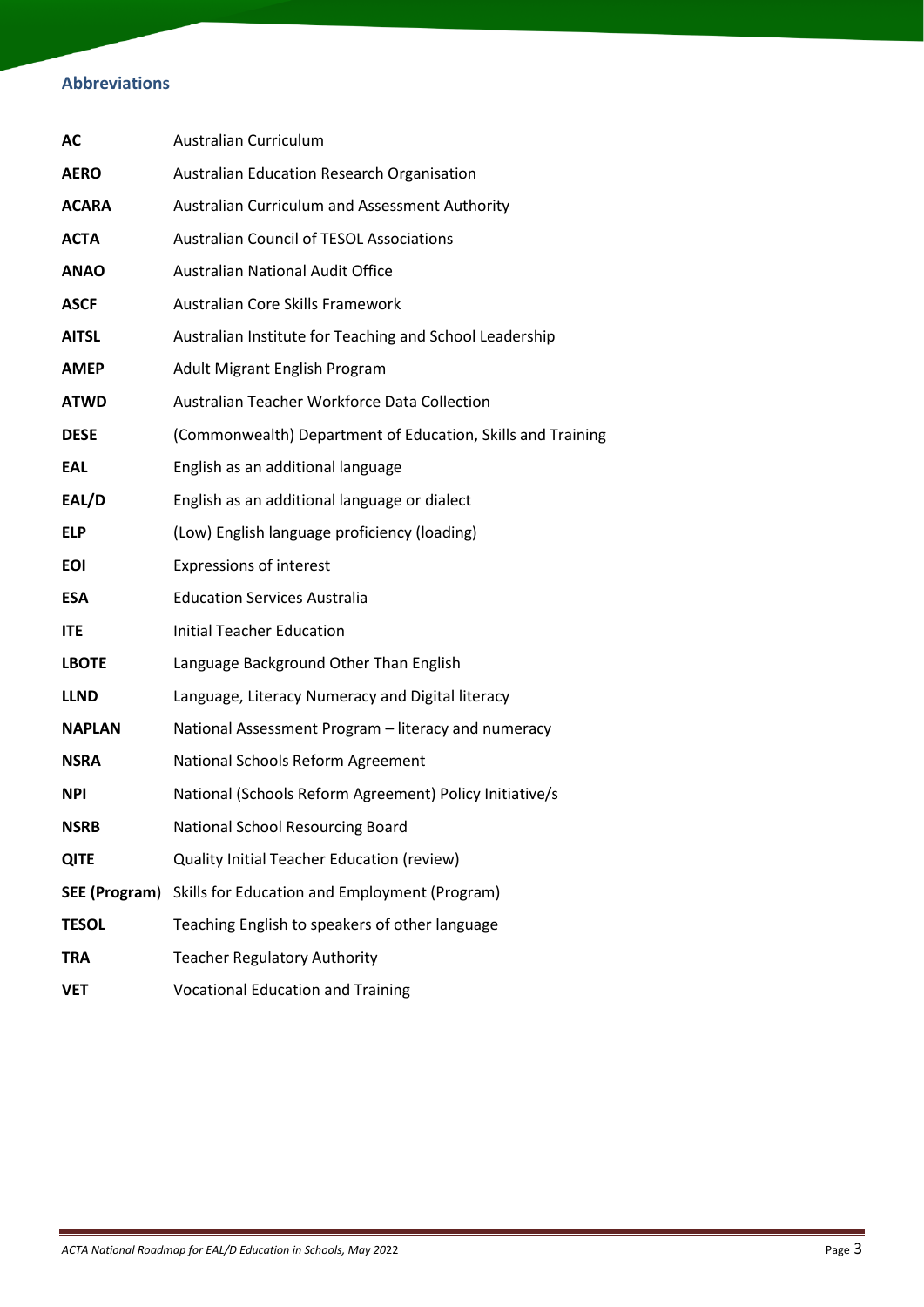### **INTRODUCTION**

English is a fundamental resource for learning in Australian education. Learning to understand, speak, read and write English competently is vital for all student in schools for their social interaction, educational success, access to further education, training and employment, and full participation in Australian society.

The Australian Council of TESOL Associations (ACTA) is the peak body representing state and territory associations of educators dedicated to furthering the learning of English as an additional language or dialect (EAL/D). 1 Association members include EAL/D teachers, consultants, curriculum developers, teacher educators, other academics and researchers in school and pre-school, school, tertiary, adult migrant, VET and community education settings. This National Roadmap presents ACTA's proposals for improving EAL/D provision in Australian schools over the next three years.

### *Learning English as an Additional Language or Dialect (EAL/D)*

Australia has over 600,000 students across all years of schooling who are learning English as an additional language or dialect and are at varying levels of proficiency in English and other languages.<sup>2</sup> They include newly arrived and Australian-born migrant-background students, refugee students (some with little or no previous formal schooling), international students with age-equivalent education, some Pacifica students, and Aboriginal and Torres Strait Islander students who speak traditional Aboriginal Languages, creoles and/or newly emerging contact language/dialects, and who have varying degrees of exposure to Standard Australian English.

Research has consistently confirmed English language learning timeframes for minority-group learners in Englishmedium schooling. For beginner or near beginner learners, achieving basic fluency in spoken English in immersion contexts typically takes about two years. However, a minimum of five to seven years is generally required to achieve the necessary English language and literacy skills for comparable academic performance with English speaking peers. 3. The major educational risk for these students is the failure to progress from fluency in everyday spoken English to academic proficiency, resulting in language plateauing, literacy ceilings and academic underachievement. <sup>4</sup> An additional factor is the level of literacy in the home or other languages that learners bring to their schooling. Students with disrupted education and/or little to no literacy skills in any other language may take between seven to twelve years to develop the English needed to achieve academic parity with their Englishspeaking peers. 5

The situation for Indigenous EAL/D learners in remote communities is quite different. In the Northern Territory, for example, more than 8 out of 10 people in remote communities speak an Indigenous language. Young people do not use English outside school for social, emotional, practical or other purposes. Learning English is therefore like learning a foreign language. In these contexts, learning English is most effective if it is supported by two-way bilingual and bicultural learning with a strong emphasis on grounding English literacy in fluent and meaningful spoken English.<sup>6</sup> In urban NT, Far North Queensland and parts of Western Australia, creoles and newly emerging contact varieties are the starting point for developing proficiency in the Standard Australian English of the curriculum.

### *Provision for EAL/D learners at risk*

Specialist English language provision in Australian schools to support EAL/D learners' participation and achievement in the English-medium curriculum has been a world-leading access and equity educational strategy. It responds to Australia's post-War immigration program and its increasing culturally and linguistically diverse population. In contrast, the EAL/D learning needs of our Indigenous school population have not consistently received similar dedicated resourcing from the Commonwealth.<sup>7</sup>

Over the last two decades, Australia's national effort, commitment and capability through this equity provision has faltered. EAL/D learners have disappeared as a national equity cohort from the 2008 Melbourne and 2019 Alice Springs education declarations.<sup>8</sup> As elaborated in this document, the Commonwealth Government has devolved all responsibility for EAL/D education policy and service provision to state and territory governments.<sup>9</sup> The Gonski funding reforms have not resulted in transparent or accountable English language funding in schools and systems.<sup>10</sup>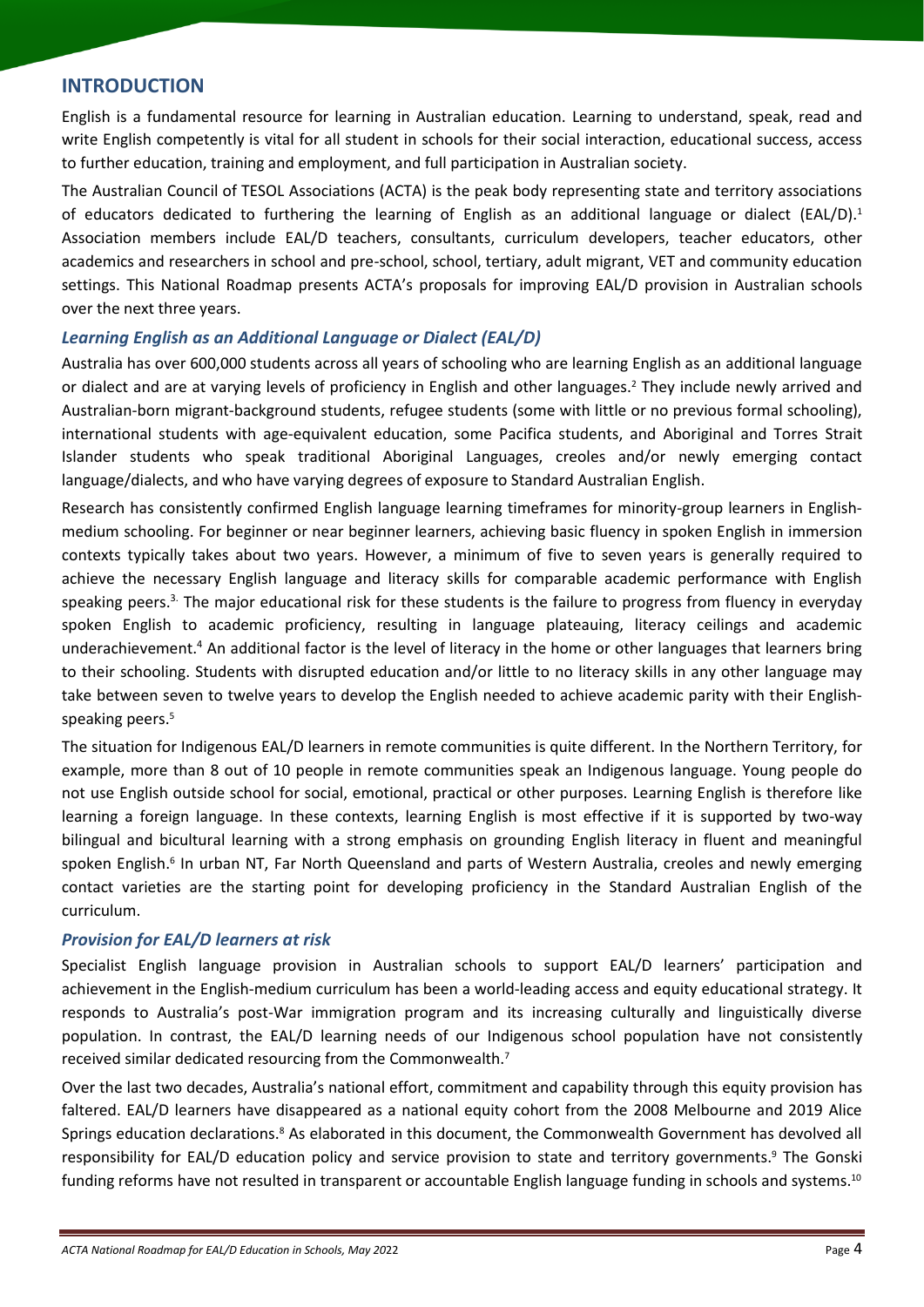School autonomy policies and their one-line/global budgets have resulted in the downgrading of service provision for Indigenous, refugee and migrant-background EAL/D learners. This is marked by the disappearance of EAL/Dqualified teachers and leaders in schools, diversion of earmarked funding away from EAL/D learner support, EAL/D programs subsumed within other school programs and dissipated EAL/D services in schools. <sup>11</sup> At a systemic level, education authorities in all states and territories have downsized or abolished their specific-purpose professional administrative units and personnel responsible for coordinating, advising and supporting schools with EAL/D learners. The system's corporate knowledge has been lost, along with support for EAL/D professional learning and expertise in EAL/D assessment. 12

This widespread erosion of EAL/D service provision coincides with the persistent stagnation in Australia's overall student performance in literacy as measured on NAPLAN and the steady decline internationally as measured by literacy tests, PIRLS and PISA.<sup>13</sup> It also accompanies the documented failure of the Gonski funding reforms to address the growing social and educational disadvantage in Australian schools over the last decade.<sup>14</sup>

### *COVID-19 impacts*

COVID-19 is not a single static event but an unfolding global emergency with continuing impacts. <sup>15</sup> Previous and potential future emergence of COVID-19 variants and waves of infection challenge governments and societies to make short-term adaptations while also preparing to address foreseeable, longer-term effects. 16

Estimations of the pandemic's effects on student learning highlight its uneven and potential long-term impacts,<sup>17</sup> especially for disadvantaged students.<sup>18</sup> Existing material, digital, dispositional and home support disadvantages have been exacerbated.<sup>19</sup> For EAL/D learners, COVID has created a language learning divide by restricting the immersion contexts these students need to develop spoken English fluency in everyday, face-to-face interaction with peers and teachers.<sup>20</sup> Research on the impact of COVID-19 on EAL/D learners has revealed significant disruption to their school learning and regression in English language skills and acquisition.<sup>21</sup>

To date, there has been no proactive educational response to the unfolding crisis.<sup>22</sup> The move to remote learning has increased existing gaps in English language support for EAL/D learners. Intensive English centers and classes in many state and territory education systems have been disbanded, scaled back or used as a means of retaining generalist, non-EAL/D trained school staff. Short-term, 'catch-up' tutoring programs have not targeted the needs of EAL/D learners.<sup>23</sup> If these gaps are not addressed through specific support measures, EAL/D learner disadvantage will be further entrenched<sup>24</sup> and the achievement of nationally agreed education goals and targets for all students will be undermined.

### *EAL/D education recovery and reform*

Amid ongoing uncertainty about living with COVID-19 and the establishment of a 'new normal', state and territory Governments have reopened schools and implemented COVID-safe protocols. <sup>25</sup> It is becoming increasingly clear that, for all students, educational recovery must include a greater emphasis on their wellbeing.<sup>26</sup> A pandemicresilient education system must support engagement in teaching and learning in socially-distanced face-to-face classes as well as remote online learning.<sup>27</sup> To ensure that EAL/D learners are not overlooked, a national plan for EAL/D education recovery and reform is essential. This plan must address pre-existing weaknesses in EAL/D policy and service provision as part of a broader post-pandemic, 'build back better' reform agenda.<sup>28</sup>

To this end, ACTA has specifically aligned the twelve key Actions of the *National Roadmap for EAL/D Education in Schools* to the Reform Directions and National Policy Initiatives in *National Schools Reform Agreement.* The Reform Directions are:

- A. Supporting students, student learning and student achievement
- B. Supporting teaching, school leadership and school improvement
- C. Enhancing the national evidence base.<sup>29</sup>

Implementing the National Schools Reform Agreement to benefit Indigenous, refugee and migrant EAL/D learners requires implementation of the twelve Actions set out in the ACTA *Roadmap*.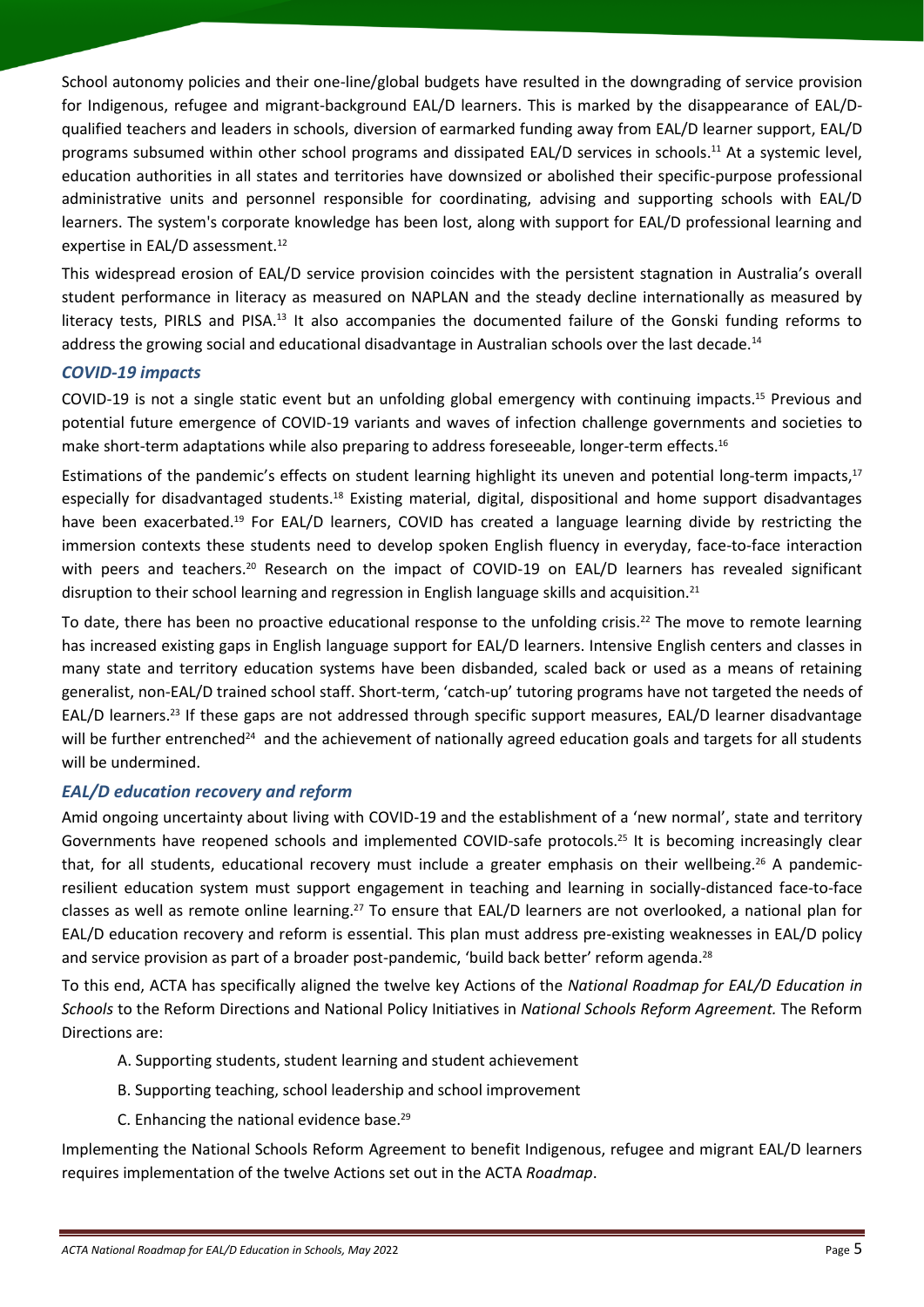Successful language learning requires sustained effort. Accordingly, the ACTA *Roadmap* is matched to the final two years of the current *National Schools Reform Agreement* (2022-2023) and extends to the first year of the forthcoming 2024-2028 national education agreement. Our goal is for these twelve Actions to explicitly inform the forthcoming agreement.

Success in implementing these Actions will require focus and leadership. A national agency is needed to support, report on and evaluate EAL/D education reforms and to develop national EAL/D data capability. Its leadership team should have the appropriate expertise in addressing EAL/D policy and provision for refugee, migrant and Indigenous EAL/D learners in urban, regional and remote settings, and in national collaboration with state and territory education systems. This agency could be a stand-alone unit or part of a wider brief directed to policy and provision of the six 'Gonski' equity loadings (and their intersections), one of which underpins EAL/D funding (see Action 1).

As Australia emerges from the pandemic and resumes immigration in the national interest,<sup>30</sup> national leadership is needed to restore our leading role in EAL/D education. ACTA calls on Commonwealth and state and territory Education Ministers to commit to rebuilding dedicated, effective English language and literacy provision for the full cohort of EAL/D learners, including Indigenous EAL/D learners. This *Roadmap* specifies the necessary Actions in any such commitment.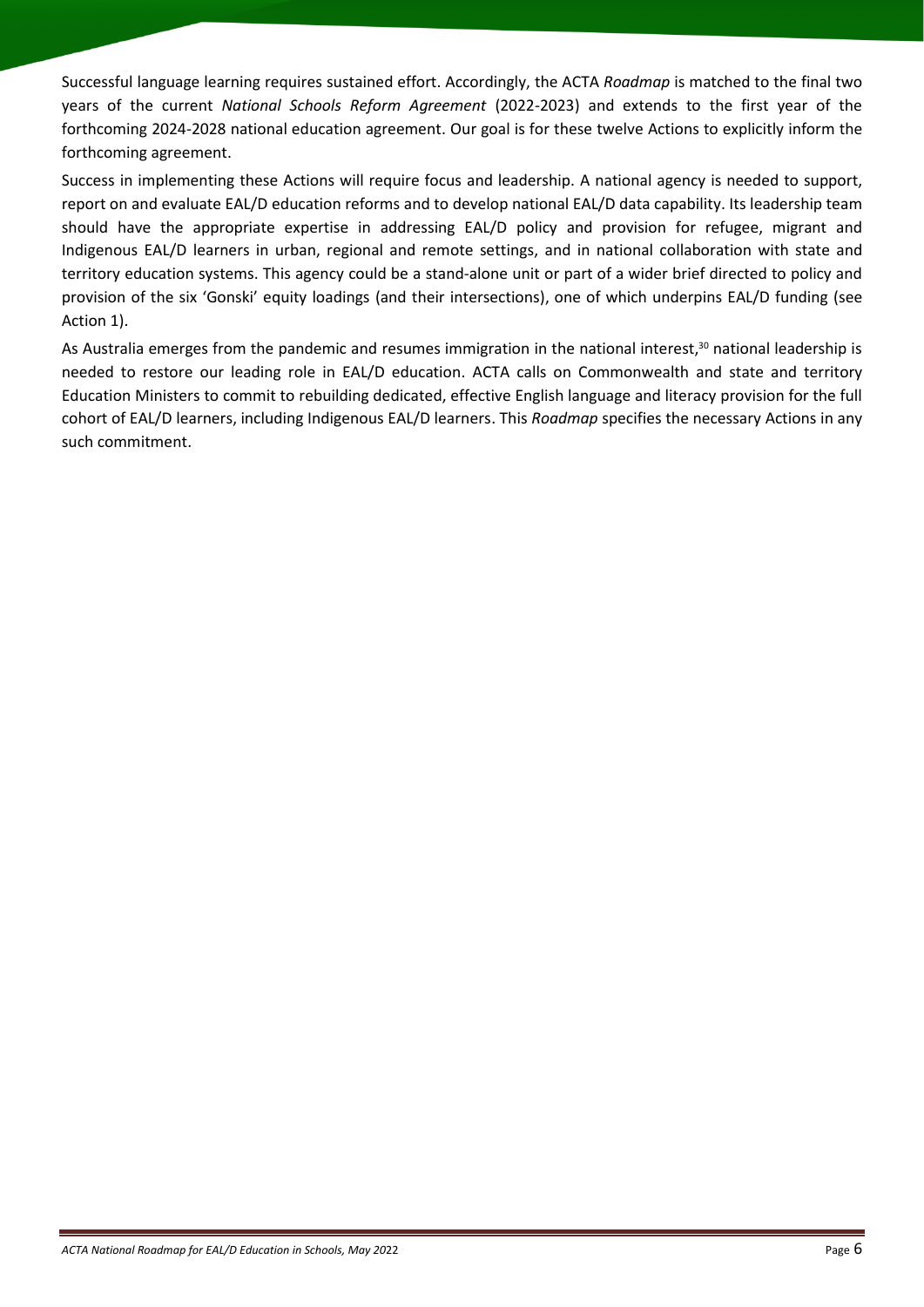# <span id="page-6-0"></span>*A. Supporting students, student learning and student achievement*

# <span id="page-6-1"></span>**ACTION 1: Restore adequate needs-based funding for migrant, refugee and Indigenous English language learners**

### *Problem*

Following the 2011 'Gonski' Review, the Commonwealth Government adopted needs-based funding for schools. Schools are now funded according to a per student base amount and six additional 'equity' loadings.<sup>31</sup> Of these, the 'low English language proficiency' (ELP) loading is allocated for students who are educationally disadvantaged due to their limited English. The current loading amount is inadequate,<sup>32</sup> inequitable<sup>33</sup> and tokenistic.<sup>34</sup> For Government schools, it does not fund a single day's English language instruction at current teacher salary rates<sup>35</sup> and constitutes a major reduction in Commonwealth funding from the previous English as a Second Language New Arrivals per capita grants (\$5,039 in 2005) that bear no relation to previous modelling. <sup>36</sup> In regard to Indigenous learners, the Aboriginal and Torres Strait Islander disadvantage loading does not relate to students' English or first language needs. <sup>37</sup> These students may also attract the low English proficiency loading but the Commonwealth Government has no information on them.<sup>38</sup> The formula used to identify students with low English language proficiency and calculate the loading is not a valid English proficiency measure and does not capture those with English learning needs or the amount of support needed (see Action 10).<sup>39</sup> There is no substantive accountability that attaches to the use of these funds (see Action 11). Since the inception of the low English proficiency loading, there have been no reviews, evaluations or modelling of the loading to determine its validity, adequacy or fitness for purpose.<sup>40</sup>

### *Solution*

As a matter of urgency, the NSRB should review, the low English proficiency loading to determine the extent to which it adequately reflects the cost of providing effective English language instruction to students with EAL/D learning needs. A National EAL/D Needs Index should be developed that includes the ACARA EAL/D Learning Progression as the agreed measure of English language proficiency.<sup>41</sup> The Index should include key indicators that reflect students' English learning starting points and that affect their progress towards the level of Standard Australian English needed for effective school participation. It should also specify commensurate levels of EAL/D support.<sup>42</sup>

### *Benefits*

This Solution would address current funding anomalies and provide a nationally recognised, consistent, evidencebased framework for needs-based funding for the EAL/D learner cohort, and a transparent needs-based allocative mechanism for the use and intended and actual outcomes of the loading.

### *Policy context*

This Solution accords with the NSRB's statutory requirements under the [Australian Education Act 2013](https://www.dese.gov.au/australian-education-act-2013) (Cth) to provide independent oversight of Commonwealth school funding arrangements, and review different parts of the funding model to ensure (i) public confidence in the model, (ii) that states, territories and other approved authorities meet their statutory obligations, (iii) that the funding model is using the best available data and methodologies, and (iv) that funding is used in line with the Act.<sup>43</sup>

### *Implementation*

NSRB should develop the EAL/D Needs Index in collaboration with DESE and the independent national evidence institute, AERO, utilising appropriate expertise in modelling and validating EAL/D need factors. This project would require further development of state and territory jurisdictions' EAL/D data collection capabilities.

| 2022                                                       | 2023                                                                                                                                                   | 2024                                                |
|------------------------------------------------------------|--------------------------------------------------------------------------------------------------------------------------------------------------------|-----------------------------------------------------|
| <b>NSRB review the low English</b><br>proficiency loading. | Implement review recommendations.<br>Develop & trial EAL/D Needs Index.<br>Develop jurisdictions' data capability<br>National data sharing agreements. | Implement EAL/D Needs Index as<br>part of new NSRA. |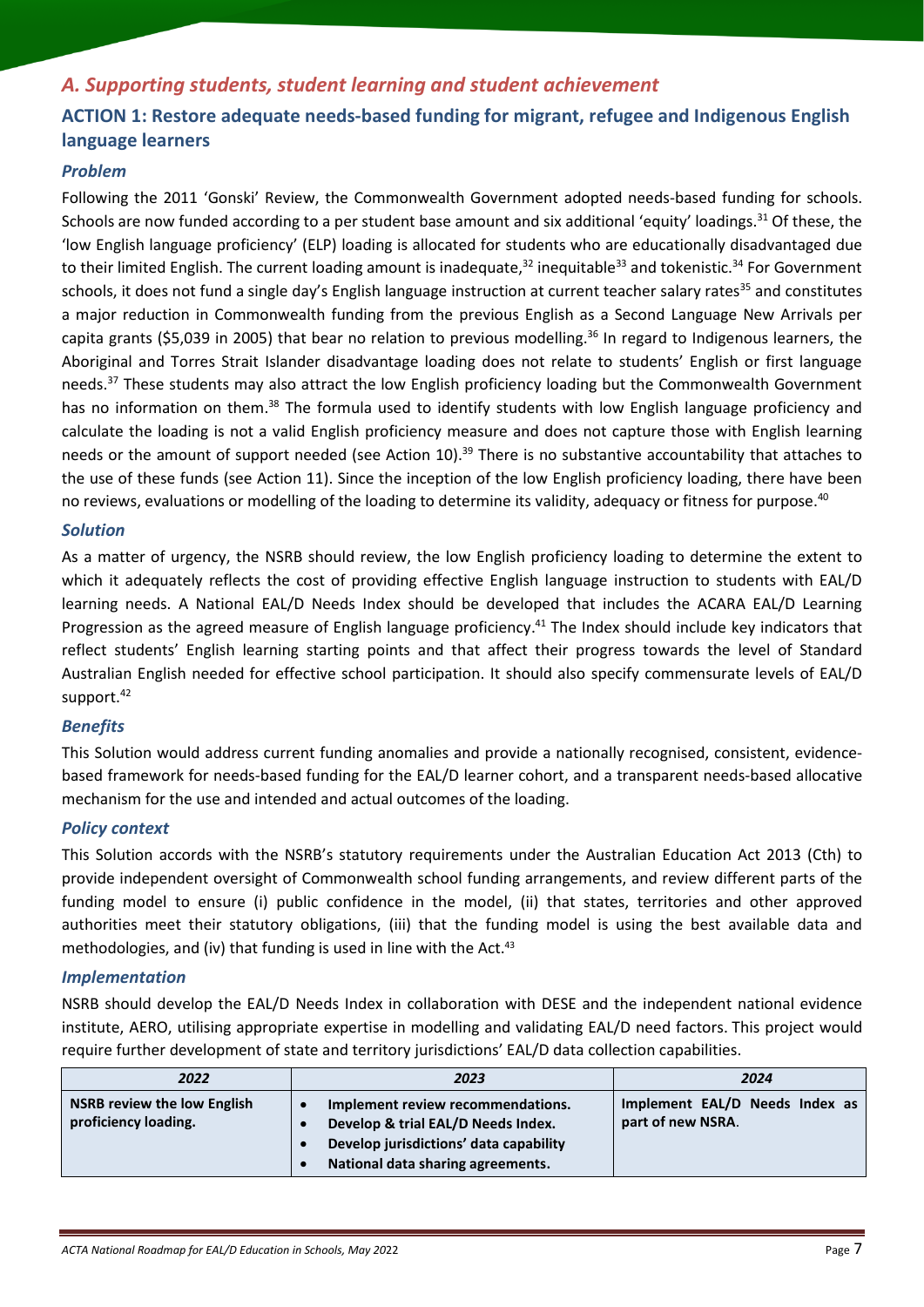# *Supporting students, student learning and student achievement*

### <span id="page-7-0"></span>**ACTION 2: Upgrade EAL/D teaching and learning resources in the Australian Curriculum**

### *Problem*

The updated Australian Curriculum endorsed by Education Ministers after a 2020/21 review will be available on the Australian Curriculum website in Term 2, 2022. The Student Diversity section contains EAL/D resources initially published in 2014 after the curriculum was first developed in 2010. The introduction of the new curriculum means that all elements of the EAL/D website resources require clarification, updating and revision. The EAL/D annotated descriptions for English, Maths, Science, History are now misaligned and are insufficient for remote schools where EAL/D specialists are unavailable.<sup>44</sup> Disability legislation and related policy documents (e.g. the *[Disability](https://www.legislation.gov.au/Details/C2016C00763)  [Discrimination Act](https://www.legislation.gov.au/Details/C2016C00763)* 1992 and the *[Disability Standards for Education](https://www.education.gov.au/disability-standards-education-2005)* 2005) referenced in the EAL/D section of the AC website do not provide appropriate principles or frameworks for teaching EAL/D learners, <sup>45</sup> nor is their relevance explained. The advice on planning for EAL/D diversity does not reflect an explicit and systematic approach to language-based curriculum planning and learning support.<sup>46</sup> The video illustrations of practice do not show EAL/D teaching in intensive and mainstream settings across jurisdictions or in different learning contexts (e.g. urban, regional, remote). Further, there is no reference to or examples of EAL/D teaching of Indigenous students.<sup>47</sup> The links to state and territory EAL/D resources are not all current and the status of the *Progression* and *Elaborations* in relation to state and territory requirements and resources is unclear. There are no connections between the AC website EAL/D resources and the phases and descriptors in the ACARA *EAL/D Learning Progression*. The *Progression* needs refining to improve teacher accessibility. Most teachers, including those with EAL/D responsibilities, have little or no knowledge of current AC EAL/D resources or how to utilise them (see Actions 5 and 7).

### *Solution*

EAL/D resources in the Student Diversity section of the AC website should be comprehensively revised. It should be a key professional learning hub that is aligned with the new curriculum and exemplifies best EAL/D pedagogy practice for the *whole* cohort of EAL/D learners, including Indigenous EAL/D learners, in intensive and mainstream settings in all Australian schools. Revisions should include: the EAL/D overview and advice, planning for EAL/D diversity (including the intersection with other 'Gonski' needs factors), the EAL/D annotated content descriptions, links to state and territory resources, frameworks and requirements, and video illustrations of practice. Where appropriate, resources should be referenced and linked to the phases and descriptors of a refined ACARA *EAL/D Learning Progression,* illustrated with learner work samples, and supported by key research references on EAL/D teaching and learning. <sup>48</sup> ACARA should offer teacher workshops on using these resources in collaboration with all subject area professional associations.

### *Benefits*

This Solution would ensure that the Australian Curriculum is inclusive and promotes best practice and evidencebased EAL/D pedagogy. It would provide a valuable national resource for EAL/D professional learning.

### *Policy context*

This Solution aligns with NPI commitments to: A(i) 'enhance the Australian Curriculum to support teacher assessment of student attainment and growth against clear descriptors'; A(i)c) that 'existing and new learning progressions and formative assessment capability for agreed Australian curriculum areas and general capabilities are progressively made available,<sup>149</sup> also with ACARA's commitment to supporting implementation of the new curriculum by sourcing and developing teacher resources for teachers in changed content areas.<sup>50</sup>

*Implementation:* ACARA in collaboration with ESA and EAL/D stakeholders, teachers and experts.

| 2022                                            | 2023                                 | 2024                       |
|-------------------------------------------------|--------------------------------------|----------------------------|
| EAL/D expert working group & writing team       | National evaluation & refinement of  | Ongoing implementation and |
| established. Scoping & review of AC website     | the EAL/D professional learning hub. | development of the EAL/D   |
| EAL/D resources. Consultative development and   | Protocols for further updating and   | professional learning hub  |
| publication of EAL/D professional learning hub. | additions to the resource.           | under the new NSRA.        |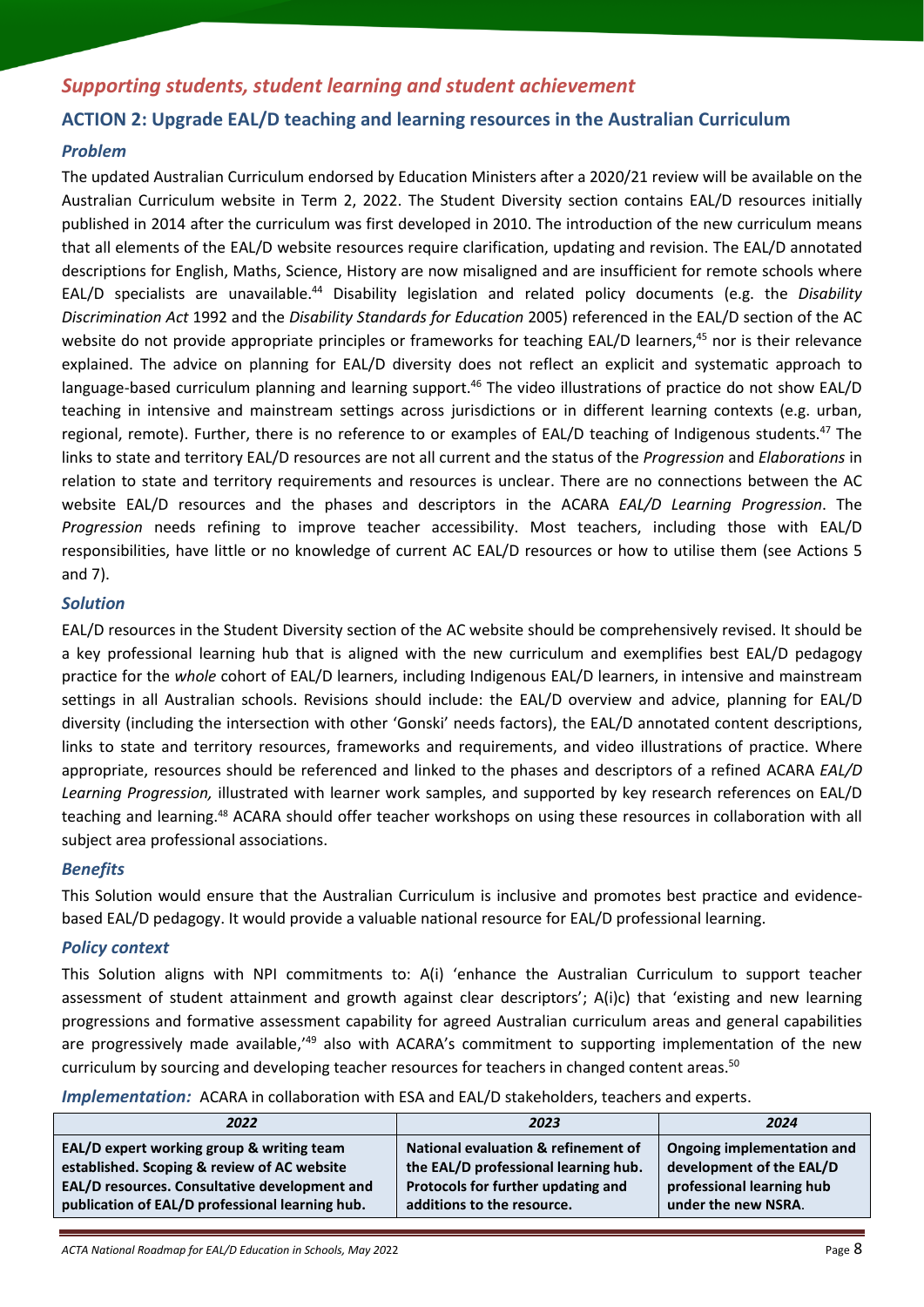# <span id="page-8-0"></span>*Supporting students, student learning and student achievement* **ACTION 3: Leverage quality bi-lingual, bi-literacy education to improve Indigenous students' achievement in remote school communities**

### *Problem*

An estimated 26,600 First Nations school students speak Australian Indigenous languages. These include traditional languages, mixed languages, creoles and English-based dialects. Most of these speakers live in remote areas with minimal contact with Standard Australian English.<sup>51</sup> The crucial place of their languages in Indigenous students' lives and communities – and therefore their engagement with school and the curriculum<sup>52</sup> – has been consistently ignored in policy, plans and reviews of Indigenous education. <sup>53</sup> Effective education in Indigenous school communities has been systematically undermined by funding cuts to bilingual/bi-literacy programs, <sup>54</sup> loss of Indigenous teachers and teacher assistants caused by diminished funding and by the closure of special purpose Indigenous teacher training and professional development, invalid English literacy testing,<sup>55</sup> 'English only' literacy interventions,<sup>56</sup> costly, serial importation of culturally alien English remedial literacy programs from the USA and UK, lack of qualified EAL/D teachers, employment of inexperienced classroom teachers, and short-term teacher contracts. <sup>57</sup> Single-line budgets and punitive resourcing tied to school attendance have created a vicious cycle undermining schools' ability to offer quality teaching, particularly in remote areas. <sup>58</sup> Accountability and transparency in use of Commonwealth funding is weak or non-existent (see Action 11). Piecemeal strategies for remote Indigenous students fail to address fundamental issues and, in some cases, exacerbate problems. <sup>59</sup> It is no surprise that successive *Closing the Gap* reports document repeated failure to meet two key educational targets for Indigenous students – school attendance, and English literacy and numeracy achievement.<sup>60</sup> The failure is greatest in remote areas and worst in the Northern Territory, where 30 per cent of the student population are Indigenous and 25 per cent live in very remote areas. $61$ 

### *Solution*

The Commonwealth Government should develop and lead a **National Languages and Literacy Education Strategy** for Indigenous students in rural and remote schools. This should be done in collaboration with relevant Indigenous leaders, headed by a National Coordinator-General for Indigenous Education, advised by a representative, expert Council with recognised expertise in education, linguistics and language learning.<sup>62</sup> The Strategy should aim to leverage students' home languages and develop EAL/D learning resources for cultural agency, school engagement and academic achievement. It should establish a network of schools with both-way bilingual/biliteracy programs that are co-designed with local communities,<sup>63</sup> supported by quarantined matched funding from state and territory governments, and informed by language research.<sup>64</sup> It should be accompanied by reinvestment in training and employing Indigenous teachers in remote, regional and urban schools.

### *Benefits*

This Solution would enable clear visibility and accountability for effective resourcing, educational participation and outcomes in targeted schools. Creation of a transformative schools network would assist in developing local innovation and professional expertise, improving Indigenous students' learning. The Strategy would provide focus for developing a research and evidence base to underpin policy, planning and practice in Indigenous education.

### *Policy context*

This Solution aligns with, and would strengthen, the Australian Government's 2020 ten year National Agreement on Closing the Gap.<sup>65</sup> The focus on Indigenous teachers accords with the 2021 Early Childhood Care and [Development Sector Strengthening Plan](https://www.closingthegap.gov.au/sites/default/files/2021-12/sector-strengthening-plan-early-childhood-care-development.pdf) component of the Closing the Gap Agreement. <sup>66</sup>

| 2022                                                                                                                                                                                                                                                                                            | 2023                                                                                                                                              | 2024                                                                                                                                                                                                         |
|-------------------------------------------------------------------------------------------------------------------------------------------------------------------------------------------------------------------------------------------------------------------------------------------------|---------------------------------------------------------------------------------------------------------------------------------------------------|--------------------------------------------------------------------------------------------------------------------------------------------------------------------------------------------------------------|
| Appointment of Co-ordinator-General, steering &<br>stakeholder advisory groups to develop the Strategy.<br>Community and jurisdiction consultations. Review of<br>research. Schools network and professional support<br>established, and staffing allocated. Monitoring<br>protocols developed. | Monitoring of network and<br>school implementation<br>plans. Collection and analysis<br>of student and other data.<br>Research studies conducted. | Action evaluation. Initial research reports<br>& dissemination of findings.<br>Incorporation of review and research<br>findings into Indigenous education policy.<br>Stable targeted funding under new NSRA. |

Implementation: DESE in collaboration with AERO and state and territory jurisdictions.<sup>67</sup>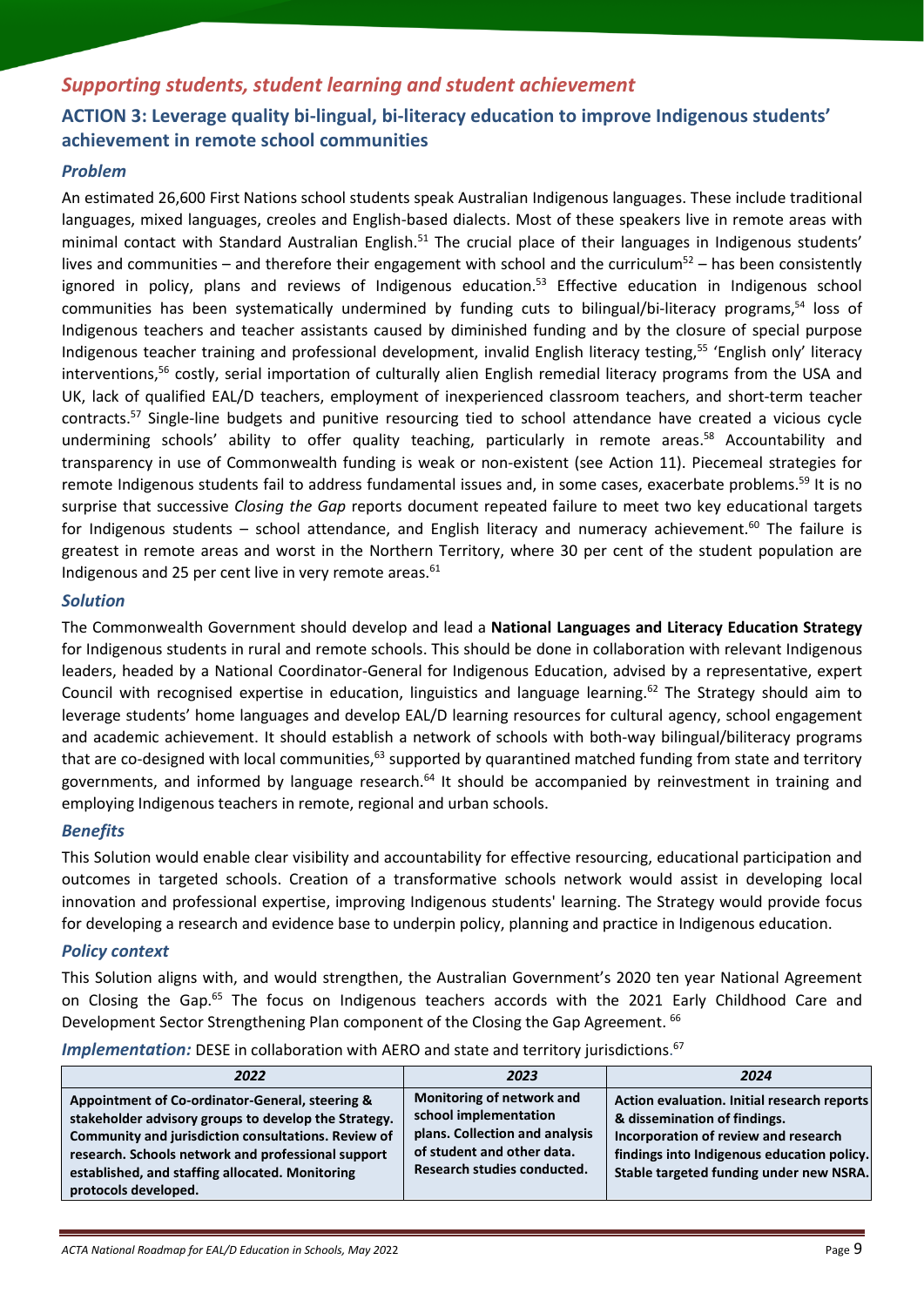# *Supporting students, student learning and student achievement*

## <span id="page-9-0"></span>**ACTION 4: Guarantee education, training and employment pathways for educationally vulnerable Indigenous, migrant and refugee youth**

### *Problem*

Secondary-aged Indigenous youth with low English language and literacy, including those in contact with the justice system, are at a higher risk of school disengagement, and inability to complete their secondary education and access vocational training and employment.<sup>68</sup> Rigid VET competency-based programs do not meet these students' learning needs and can be irrelevant to the employment opportunities in local communities.<sup>69</sup> Similarly, recently arrived refugee youth who lack age-equivalent prior schooling and have low English language and literacy skills and are at risk of dropping out of school and not accessing further education, training and employment.<sup>70</sup> There is no national policy framework or dedicated systemic approach to providing flexible, consistent and effective pathways to senior schooling or training and employment for educationally vulnerable young people from migrant, refugee and Indigenous backgrounds.<sup>71</sup> Over the last two years, the COVID-19 situation has disadvantaged school leavers and severely restricted school and post-school education, training and employment opportunities which are essential for young people's social, economic and civic participation, and mental health and wellbeing.<sup>72</sup>

### *Solution*

Targeted, flexible education, training and employment pathway programs should be implemented for Indigenous, migrant and refugee young people aged between 15 to 25 as part of a **National Action Plan within the Youth Jobs Guarantee**. <sup>73</sup> These programs should offer English language, literacy, numeracy and digital literacy, with essential Science, History and Geography, and social and work-related knowledge and skills. They should be relevant to local communities but also include pathways into credentialed training courses, traineeships, work experience and community volunteering opportunities, and be developed in collaboration with business, industry and community organisations.<sup>74</sup> Co-designed, culturally appropriate, wrap-around wellbeing and vocational counselling support is essential.<sup>75</sup>

### *Benefits*

Development and implementation of this Solution would create a nationally coherent approach to education, training and employment pathways and opportunities for these educationally vulnerable young people. Good practice models would provide a sound national evidence base for on-going policy and planning in this area.

### *Policy context*

This Solution aligns with: (a) the NPI commitment A(iii)b) to 'consider recommendations for any national initiatives to strengthen student pathways,'<sup>76</sup> (b) the August 2020 NSRA commitment to: stronger support for foundation skills and access to training for all Australians with low levels of language, literacy, numeracy and digital literacy; providing VET pathways for secondary school students; and employment based training, <sup>77</sup> (c) the 2020 Education Council commitment to progressing selected recommendations from the *Report of the Review of Senior Secondary*  Pathways into Work, Further Education and Training,<sup>78</sup> and (d) the report of the 2022 Parliamentary Inquiry into the Importance of Adult Literacy recommendation for a national LLND Action.<sup>79</sup>

### *Implementation*

DESE in collaboration with AERO, jurisdictions and VET, youth, community and employer stakeholders.

| 2022                                                                                                                                                                                                      | 2023                                                                | 2024                                                                                                                                              |
|-----------------------------------------------------------------------------------------------------------------------------------------------------------------------------------------------------------|---------------------------------------------------------------------|---------------------------------------------------------------------------------------------------------------------------------------------------|
| Design & development of national pathways Action<br>Plan for Indigenous, migrant & refugee youth,<br>supported by steering, stakeholder and expert<br>advisory groups. EOI, funding grants and contracts. | Implementation &<br>monitoring of Action Plan;<br>an annual report. | <b>National Action Plan evaluated;</b><br>successful models identified &<br>documented. Provision of a stable<br>targeted funding under new NSRA. |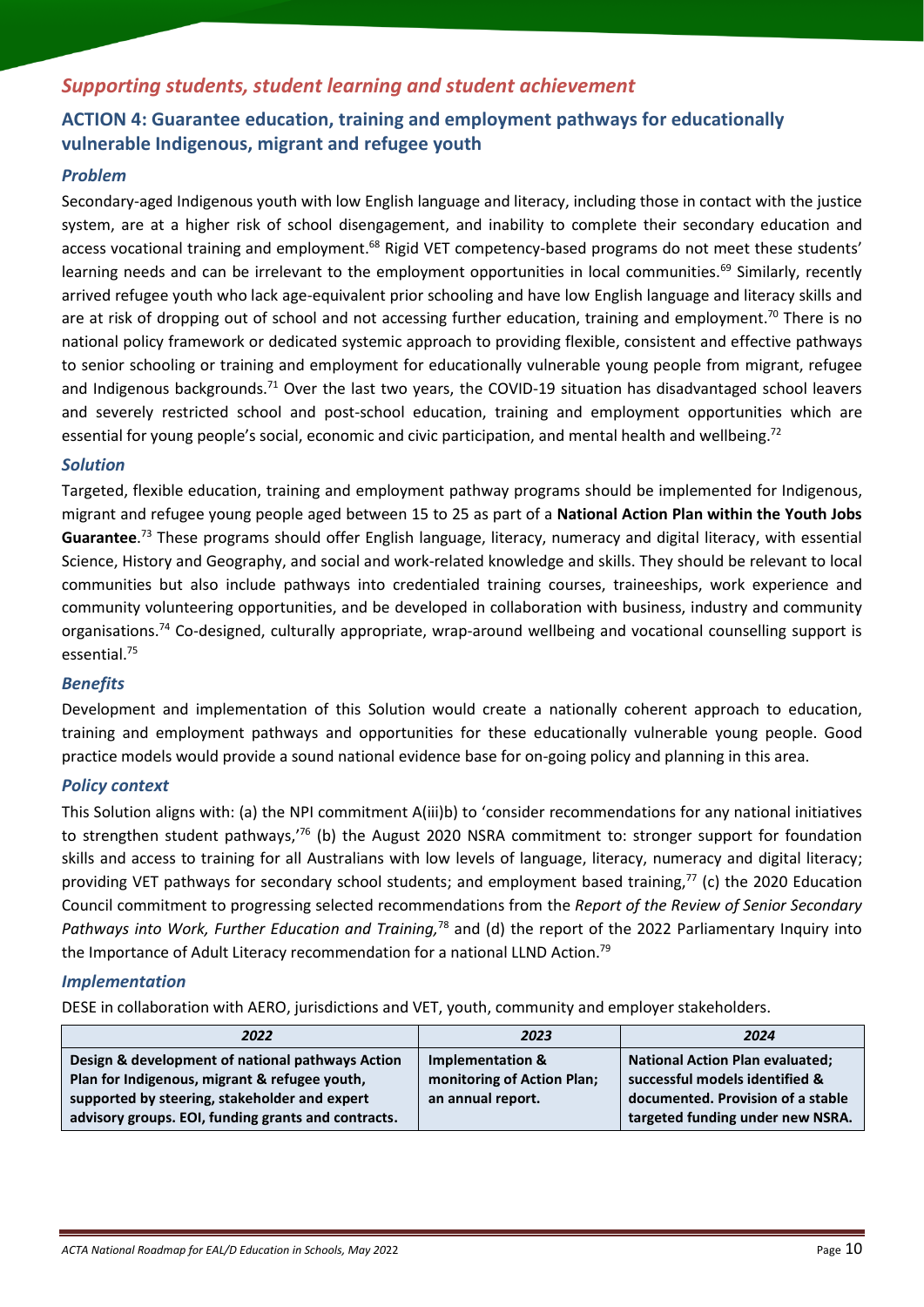## <span id="page-10-0"></span>*B. Supporting teaching, school leadership and school improvement*

### <span id="page-10-1"></span>**ACTION 5: Equip all pre-service teachers to cater for EAL/D learners in their classrooms**

### *Problem*

The nature, scale and distribution of Australia's linguistic diversity means that all teachers at all year levels can expect to teach EAL/D learners functioning with varying degrees of English language proficiency in their classrooms. <sup>80</sup> Initial teacher education (ITE) should include learning how to support EAL/D learners in the teacher's curriculum area and to work effectively with the EAL/D specialist(s) in their school.<sup>81</sup> ITE programs are failing in this regard. Currently, only two ITE programs in Australia include mandatory basic EAL/D content. Some ITE programs offer units on diversity/inclusivity and literacy but typically these do not address the academic English and literacy demands of specific curriculum areas or the language-focussed teaching strategies that promote EAL/D learners' social and academic participation.<sup>82</sup> Disappointingly, the 2022 *Next Steps Report of the Quality Initial Education Review* failed to consider this equity cohort and the implications for ITE.<sup>83</sup> The recommendations for mandated phonics instruction in early reading assume that all students have age-appropriate fluency in spoken English, and ignore the significance of oral language and first language literacy skills in learning literacy $^{84}$  and the role of cultural and content knowledge in gaining meaning from texts.<sup>85</sup> They do not address the long-term English reading comprehension needs of EAL/D learners<sup>86</sup> across the years and key transitions of schooling.<sup>87</sup> These mono-lingual assumptions are liable to mis-assess EAL/D students' learning needs as stemming from some kind of disability.<sup>88</sup> AITSL's *Australian Professional Standards for Teachers* include vague references to linguistic and cultural issues but do not specify the language-related knowledge and skills required for EAL/D-informed teaching by mainstream teachers, EAL/D-knowledgeable leadership in schools (see Action 7) or specialist EAL/D teaching (see Action 6). 89

### *Solution*

AITSL *Standards and Procedures* for accrediting ITE programs in Australia should be amended to require a mandatory unit of at least 15 contact hours on differentiated EAL/D instruction for migrant, refugee and Indigenous learners. <sup>90</sup> This unit should provide a basic understanding of the importance of building from spoken language towards literacy and academic uses of English, examining and making cultural assumptions explicit, and methods in: (i) making the English of the curriculum 'visible' to students, (ii) scaffolding students' use of academic English in learning tasks, and (iii) expanding classroom practice opportunities in using the English of different subject areas. These understandings should be developed through a practicum supported by EAL/D focused classroom observation tools.<sup>91</sup> Schools identified as centres of excellence in EAL/D teaching, supervision, mentoring and professional learning should be established as part of a network of school-higher education provider partnerships.<sup>92</sup> The proposed national Centre for Excellence in ITE<sup>93</sup> should include EAL/D education in its teaching, research and evaluation brief.

### *Benefits*

These Solutions would equip beginning teachers with a basic understanding of how to teach effectively in today's Australian classrooms and sensitise them to the linguistic and cultural demands of the different curriculum areas, to the benefit of all their future students. A basic understanding of EAL/D needs would also alert mainstream teachers to the value and benefits of collaborating with the specialist EAL/D teacher(s) in their school.

### *Policy context*

These Solutions align with the NPI commitment B(ii) to 'strengthen the initial teacher education accreditation system'<sup>94</sup> and the QITE review report recommendation on strengthening ITE programs.<sup>95</sup>

### *Implementation*

AITSL in collaboration with state and territory TRAs, ITE providers, and EAL/D stakeholders.

| 2022                                                                                                                                                                                                                | 2023                                                                                              | 2024                                                                               |
|---------------------------------------------------------------------------------------------------------------------------------------------------------------------------------------------------------------------|---------------------------------------------------------------------------------------------------|------------------------------------------------------------------------------------|
| AITSL consultation with EAL/D experts followed by<br>review of EAL/D content and skills development in<br>ITE programs for all teachers. AITSL & ITE providers<br>to identify schools of EAL/D teaching excellence. | Trialling & evaluation of EAL/D<br>compulsory units and school-<br>higher education partnerships. | <b>Revised ITE accreditation</b><br>requirements instituted under<br>the new NRSA. |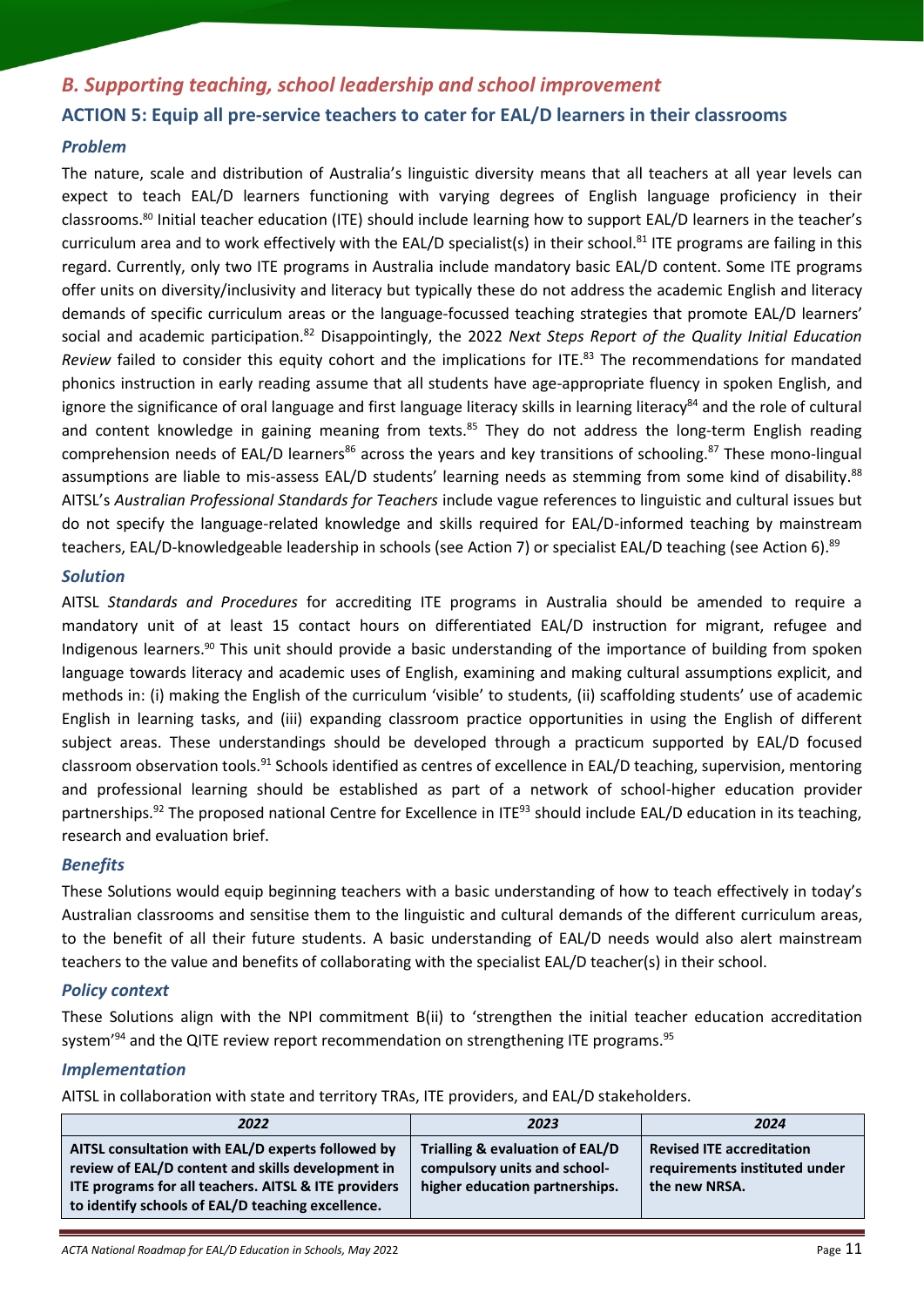# <span id="page-11-0"></span>*Supporting teaching, school leadership and school improvement* **ACTION 6: Revive specialist EAL/D teacher education programs**

### *Problem*

Specialist EAL/D teachers not only play a vital role in teaching EAL/D learners but also provide the expertise and leadership that enable schools to respond to linguistically and culturally diverse students, their carers and the wider community. This expertise consists of knowledge and skills in four key areas: (i) the English language, (ii) second language acquisition and development, (iii) current resources and techniques in teaching and assessing EAL/D (i.e. curriculum, pedagogy and assessment), and (iv) the sociocultural contexts of EAL/D learning. <sup>96</sup> As with other subject areas, specialist TESOL qualifications should include a practicum supervised by an EAL/D specialist. However, EAL/D specialised teaching knowledge and skills are not referred to or recognised by the national teacher standards and accreditation authority (AITSL) in its *Australian Professional Standards for Teachers*. <sup>97</sup> AITSL does not consider TESOL courses as initial teacher education programs and therefore they are not accredited by Teacher Regulatory Authorities against AITSL's *Accreditation of Initial Teacher Education Programs in Australia: Standards and Procedures.*<sup>98</sup> Consequently, these authorities no longer recognise or require EAL/D qualifications, so EAL/D teacher accreditation requirements have dissipated or disappeared.<sup>99</sup> Devolved school staff decision-making has undermined principals' ability and obligation to employ qualified teachers, including qualified specialist EAL/D teachers. Minimal demand for EAL/D qualified teachers in schools has led most teacher education faculties to discontinue, reduce or reorient their TESOL offerings to focus on generic literacy, cultural diversity and/or TESOL for overseas English language teachers.<sup>100</sup> Content appropriate to teaching and learning English in Australian schools has dissipated or disappeared, along with EAL/D practicum placements. Dependence on revenue from programs for overseas English language teachers has been exposed by COVID-related border closures, resulting in the termination of TESOL programs and retrenchment or forced retirement of expert staff.<sup>101</sup> Although Australia led the world in this field in the 1980s and 1990s, on current trends TESOL expertise at all levels – from schools to teacher educators and researchers – will be lost to Australian education within the next five years.

### *Solution*

In addition to Action 5 above, AITSL should work with EAL/D experts to develop accreditation specifications for specialist TESOL programs from ITE to post-graduate levels. <sup>102</sup> States and territories should be required to report on employment and location of EAL/D teachers with and without TESOL qualifications as part of improved teacher workforce planning (Action 8), and strengthened accountability for use of the low English language proficiency loading (Action 11).

### *Benefits*

Adopting these Solutions would strengthen Teacher Regulatory Authorities' EAL/D teacher accreditation requirements, reverse the continuing deregulation and disinvestment in the area, and counter the decline in TESOL expertise in Australian schools and teacher education faculties. It would allow development of an EAL/D career pathway enabling sustainable recruitment of specialised EAL/D leaders to support effective, evidence-based EAL/D decision-making in schools.

### *Policy context*

These Solutions align with Recommendation 8 in the 2022 report of the Parliamentary Inquiry into the Importance of Adult Literacy that, as part of the 2023 National School Reform Agreement "a proportionate number of qualified … TESOL educators .. be provided, on an on-going basis, to the number of enrolled EAL/D learners in schools".<sup>103</sup>

### *Implementation*

AITSL in collaboration with state and territory TRAs, teacher education providers, and EAL/D experts and stakeholders.

| 2022                                                                                          | 2023                                                                              | 2024                                                                             |
|-----------------------------------------------------------------------------------------------|-----------------------------------------------------------------------------------|----------------------------------------------------------------------------------|
| AITSL to work with TESOL experts to<br>review specialist TESOL teacher<br>education programs. | Development of TRA accreditation<br>requirements for specialist TESOL<br>courses. | <b>Revised ITE accreditation requirements</b><br>instituted as part of the NSRA. |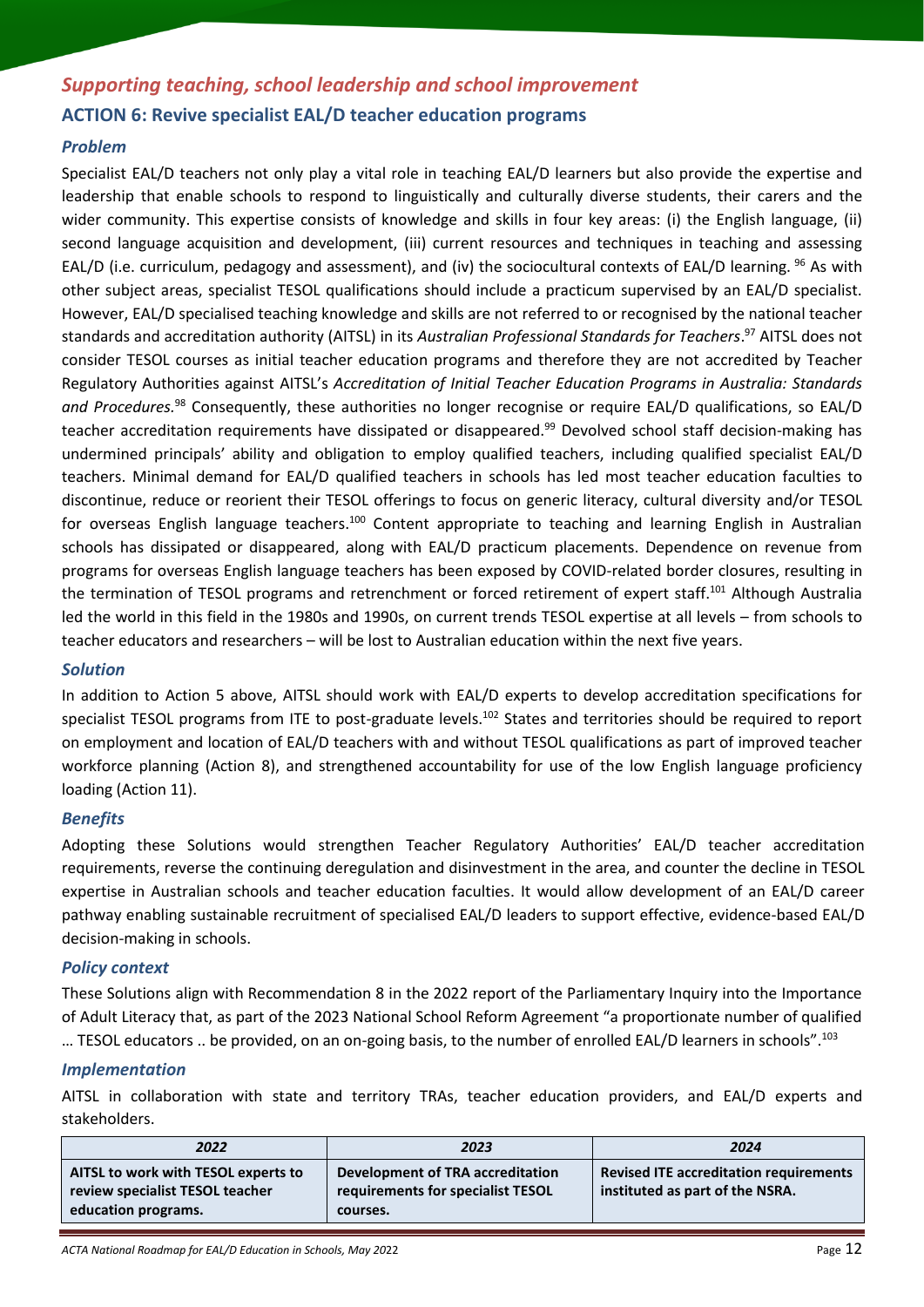# <span id="page-12-0"></span>*Supporting teaching, school leadership and school improvement* **ACTION 7: Rebuild EAL/D professional learning, leadership and school development**

### *Problem*

The nature and distribution of EAL/D learners across the years of schooling requires both targeted and whole school approaches to leading and organising EAL/D teaching and learning.<sup>104</sup> School leadership is crucial in creating and supporting these approaches,<sup>105</sup> even more so over the last decade when school autonomy policies have greatly increased the scope of school leaders' decision-making (see Action 11). An unintended consequence of these policies is the widespread erosion of school EAL/D support due to principals' and school leaders' inadequate understanding about EAL/D students' teaching and learning needs, coupled with the lack of accountability in the use of the low English proficiency loading (see Action 11).<sup>106</sup> Mainstream teachers consistently report being illequipped to teach EAL/D learners (see Action 5) and identify EAL/D professional learning as a high priority.<sup>107</sup> The vague references to linguistic and cultural issues in AITSL's *Australian Professional Standards for Teachers* offer little guidance or support for EAL/D-informed teaching by mainstream teachers or school leadership.<sup>108</sup> To fill this gap, two national supplementary frameworks were developed: the ACTA *EAL/D Standards Elaborations* and *The Capability Framework for Teaching Aboriginal and Torres Strait Islander EAL/D Learners*. <sup>109</sup> Although these frameworks may be used and promulgated in state systems, they lie outside the AITSL standards framework and therefore have no status in the national system of teacher regulation.<sup>110</sup> Along with inadequate pre-service preparation and the loss of specialist TESOL expertise, on-going teacher professional development on EAL/D issues has effectively become an optional extra undertaken in teachers' own time without support or incentives.<sup>111</sup> The lack of recognition of and access to EAL/D expertise is a major contributor to the failure of most schools across Australia to meet the English language learning needs of Indigenous, migrant and refugee students.<sup>112</sup>

### *Solution*

In addition to Actions 5 and 6, a **National EAL/D Professional Development Strategy** should be developed that aims to grow the EAL/D expertise of all teachers and school leaders and rebuild the EAL/D service capabilities of schools. The Strategy should consist of: (i) development and promulgation by AITSL, for use as a professional learning framework, of supplementary EAL/D elaborations to its *Professional Standards for Teachers,* based on available EAL/D teaching frameworks that identify the knowledge and skills required by mainstream teachers at each career stage in meeting the learning needs of EAL/D students, (ii) development of a whole school EAL/D evaluation and planning tool to inform school leader decision-making towards continuous improvement of targeted EAL/D programs,<sup>113</sup> and (iii) design and implementation of a scholarship-supported national school leadership professional development program aimed at building inclusive whole school systems of EAL/D support.

### *Benefits*

This Strategy would reverse the erosion and improve effectiveness of school provision for EAL/D learners by promoting EAL/D informed school leadership. It would support the development and documentation of best practice in whole-school planning, implementation and evaluation of the EAL/D provision essential to achieving high equity/high quality schooling.<sup>114</sup>

### *Policy context*

This Solution aligns with AERO's role in mobilising high-quality tools to support teaching and learning in school and early childhood education, and supports AITSL professional learning standards at key teacher career stages.

### *Implementation*

DESE in collaboration with AISTL, AERO, higher education providers and jurisdictions.

| 2022                                                                                      | 2023                                                                    | 2024                                                                                                              |
|-------------------------------------------------------------------------------------------|-------------------------------------------------------------------------|-------------------------------------------------------------------------------------------------------------------|
| Scoping, design and development of the<br>Strategy in consultation with EAL/D<br>experts. | <b>National piloting, monitoring</b><br>and refinement of the Strategy. | Strategy evaluation. Incorporation of the<br>Strategy as part of quality schooling<br>commitments under new NSFA. |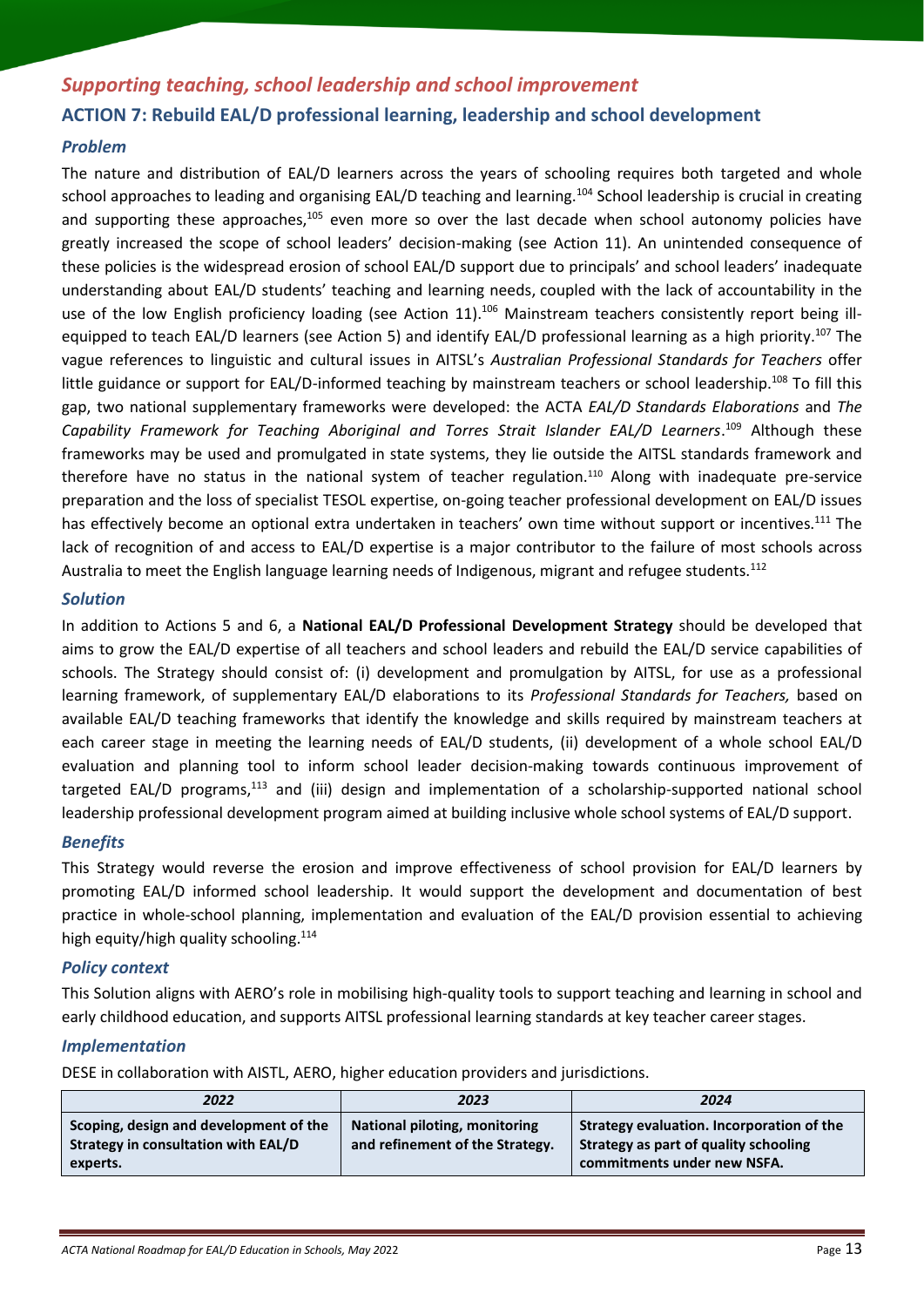# <span id="page-13-0"></span>*Supporting teaching, school leadership and school improvement* **ACTION 8: Institute systematic, national, evidence-based teacher workforce planning that includes EAL/D specialist teachers**

### *Problem*

Australia lacks a national approach to teacher workforce planning. Despite longstanding reports predicting teacher shortages, there is little national system data and no modelling to ascertain teacher supply and demand in Australia.<sup>115</sup> Jurisdictions cannot address specific teacher shortages because they cannot obtain ITE data on subject specialisations and geographic locations in a timely manner.<sup>116</sup> After more than a decade of development, the Australian Teacher Workforce Data Collection (ATWD) is still not fully operational,<sup>117</sup> providing a rear-vision only view of the teacher workforce and vague, incomplete and out-of-date information about demand in specialisation areas such as EAL/D.<sup>118</sup> The ATWD fails to identify key drivers of teacher demand and supply, namely: projected growth in overall student enrolments,<sup>119</sup> including growth in number and proportion of EAL/D learners;<sup>120</sup> declining numbers of ITE applicants and shrinking supply of teacher graduates;<sup>121</sup> impacts on quality provision – in particular the increase in 'out-of-field' teaching, including EAL/D teaching – of increased local decision-making and reduced central staffing support under school autonomy policies,<sup>122</sup> increased teacher casualisation and insufficient casual teacher supply. <sup>123</sup> After years of inadequate workforce planning, state education authorities are now forced to fasttrack their own teacher supply strategies to address urgent and growing shortages in teaching specialisations.<sup>124</sup> The pool of specialist EAL/D teachers is rapidly shrinking due to attrition, retirements and, as documented above, reduced opportunities to gain EAL/D qualifications.<sup>125</sup> The gap between the English learning needs of EAL/D students in schools and a suitably qualified workforce, evident before the pandemic, continues to widen.<sup>126</sup>

### *Solution*

In conjunction with Actions 5-7 above, the national model of teacher supply and demand proposed by the QITE Review report<sup>127</sup> should include attention to (i) data gaps in the supply, demand, retention, and attrition of specialist EAL/D teachers, (ii) regular public reporting and projections based on EAL/D learner population data, system staffing data and resourcing plans, specialist EAL/D teaching programs, and data on specialist EAL/D graduates (ITE and postgraduate), and (iii) EAL/D teacher recruitment and retention strategies.

### *Benefits*

This Solution would strengthen systems' capabilities in addressing the EAL/D learning needs in Australian schools, assist teacher education providers to plan for specialist EAL/D offerings, help arrest the declining numbers of qualified EAL/D teachers, and improve the quality of EAL/D teaching in schools.

### *Policy context*

This Action aligns with the NPI commitment B(i)d) to 'implement a national teacher workforce strategy to respond to teacher workforce needs of the future, and support decision making of teacher employers and ITE providers'<sup>128</sup> and with the QITE review Recommendation 17 to develop a national approach to teacher supply and demand.<sup>129</sup>

### *Implementation*

AITSL in collaboration with ESA, state and territory TRAs, ITE providers, and EAL/D experts and stakeholders.

| 2022                                                                                                                                                                                              | 2023                                                                                                                                                                              | 2024                                                                                               |
|---------------------------------------------------------------------------------------------------------------------------------------------------------------------------------------------------|-----------------------------------------------------------------------------------------------------------------------------------------------------------------------------------|----------------------------------------------------------------------------------------------------|
| Identification of EAL/D data gaps in<br>national workforce planning in consultation<br>with EAL/D experts and stakeholders.<br>Development of national workforce data<br>capability and planning. | Trial and evaluation of new national<br>model involving jurisdictions, teacher<br>education providers and EAL/D experts<br>and stakeholders. National data sharing<br>agreements. | Ongoing implementation of<br>new national model of<br>teacher supply and demand<br>under new NSFA. |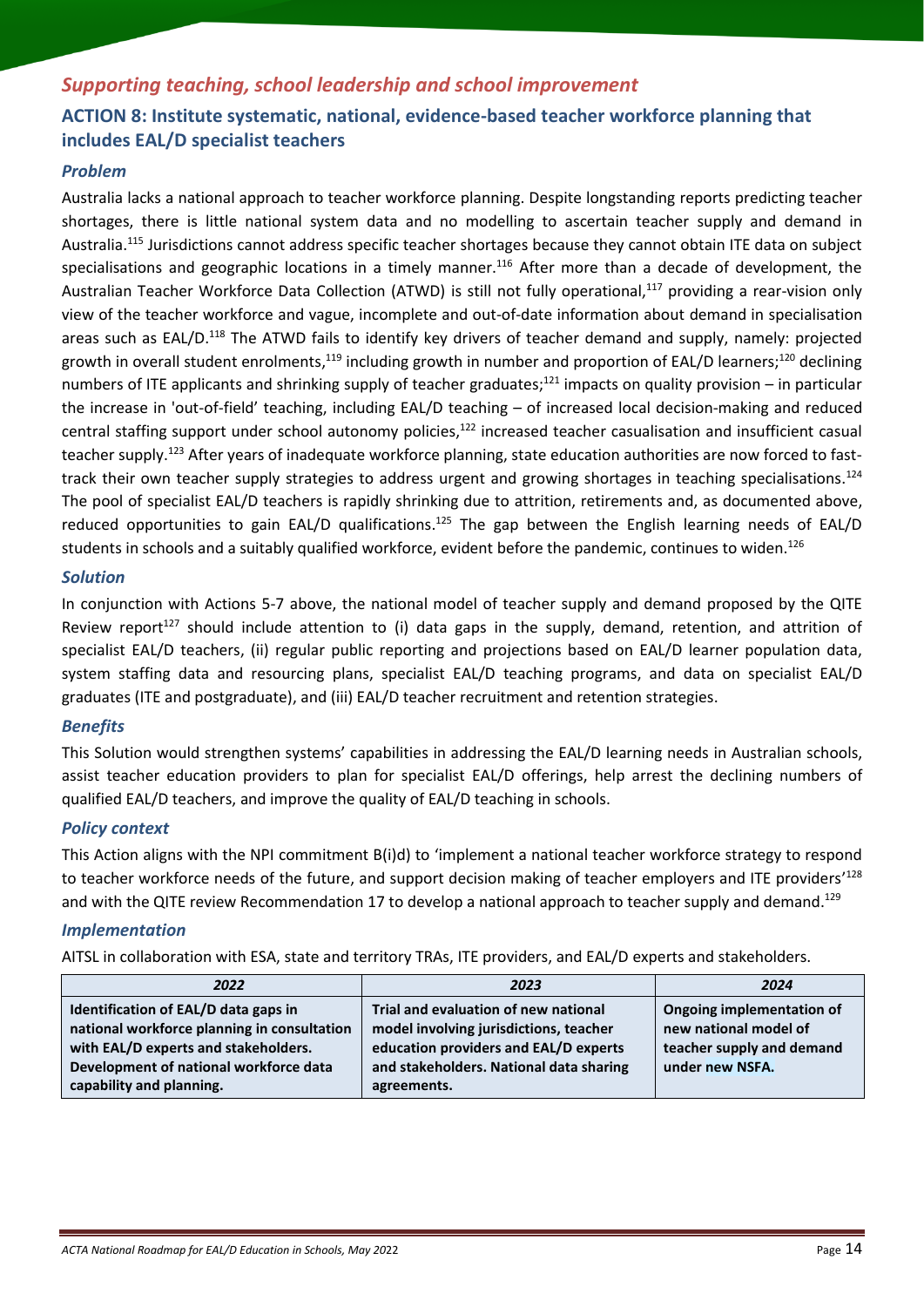# <span id="page-14-0"></span>*Supporting teaching, school leadership and school improvement* **ACTION 9: Fast track post-pandemic EAL/D pedagogies of recovery**

### *Problem*

Reports of COVID-19 impacts on student learning highlight its uneven and potential long-term effects on many disadvantaged students who have experienced significantly disrupted schooling and learning losses. 130 Compounding their disrupted curriculum learning, most EAL/D learners have experienced specific English learning losses due to substantially restricted opportunities for the everyday, face-to-face interaction with peers and teachers needed to develop fluent spoken English and lost proficiency in recently-acquired, but not-yetconsolidated, spoken and written academic English.<sup>131</sup> At greatest risk are those EAL/D learners negotiating key school and curriculum transitions: recent arrivals, EAL/D learners in the early years, those transitioning from primary to secondary education, senior secondary students, refugees with interrupted schooling, and Indigenous EAL/D learners.<sup>132</sup> While UK research suggests COVID-19 has had significant impacts on EAL students' English language learning, there has been no large-scale research into Australian EAL/D learners.<sup>133</sup> They stand to be further disadvantaged as schools attempt to create COVID-safe face-to-face learning environments, which cause teachers to default to an information-transmission pedagogy because of the difficulties in re-establishing the collaborative and interactive classrooms that promote effective EAL/D learning. If EAL/D learners are to make up for learning losses<sup>134</sup> and achieve academic parity with their English-speaking peers,<sup>135</sup> an EAL/D pedagogy of recovery that accelerates English learning is needed.<sup>136</sup> Such pedagogy involves high-impact interactive teaching in both face-to face and online contexts. 137

### *Solution*

A co-ordinated national research and development initiative, mobilising specialist EAL/D expertise, should investigate the following: (i) the nature, extent and location of COVID-19 impacts on EAL/D learners in schools, (ii) the effectiveness of intensive tutoring programs for these students,<sup>138</sup> and (iii) high-impact, interactive, face-to face and online EAL/D pedagogies directed to overcoming their learning losses. 139

### *Benefits*

A national research and development network and program that would provide a coherent and sound evidence base for national policy, planning and practice in EAL/D education. It would also develop effective language and literacy pedagogy applicable to students more broadly.

### *Policy context*

This Solution aligns with NPI commitments C(ii) to 'establish an independent national evidence institute to inform teacher practice, system improvement and policy development' and C(ii)c) that 'the national evidence Institute commences operations from 2020, and inter alia, develops and implements a national research and evidence plan.'<sup>140</sup>

### *Implementation*

AERO in collaboration with the higher education sector and EAL/D stakeholders and experts.<sup>141</sup>

| 2022                                                                                             | 2023                                                             | 2024                                                                                                                         |
|--------------------------------------------------------------------------------------------------|------------------------------------------------------------------|------------------------------------------------------------------------------------------------------------------------------|
| Consultative development of a<br>national EAL/D research &<br>development plan. Research grants, | Implementation and monitoring of<br>EAL/D research & development | <b>Publication and dissemination of</b><br>findings. Incorporation of R & D findings<br>into education policy. R & D program |
| EOI, and commissioning of research.                                                              | projects; interim reporting on<br>findings.                      | evaluated, future plans determined.                                                                                          |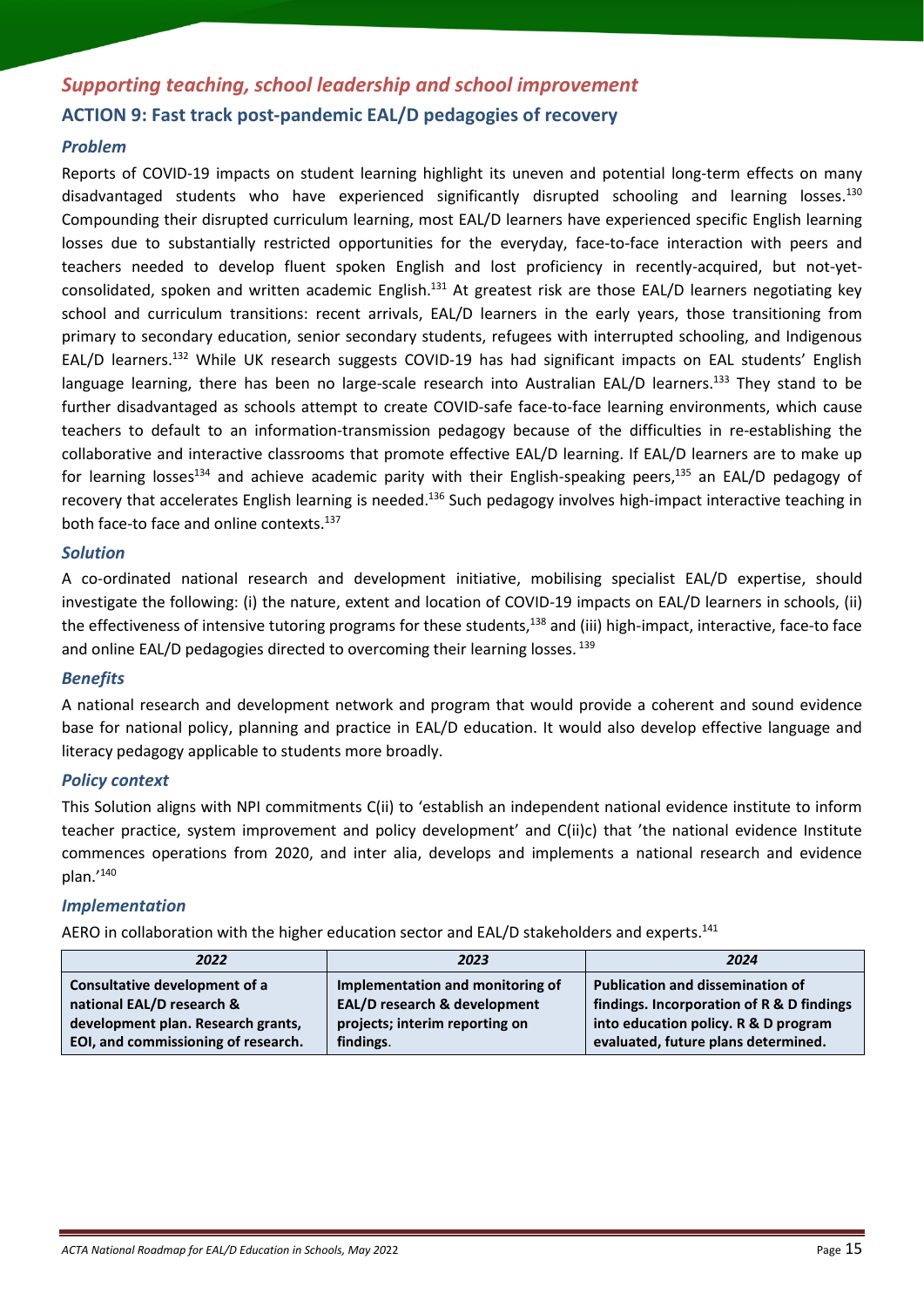# <span id="page-15-0"></span>*C. Enhancing the national evidence base*

# <span id="page-15-1"></span>**ACTION 10: Implement a nationally agreed measure and method of reporting English language proficiency**

### *Problem*

Although EAL/D learners have comprised a significant proportion of the school population for over fifty years, Australia still has no nationally agreed measure for identifying or reporting on their English language proficiency levels or progress.<sup>142</sup> This gap in the nation's education evidence base prevents national identification, effective and accountable needs-based funding, and relevant, accurate reporting on provision and outcomes for this equity cohort.<sup>143</sup> The 2011 Final Report for the Review of the Funding for Schooling ('Gonski Report') recommended funding for EAL/D learners according to their assessed English language proficiency levels. That year, ACARA developed the *English as an Additional Language or Dialect (EAL/D) Learning Progression* as part of the Australian Curriculum.<sup>144</sup> However, Australian governments have continued to rely on an inaccurate and misleading 'disadvantaged LBOTE' algorithm to identify English language learners and subsequently allocate funding.<sup>145</sup> In 2015, national collaborative work was undertaken to address this problem. A framework was developed that aligned various state and territory English language assessment tools to the ACARA *EAL/D Learning Progression.* The resulting *National Framework for Assessing English Language Proficiency* was endorsed by the Education Council in December 2015 but could not be readily implemented. In late 2019, ACARA established a state and territory project working group to review the Framework.<sup>146</sup> Despite strong support from state and territory education authorities for ACARA's work in developing national EAL/D reporting, the project was halted in February 2021 when the data strategy group and the Education Council to which it reported were dissolved along with COAG.

### *Solution*

ACARA should resume this project with a focus on (i) refining the ACARA *EAL/D Learning Progression* to improve its accessibility and reliability for teachers reporting on the English levels and progress of EAL/D learners in schools, 147 (ii) creating an EAL/D student data flag enabling the EAL/D student cohort to be identified and tracked within national data sets, and (iii) developing data capabilities of state and territory jurisdictions to enable nationally comparable EAL/D reporting with a view to incorporating this measure in the next ACARA National Measurement Framework.<sup>148</sup>

### *Benefits*

This Solution is an essential component of the EAL/D Needs Index (see Action 1). It would enable (i) NAPLAN reporting of EAL/D learner performance and progress through the creation of a national EAL/D student identifier, (ii) inclusion of EAL/D learners in the National Report on Schooling, and (iii) Australian governments to track EAL/D learner progress towards achieving the National Goals of the Alice Springs Declaration.

### *Policy context*

This Solution aligns with NPI commitments C(iii) to 'improve national data quality, consistency and collection to improve the national evidence base and inform policy development', and C(iii)b) to 'consider strategic opportunities to enhance the national evidence base, including options for measures of ... student learning gain.<sup>149</sup>

### *Implementation*

ACARA in collaboration with AERO, jurisdictions and EAL/D stakeholders and experts in EAL/D proficiency assessment in schools.

| 2022                                         | 2023                                          | 2024                                 |
|----------------------------------------------|-----------------------------------------------|--------------------------------------|
| National project resumed to refine and       | National trial, cross-validation & refinement | <b>National identification &amp;</b> |
| investigate use of the EAL/D Learning        | of the refined EAL/D Learning Progression,    | reporting of EAL/D learners          |
| Progression as a nationally agreed           | including on-going input from experts in      | against the refined EAL/D            |
| <b>English proficiency reporting measure</b> | English language proficiency assessment in    | Progression. Incorporation in        |
| for the full cohort of EAL/D learners,       | schools. Alignment of state and territory     | <b>ACARA National Measurement</b>    |
| including Indigenous EAL/D learners.         | EAL/D collection practices and approaches.    | Framework under new NSRA.            |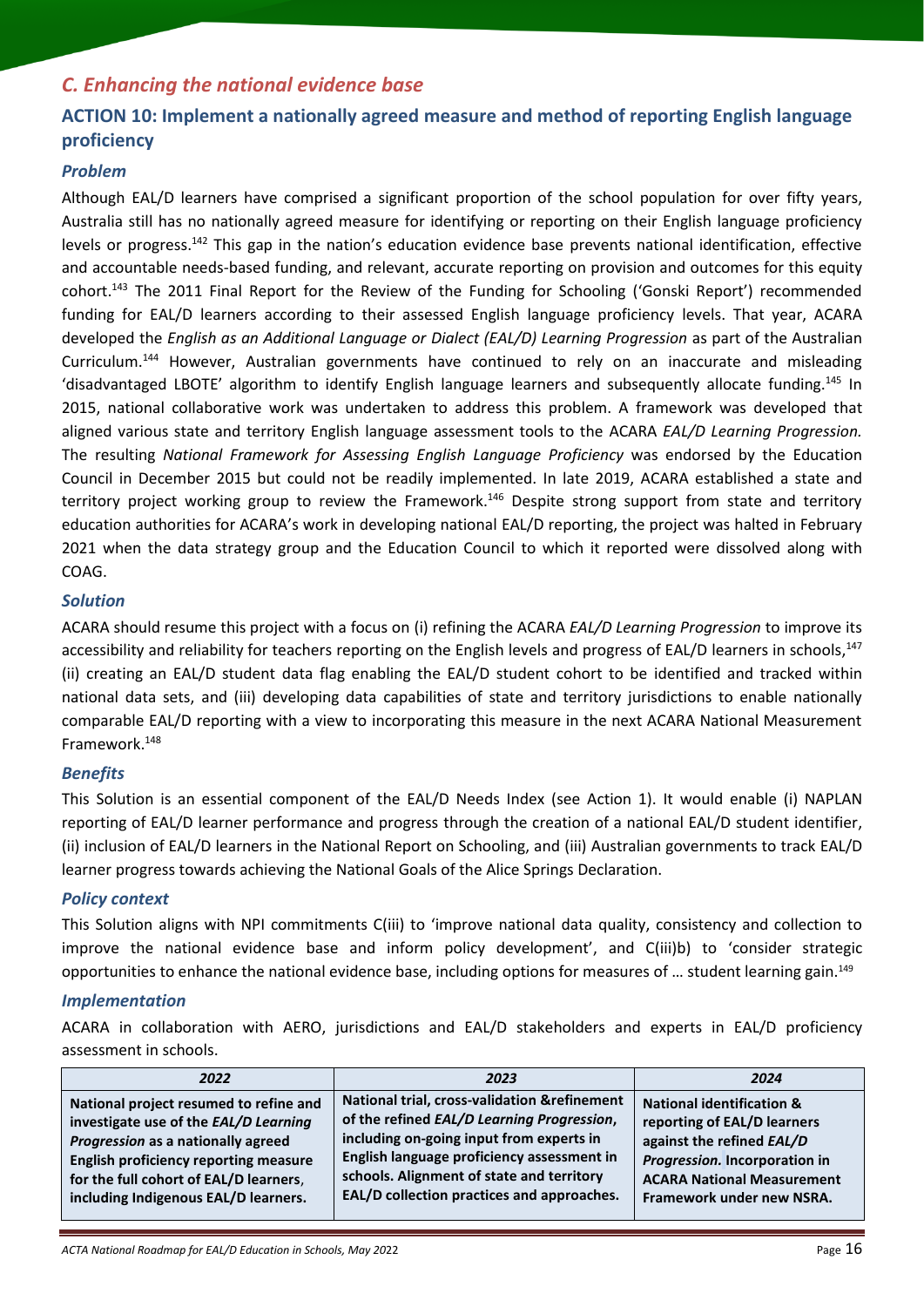# *Enhancing the national evidence base*

# <span id="page-16-0"></span>**ACTION 11: Ensure transparency and accountability in the allocation and use of the English language proficiency loading**

### *Problem*

The 2013 *Australian Education Act, 78(5)* requires Approved Authorities (Government and Catholic education systems and Independent schools) to distribute recurrent Commonwealth funding to schools according to a needsbased model consisting of a per student base amount and six additional 'equity' loadings, one of which is the low English language proficiency loading for students with limited English.<sup>150</sup> The Act requires these Approved Authorities to make these distributions publicly available and transparent.<sup>151</sup> After nearly a decade, this legislative requirement has still not been met. There is no national or consistent public reporting of Commonwealth ELP funding allocations to systems or of Approved Authorities' various needs-based funding models, their ELP funding distributions to schools, or of schools' use of these funds to support EAL/D learners.<sup>152</sup> Media and Commonwealth and state Auditor-General's reports have drawn attention to the lack of transparency and accountability in Gonski needs-based funding for schools, including the low English proficiency loading, and the impossibility of ascertaining its outcomes.<sup>153</sup> A national EAL/D survey conducted by ACTA in 2016 found that dedicated EAL/D provision in schools was being substantially eroded due to school autonomy and flexible resource management policies using one-line/global budget allocations which resulted in a total loss of transparency in use of funding for EAL/D learners. <sup>154</sup> Widespread anecdotal reports indicate that the situation has subsequently worsened.

### *Solution*

The Australian Government should conduct an independent review of systems' and schools' allocation, distribution and use of the low ELP loading to determine how these funds are directed at system and school levels to supporting the EAL/D learner target group, and the impact of this provision on their English language proficiency. The review should determine transparent reporting mechanisms, including the use of system and school EAL/D service plans, <sup>155</sup> and specify desired program outcomes, including progress in English, as part of new bilateral agreements for Commonwealth schools funding. Jurisdictions should be required to report on any use of the ELP loading that not directly allocated to schools.

### *Benefits*

Along with Action 10, this Action would reverse the currently indefensible situation where no national data exists on students' English proficiency levels or provision to meet their English language learning needs.<sup>156</sup> Robust reporting on use of the low English language proficiency loading will meet legislative requirements for accountability and transparency currently being disregarded. The use of Commonwealth funding to support EAL/D learners would be transparent<sup>157</sup> and provide an essential evidence base for Commonwealth and state level quality assurance and program planning.

### *Policy context*

This Action accords with the 2013 *Australian Education Act, 78(5)* and Regulations, NSRB Review of needs-based funding requirements Final Report,<sup>158</sup> and the report of the 2022 Parliamentary Inquiry into the Importance of Adult Literacy Recommendations 7 and 8.<sup>159</sup>

### *Implementation*

DESE in collaboration with state and territory education systems and EAL/D stakeholders.<sup>160</sup>

| 2022                                        | 2023                                     | 2024                           |
|---------------------------------------------|------------------------------------------|--------------------------------|
| Undertake review of reporting               | Review report recommendations, including | <b>National accountability</b> |
| mechanisms for the allocation, distribution | on EAL/D service planning. Incorporate   | reporting system for ELP       |
| and use of Commonwealth ELP loading         | accountability reporting requirements in | loading funding implemented    |
| funding and its outcomes.                   | national data sharing agreements.        | under new NSFA.                |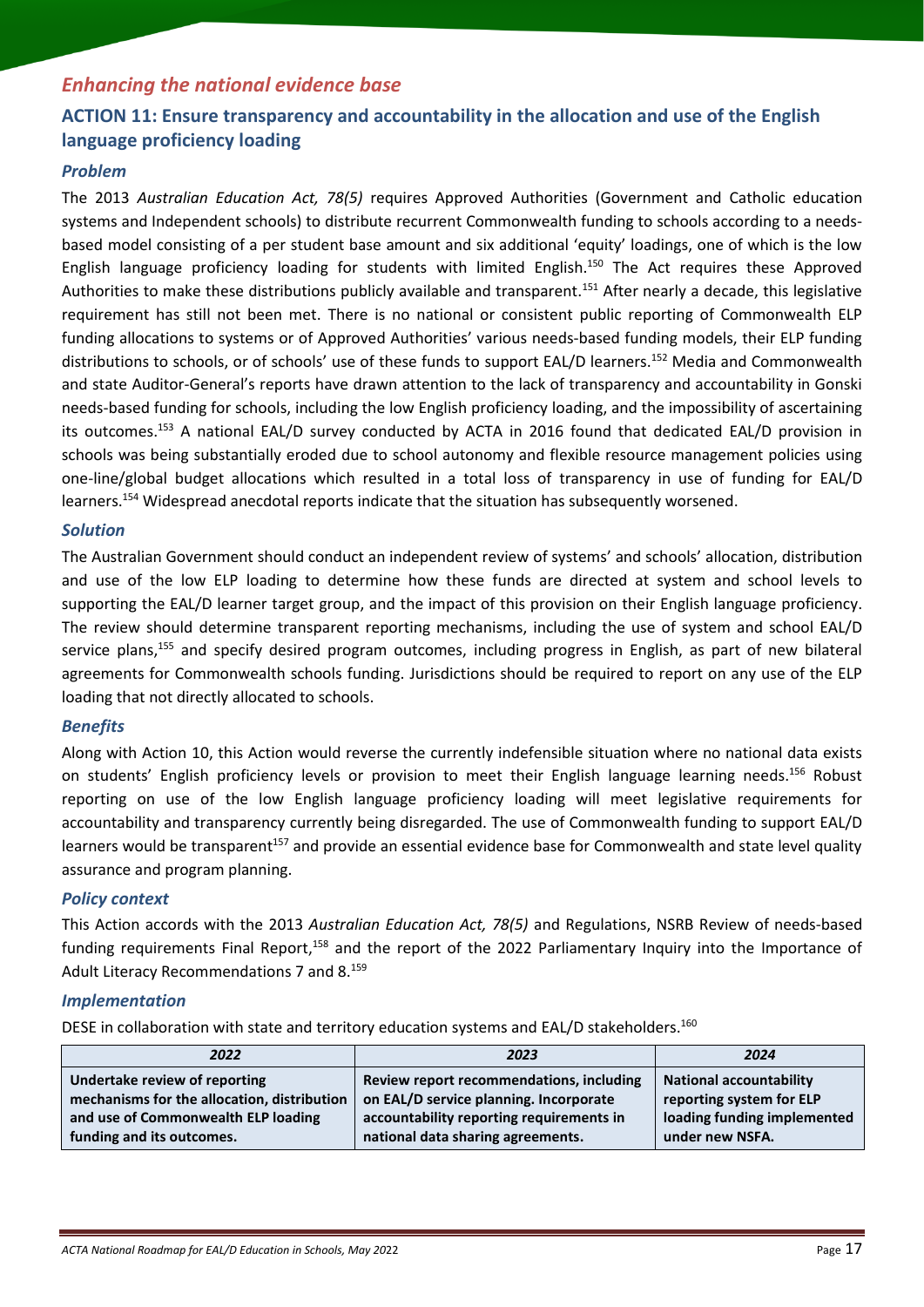## *Enhancing the national evidence base*

# <span id="page-17-0"></span>**ACTION 12: Review reporting, accountability and implementation of international student programs in Australian schools**

### *Problem*

Prior to the COVID pandemic, international fee-paying programs in Government, Catholic and Independent schools in Australia had become big business<sup>161</sup> with enrolments having grown over the last three decades to a total of 243,887 students by 2018.<sup>162</sup> Although international students must meet minimum English language proficiency requirements as a condition of school enrolment, a number are found on arrival to have insufficient English for learning in Australian schools and therefore require EAL/D support.<sup>163</sup> The *Education Services for Overseas Students (ESOS) Act 200*2 and related legislation aim to protect and enhance Australia's reputation for quality education Australia by providing rigorous protection, including tuition protection, for international students.<sup>164</sup> However, there is currently no meaningful public reporting of the quality of international student programs, their compliance with the standards of the *National Code of Practice*,<sup>165</sup> or students' access to school services, including EAL/D tuition.<sup>166</sup> Internally reported student enrolment data provided by systems to DESE is incomplete and inconsistent with enrolment data published on program websites.<sup>167</sup> The last review into education provision for students on international student visas was in 2009.<sup>168</sup> As state and territory systems and government and independent schools revive their international student programs, this lack of transparency – coupled with even less clarity regarding the use of the English Proficiency Loading (see Action 11) – risks reputational damage to both full fee-paying international student programs and equity focussed EAL/D programs. International students, along with all other Australian school students, have a right to expect quality education that meets their learning needs. Transparency at a school, system and national level is needed to assure students and their families that the high fees they pay are directed to ensuring their quality education. The current lack of transparency has encouraged the corrosive perception, in at least some jurisdictions, that international students are accessing targeted EAL/D provision at the expense of domestic EAL/D learners.<sup>169</sup>

### *Solution*

An external independent national review of international student programs in Australian schools should be conducted to determine; (i) state and territory systems' compliance with the requirements for overseas students in the *Australian Education Act* and the *Education Services for Overseas Students Act 2000* (ESOS)*,* <sup>170</sup> (ii) transparency and accountability of reporting at school, system and national levels on school international student programs, (iii) adequacy of English language assessments, provision and services for international students, (iv) the relationship at school and system levels between provision for international students and Australian citizens and permanent residents with EAL/D learning needs.

### *Benefits*

This Solution would ensure transparent, national reporting and accountability for international student programs in schools that provides the necessary assurances to international students and the Australian public, and a sound evidence base for Commonwealth and state/territory quality assurance.

### *Policy context*

This Action accords with the Australian Education Act and the Education Services for Overseas Students Act 2000 (ESOS) and the National Code of Practice for Providers of Education and Training to Overseas Students*.* 171

### *Implementation*

ANAO with the cooperation of DESE and state and territory education systems.

| 2022                                                         | 2023                                                                                                                           | 2024                                                                                          |
|--------------------------------------------------------------|--------------------------------------------------------------------------------------------------------------------------------|-----------------------------------------------------------------------------------------------|
| National review of school<br>international student programs. | Implement report recommendations. Incorporate<br>accountability reporting requirements in national<br>data sharing agreements. | National reporting system for<br>international student programs<br>implemented under new NSFA |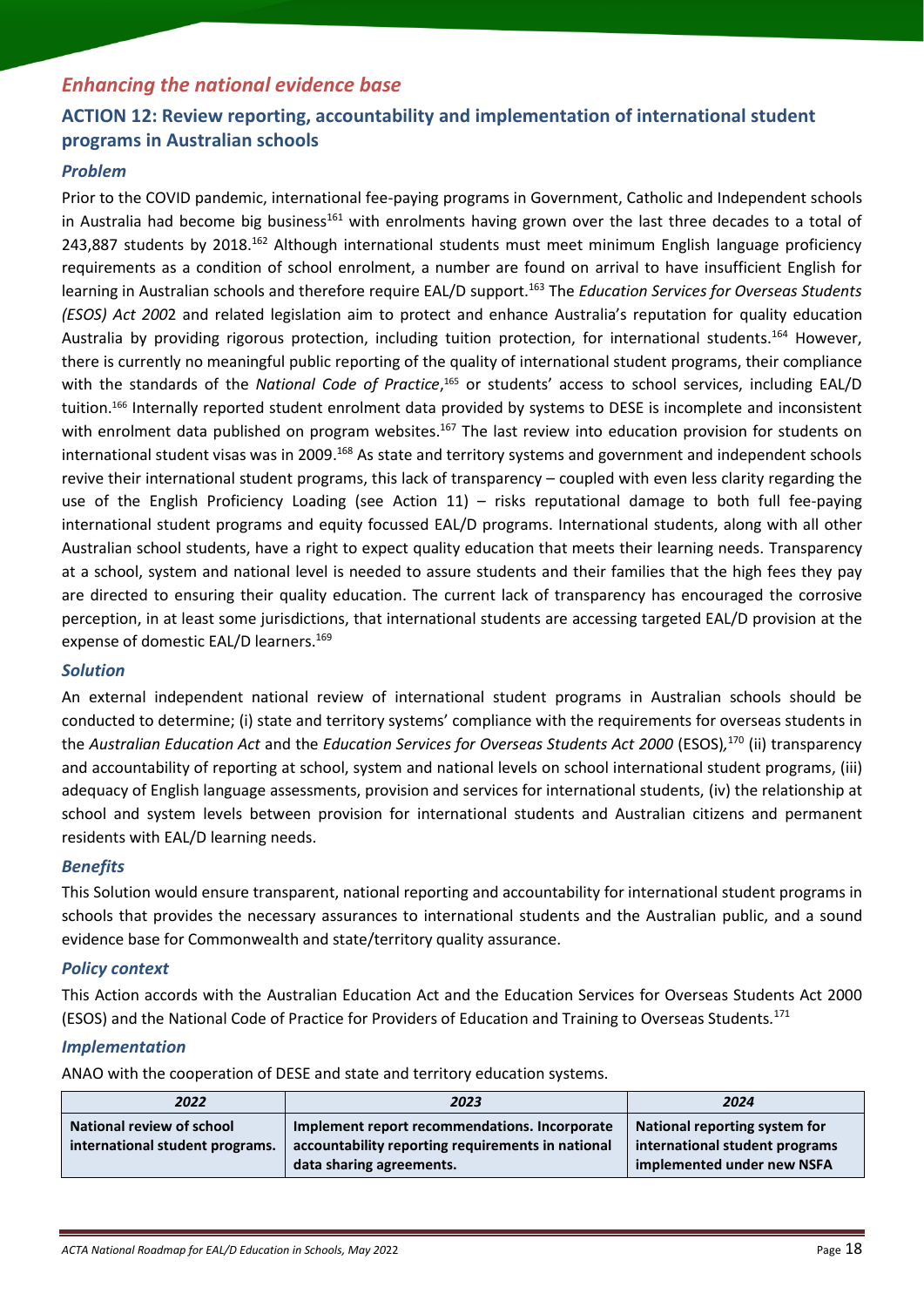### <span id="page-18-0"></span>**Notes and References**

<sup>2</sup> ACTA Report: How many English as an Additional Language or Dialect (EAL/D) Learners are there in Australian Schools? | Australian Council of TESOL **[Associations](https://tesol.org.au/how-many-english-as-an-additional-language-or-dialect-eal-d-learners-are-there-in-australian-schools/)** 

3 Collier, V. (1989). How Long? A synthesis of research on academic achievement in a second language, *TESOL Quarterly, 23(3),* 509-531; Thomas, W. P., & Collier, V. P. (2002). A national study of school effectiveness for language minority students' long-term academic achievement; Hakuta, K. (2000). How long does it take English learners to attain proficiency? *University of California Linguistic Minority Research Institute;* Demie, F. (2013). English as an additional language pupils: how long does it take to acquire English fluency? *Language and Education*, *27*(1), 59-69; Creagh, S., Kettle, M., Alford, J., Comber, B., & Shield, P. (2019). How long does it take to achieve academically in a second language? Comparing the

trajectories of EAL students and first language peers in Queensland schools. *Australian Journal of Language and Literacy, The*, *42*(3), 145-155. 4 Language minority children need to develop two types of language proficiency in English-medium schooling – everyday conversational English (Basic Interpersonal Communication Skills -BICS) & academic English (Cognitive Academic Language Proficiency - CALP). See Cummins, J. (2008) BICS & CALP: Empirical & theoretical basis of the distinction in *Encyclopedia of language and education* (pp.487- 499) Springer US; Slama, R. B. (2012). A longitudinal analysis of academic English proficiency outcomes for adolescent English language learners in the US. *Journal of Educational Psychology*, *104*(2), 265. 5 Cummins, J. (1991). Interdependence of first and second language proficiency in bilingual children, in E. Bialystok, *Language processing in bilingual children,* 

Cambridge: CUP.

6 E.g. Graham, B. (1981). Building a Bridge to English Literacy in Aboriginal Bilingual Education Programs. *The Australian Journal of Indigenous Education*, *9*(3), 3-18; 2012 House of Representatives inquiry into language learning in Indigenous communities, *Our Land Our Language* at:

file:///D:/Users/z3281608/Downloads/http www.aphref.aph.gov.au\_house\_committee\_atsia\_languages2\_report\_full%20report%20(1).pdf; Lee, P. (1993). Bilingual Education in Remote Aboriginal Schools; Developing First and Second Language Proficiency: A report to the Catholic Education Office of Western Australia. *The Australian Journal of Indigenous Education*, *21*(5), 10-11; Morales, G., Gawne, L., & Wigglesworth, G. (2015). Bilingual education in Australian aboriginal communities: The forty years of the Yirrkala step model. Van Gelderen, B. (2017). 'Growing our own': A 'two way', place-based approach to Indigenous initial teacher education in remote Northern Territory. *Australian and International Journal of Rural Education*, *27*(1), 14-28;

 $^7$  The single exception is the Commonwealth's English as a Second Language-Indigenous Language Speaking Students (ESL-ILSS) program which ran from 1999-2009. ESL-ILSS was for the first year of schooling only and for EAL/D children who had pre-beginner proficiency in speaking. Since termination of the program, funding for Indigenous EAL/D learners has been redirected towards inappropriate English mother tongue literacy programs, undermined by global school budgets and decimated by funding models in at least some jurisdictions with punitive effects on remote Indigenous schools (see Action 3). Angelo, D., & Hudson, C. (2020). From the periphery to the centre: Securing the place at the heart of the TESOL field for First Nations learners of English as an Additional Language/Dialect. *TESOL in Context*, *29*(1), 5-35; Hudson, C. & Angelo, D. (2020) Teacher views on the implementation of English language proficiency scales for young Indigenous learners of standard *English. Language Assessment Quarterly*, 17(5), 491-518.)

8 [Melbourne Declaration on Educational Goals for Young Australians \(curriculum.edu.au\);](http://www.curriculum.edu.au/verve/_resources/National_Declaration_on_the_Educational_Goals_for_Young_Australians.pdf) [https://www.dese.gov.au/alice-springs-mparntwe-education](https://www.dese.gov.au/alice-springs-mparntwe-education-declaration/resources/alice-springs-mparntwe-education-)[declaration/resources/alice-springs-mparntwe-education-;](https://www.dese.gov.au/alice-springs-mparntwe-education-declaration/resources/alice-springs-mparntwe-education-) [625\\_ACTA\\_submission\\_Review\\_of\\_Melbourne\\_Declaration\\_14\\_June\\_2019.pdf \(tesol.org.au\)](https://tesol.org.au/wp-content/uploads/2019/01/625_ACTA_submission_Review_of_Melbourne_Declaration_14_June_2019.pdf)

 $^9$  In 2008, the Rudd Labor Government rolled the ESL New Arrivals funding into broader funding categories for government schools while ESL New Arrivals per capita funding was legislated and retained for non-government schools. In 2013, the Abbot Coalition government incorporated all ESL New Arrivals funding into the new School Resourcing Standard.

<sup>10</sup> Sydney Morning Herald at: [https://www.smh.com.au/politics/federal/government-rejects-bipartisan-call-for-more-scrutiny-of-school-funding-20191205](https://www.smh.com.au/politics/federal/government-rejects-bipartisan-call-for-more-scrutiny-of-school-funding-20191205-p53h63.html) [p53h63.html;](https://www.smh.com.au/politics/federal/government-rejects-bipartisan-call-for-more-scrutiny-of-school-funding-20191205-p53h63.html)<https://www.smh.com.au/national/nsw/education-department-loses-track-of-millions-in-disadvantage-funding-20200408-p54ia1.html> ; ACTA submission to the 2017 *Inquiry into Migrant Settlement Outcomes*, p.65. **Sub108**.pdf (tesol.org.au)

<sup>11</sup> ACTA 2016 *State of EAL/D in Australia* national teacher survey reported in ACTA 2017 Submission to the Parliamentary *Inquiry into Migrant Settlement Outcomes* at[: Sub108.pdf \(tesol.org.au\);](https://tesol.org.au/wp-content/uploads/2019/01/Sub108.pdf) Creagh, S., Hogan, A., Lingard, B., & Choi, T. (2022). The 'everywhere and nowhere' English language policy in Queensland government schools: a license for commercialisation. *Journal of Education Policy*, 1-20.

<sup>12</sup> These impacts of school-based decision making are detailed on p.57-73 in ACTA 2017 Submission to the Parliamentary *Inquiry into Migrant Settlement Outcomes.* [https://www.aph.gov.au/Parliamentary\\_Business/Committees/Joint/Migration/settlementoutcomes/Submissions](https://www.aph.gov.au/Parliamentary_Business/Committees/Joint/Migration/settlementoutcomes/Submissions)

<sup>13</sup> Structural Failure: Why Australia keeps falling short of our educational goals, Gonski Institute for Education, UNSW Sydney, p.5 at: Structural [Failure\\_final.pdf \(unsw.edu.au\);](https://www.gie.unsw.edu.au/sites/default/files/documents/Structural%20Failure_final.pdf#:~:text=This%20report%2C%20Structural%20failure%3A%20Why%20Australia%20keeps%20falling,recommendations%2C%20the%20deterioration%20shows%20little%20sign%20of%20abating.) [PISA rankings: Australian students falling behind in maths, science and reading \(smh.com.au\);](https://www.smh.com.au/politics/federal/alarm-bells-australian-students-falling-behind-in-maths-science-and-reading-20191203-p53gho.html) PISA results 2019: Australian [students record worst result in global tests \(smh.com.au\)](https://www.smh.com.au/education/alarm-bells-australian-students-record-worst-result-in-global-tests-20191203-p53gie.html)

<sup>14</sup> Greenwell, T., & Bonnor, C. (2022). *Waiting for Gonski: How Australia Failed Its Schools*. University of New South Wales Press.

<sup>15</sup> Learning Through COVID-19, Report 1, University of Queensland, at: **Ramsay Pillar 1\_Full Report.pdf** (uq.edu.au)

<sup>16</sup> [https://www.cdc.gov/coronavirus/2019-ncov/variants/variant.html;](https://www.cdc.gov/coronavirus/2019-ncov/variants/variant.html) [https://www.who.int/en/activities/tracking-SARS-CoV-2-variants/;](https://www.who.int/en/activities/tracking-SARS-CoV-2-variants/) [https://www.cdc.gov/coronavirus/2019-ncov/variants/variant-info.html#Consequence;](https://www.cdc.gov/coronavirus/2019-ncov/variants/variant-info.html#Consequence)

<sup>17</sup> Ndaruhutse, S. (2021). Learning Loss, Learning Gains and Wellbeing: A Review of Policy and Grey Literature. *Education Development Trust*. [https://www.oecd.org/coronavirus/policy-responses/education-and-covid-19-focusing-on-the-long-term-impact-of-school-closures-2cea926e/](https://www.oecd.org/coronavirus/policy-responses/education-and-covid-19-focusing-on-the-long-term-impact-of-school-closures-2cea926e/https:/educationendowmentfoundation.org.uk/guidance-for-teachers/covid-19-resources/best-evidence-on-impact-of-covid-19-on-pupil-attainment;) [https://educationendowmentfoundation.org.uk/guidance-for-teachers/covid-19-resources/best-evidence-on-impact-of-covid-19-on-pupil-attainment;](https://www.oecd.org/coronavirus/policy-responses/education-and-covid-19-focusing-on-the-long-term-impact-of-school-closures-2cea926e/https:/educationendowmentfoundation.org.uk/guidance-for-teachers/covid-19-resources/best-evidence-on-impact-of-covid-19-on-pupil-attainment;)  [https://www.educationnext.org/how-will-coronavirus-crisis-affect-childrens-learning-unequally-covid-19/;](https://www.educationnext.org/how-will-coronavirus-crisis-affect-childrens-learning-unequally-covid-19/)

<https://www.gov.uk/government/publications/learning-during-the-pandemic/learning-during-the-pandemic-quantifying-lost-time--2>

<https://www.chalkbeat.org/2020/10/6/21504195/covid-schools-learning-loss-projections-nwea-credo> ;

18 Coronavirus (COVID-19) information for schools and students - [Department of Education, Skills and Employment, Australian Government \(dese.gov.au\);](https://www.dese.gov.au/covid-19/schools#research) [https://www.mckinsey.com/industries/public-and-social-sector/our-insights/covid-19-and-education-the-lingering-effects-of-unfinished-learning.](https://www.mckinsey.com/industries/public-and-social-sector/our-insights/covid-19-and-education-the-lingering-effects-of-unfinished-learning) These impacts are similar to refugee students who have experienced interrupted formal schooling. See Chang-Bacon, C. K. (2021). Generation interrupted: Rethinking "Students with Interrupted Formal Education"(SIFE) in the wake of a pandemic. *Educational Researcher*, *50*(3), 187-196.

<sup>19</sup> [https://www.oecd.org/coronavirus/policy-responses/education-and-covid-19-focusing-on-the-long-term-impact-of-school-closures-2cea926e/;](https://www.oecd.org/coronavirus/policy-responses/education-and-covid-19-focusing-on-the-long-term-impact-of-school-closures-2cea926e/)  [https://www.researchgate.net/publication/354861418\\_Why\\_lockdown\\_and\\_distance\\_learning\\_during\\_the\\_COVID-](https://www.researchgate.net/publication/354861418_Why_lockdown_and_distance_learning_during_the_COVID-19_pandemic_are_likely_to_increase_the_social_class_achievement_gap)

[19\\_pandemic\\_are\\_likely\\_to\\_increase\\_the\\_social\\_class\\_achievement\\_gap](https://www.researchgate.net/publication/354861418_Why_lockdown_and_distance_learning_during_the_COVID-19_pandemic_are_likely_to_increase_the_social_class_achievement_gap)

20 [https://www.ednc.org/how-is-covid-19-affecting-esl-students/;](https://www.ednc.org/how-is-covid-19-affecting-esl-students/) [https://www.nytimes.com/2020/12/29/nyregion/coronavirus-english-language](https://www.nytimes.com/2020/12/29/nyregion/coronavirus-english-language-students.html;)[students.html;](https://www.nytimes.com/2020/12/29/nyregion/coronavirus-english-language-students.html;)

21 [Language and learning loss: The evidence on children who use EAL \(bell-foundation.org.uk\)](https://www.bell-foundation.org.uk/app/uploads/2021/06/Language-learning-loss.pdf) The research found that 54 per cent of teachers who taught English language learners reported that these students had experienced language loss in writing skills, 50 per cent loss in speaking skills, 41 per cent loss in

<sup>1</sup> http://www.tesol.org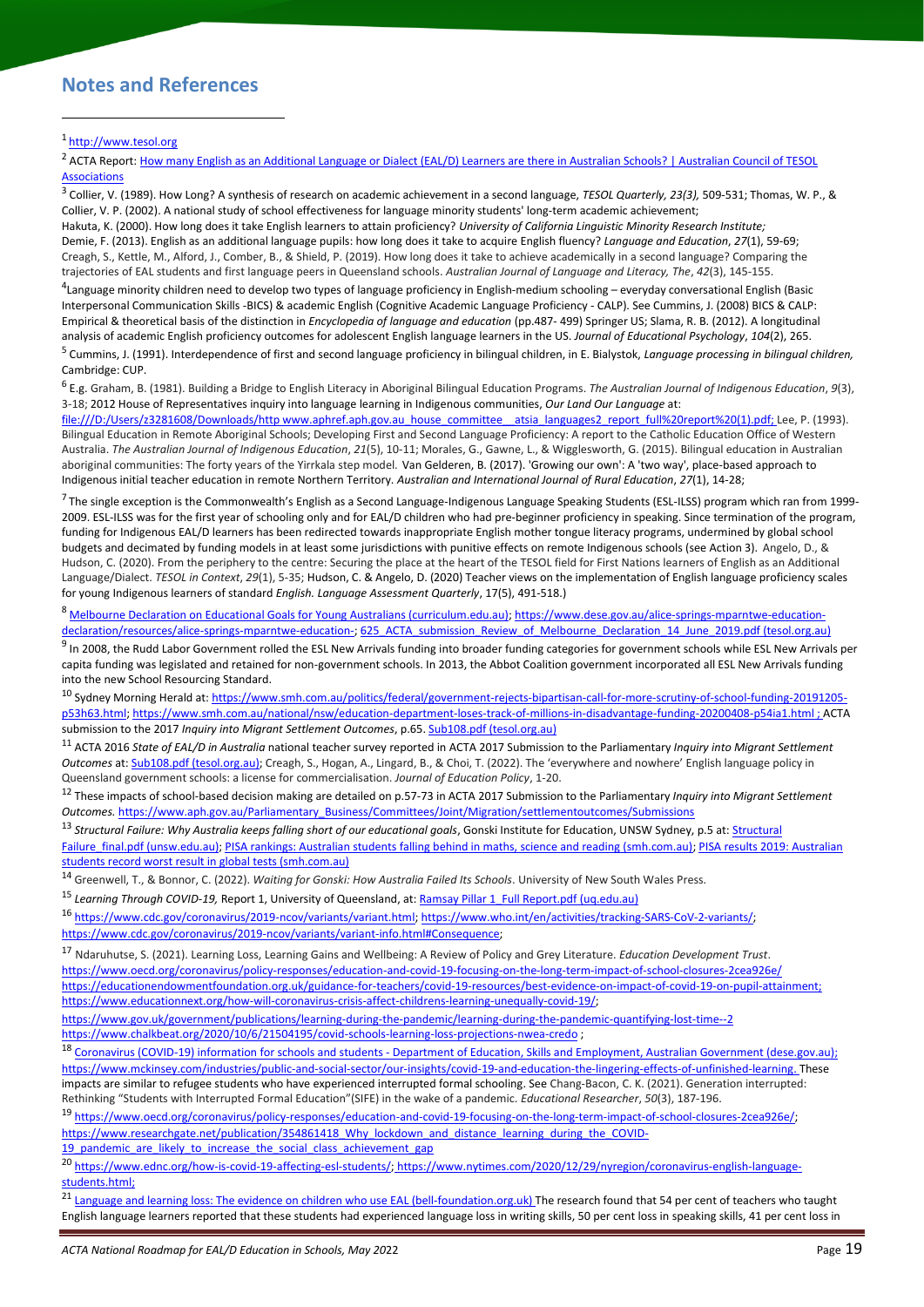reading skills, and 36 per cent in listening skills. See also Demie, F., Hau, A., Bellsham-Revell, A., & Gay, A. (2022) The Impact of School Closures on Pupils with English as an Additional Language. Schools' Research and Statistics Service Education and Learning, London Borough of Lambeth.

<sup>22</sup> As, for example[, https://www.oecd.org/coronavirus/policy-responses/the-impact-of-covid-19-on-student-equity-and-inclusion-supporting-vulnerable](https://www.oecd.org/coronavirus/policy-responses/the-impact-of-covid-19-on-student-equity-and-inclusion-supporting-vulnerable-students-during-school-closures-and-school-re-openings-d593b5c8/)[students-during-school-closures-and-school-re-openings-d593b5c8/;](https://www.oecd.org/coronavirus/policy-responses/the-impact-of-covid-19-on-student-equity-and-inclusion-supporting-vulnerable-students-during-school-closures-and-school-re-openings-d593b5c8/)

23 [NSW students benefit from tutoring program;](https://www.education.nsw.gov.au/news/media-releases/-nsw-students-benefit-from-tutoring-program) [Tutor Learning Initiative: Policy | education.vic.gov.au;](https://www2.education.vic.gov.au/pal/tutor-learning-initiative/policy) [Learning the lessons from the long school lockdowns -](https://grattan.edu.au/news/learning-the-lessons-from-the-long-school-lockdowns/) [Grattan Institute](https://grattan.edu.au/news/learning-the-lessons-from-the-long-school-lockdowns/); The adequacy of the UK programs Australia's programs are modelled on have been the subject of strong criticism: [https://www.theguardian.com/education/2021/jun/02/union-criticises-pitiful-covid-catch-up-plan-england-pupils;](https://www.theguardian.com/education/2021/jun/02/union-criticises-pitiful-covid-catch-up-plan-england-pupils) [https://www.dailymail.co.uk/news/article-](https://www.dailymail.co.uk/news/article-9643291/Gavin-Williamson-squirms-schools-Covid-catch-plan.html)[9643291/Gavin-Williamson-squirms-schools-Covid-catch-plan.html;](https://www.dailymail.co.uk/news/article-9643291/Gavin-Williamson-squirms-schools-Covid-catch-plan.html) [https://www.theguardian.com/politics/2021/jun/02/education-recovery-chief-kevan](https://www.theguardian.com/politics/2021/jun/02/education-recovery-chief-kevan-collins-quit-english-schools-catch-up-row)[collins-quit-english-schools-catch-up-row;](https://www.theguardian.com/politics/2021/jun/02/education-recovery-chief-kevan-collins-quit-english-schools-catch-up-row) Pupils who speak English as an additional language need more support after COVID, at: <https://www.bbc.co.uk/newsround/57475574>

<sup>24</sup> [https://www.bell-foundation.org.uk/news/blog-why-it-is-important-for-schools-to-support-eal-learners-to-mitigate-language-and-learning-loss-and-how](https://www.bell-foundation.org.uk/news/blog-why-it-is-important-for-schools-to-support-eal-learners-to-mitigate-language-and-learning-loss-and-how-best-to-do-it/)[best-to-do-it/;](https://www.bell-foundation.org.uk/news/blog-why-it-is-important-for-schools-to-support-eal-learners-to-mitigate-language-and-learning-loss-and-how-best-to-do-it/)

25 [Framework-for-reopening-schools-2020.pdf \(unicef.org\);](https://www.unicef.org/media/68366/file/Framework-for-reopening-schools-2020.pdf)

<sup>26</sup> Mutch, C. (2021). 'Maslow before Bloom': Implementing a caring pedagogy during Covid-19. *Teachers' Work*, *18*(2), 69-90[; https://read.oecd](https://read.oecd-ilibrary.org/view/?ref=133_133390-1rtuknc0hi&title=Schooling-disrupted-schooling-rethought-How-the-Covid-19-pandemic-is-changing-education&_ga=2.231079967.1840010867.1636847770-2085566699.1636847770)[ilibrary.org/view/?ref=133\\_133390-1rtuknc0hi&title=Schooling-disrupted-schooling-rethought-How-the-Covid-19-pandemic-is-changing](https://read.oecd-ilibrary.org/view/?ref=133_133390-1rtuknc0hi&title=Schooling-disrupted-schooling-rethought-How-the-Covid-19-pandemic-is-changing-education&_ga=2.231079967.1840010867.1636847770-2085566699.1636847770)[education&\\_ga=2.231079967.1840010867.1636847770-2085566699.1636847770](https://read.oecd-ilibrary.org/view/?ref=133_133390-1rtuknc0hi&title=Schooling-disrupted-schooling-rethought-How-the-Covid-19-pandemic-is-changing-education&_ga=2.231079967.1840010867.1636847770-2085566699.1636847770)

<sup>27</sup> [Pandemic-proofing Australia's education system \(uq.edu.au\)](https://stories.uq.edu.au/news/2021/pandemic-proofing-australias-education-system/index.html)

<sup>28</sup> [https://www.languagemagazine.com/2021/01/08/stop-overlooking-english-learners/;](https://www.languagemagazine.com/2021/01/08/stop-overlooking-english-learners/) [https://www.wfp.org/publications/covid-19-pandemic-shocks](https://www.wfp.org/publications/covid-19-pandemic-shocks-education-and-policy-responses-world-bank-group)[education-and-policy-responses-world-bank-group;](https://www.wfp.org/publications/covid-19-pandemic-shocks-education-and-policy-responses-world-bank-group) [https://www.worldcommercereview.com/html/goldin-how-the-pandemic-could-save-us.html;](https://www.worldcommercereview.com/html/goldin-how-the-pandemic-could-save-us.html) Goldin, I. (2021). *Rescue: From Global Crisis to a Better World.* London: Hodder Hachette; Hofmann, R., Arenge, G., Dickens, S., Marfan, J., Ryan, M., Tiong, N. D. & Janik Blaskova, L. (2021). The Covid-19 learning crisis as a challenge and an opportunity for schools: an evidence review and conceptual synthesis of research-based tools for sustainable change. *CEPS Journal*, *11*(Special Issue), 39-66.

<sup>29</sup> National School Reform Agreement - [Department of Education, Skills and Employment, Australian Government \(dese.gov.au\)](https://www.dese.gov.au/quality-schools-package/resources/national-school-reform-agreement)

<sup>30</sup> Cully, M. & L. Pejoski, L. (2012) Australia unbound? Migration, openness and population futures. In A Greater Australia: Population, policies and governance. Committee for Economic Development. p. 70.

 $31$  The loadings are for students with disability, low English proficiency, Aboriginal and Torres Strait Islanders, socio-educational disadvantage, (remote) school location, and school size.

<sup>32</sup> The formula (outlined in the Australian Education Act 201, section 39) provides 10% extra funding for students identified as having 'low English proficiency.' (Answers to Senate Estimates Questions on notice SQ18-649, 658, 665, SQ19-120). This loading accounts for a small percentage (0.2 per cent in 2019) of total school funding in the Government sector. (Answer to Senate Estimates Question on notice SQ19-132)

<sup>33</sup> For example, no provision was made within the special \$827 million resettlement allocation over the four year funding period for the additional English language tuition of school-aged children in the 12,000 Syrian and Iraqi refugee intake announced in 2015. Answer to Senate Estimates Questions on Notice SQ18-666. School-aged children comprised 27 per cent of the total intake. (SQ19-133).

<sup>34</sup> The Commonwealth justifies the token amount of the English proficiency loading on the basis of jurisdictions' ability to flexibly pool and supplement Commonwealth and state and territory funding and expects state and territory governments to absorb the additional English language tuition costs of any special humanitarian intakes within their existing funding. The Commonwealth expects schools and school systems to consider their funding from all sources (i.e. Australian Government, state and territory and private) and prioritise their spending to meet the educational needs of all their students, including for students with low English language proficiency. (Answer to Senate Estimates Questions on Notice SQ19-133) "As with all Commonwealth recurrent funding for schools, the total funding (base and loadings) are [sic] provided as a lump sum to school authorities, which can then distribute the funding to schools according to their own needs based arrangements. Schools and school systems are expected to pool their funding from all sources (i.e. Australian Government, state and territory and private) and prioritise spending to meet the educational needs of all their students, recognising that schools and school systems are best placed to understand the individual needs of their students."

<sup>35</sup> In 2021, the average per student loading amount was \$262 for Government schools, \$919 for Catholic schools, and \$1045 for Independent schools (analysis of data provided in answer to Senate Estimates Question on Notice SQ21-1004). Systematic variations in Government, Catholic and Independent school sector allocations show that low proficiency loading allocations to authorities are not 'sector blind'. Government schools currently receive 45% of all low proficiency loading funds compared with 28% for Catholic schools and 27% for independent schools. As government school systems enrol the great majority of students with low English proficiency, this sector-differentiated loading especially disadvantages public education. This differential treatment of school sectors represents a major departure from the common universal ESL New Arrivals per capita grant for both government and non-government schools under the former Commonwealth Programs for Schools Quadrennial Administrative Guidelines 2005-2008.

<sup>36</sup> The last (and only) public review of funding for students with English language proficiency needs was the 2006 *MCEETYA Schools Resourcing Taskforce review of former English Second Language (ESL) New Arrivals funding.* The Taskforce Report found that estimated actual per capita costs for delivery of ESL New arrivals services to a newly arrived student in 2005 was \$6,160 for a non-refugee student and \$10,349 for a refugee and humanitarian student. When costs of improved service provision needed to enable student to achieve reach a satisfactory standard of English were factored in, an amount of \$7,745 and \$18,730 respectively was required. The report recommended increasing the ESL New Arrivals per capita grant, including establishing a differential higher level of funding for refugee and humanitarian entrants with disrupted or no previous education. See report at[:https://files.eric.ed.gov/fulltext/ED534658.pdf](https://files.eric.ed.gov/fulltext/ED534658.pdf)

<sup>37</sup> English and Indigenous language learning issues were ignored in the Independent Review into Regional, Rural and Remote Education at: <https://www.dese.gov.au/quality-schools-package/resources/independent-review-regional-rural-and-remote-education-final-report>

<sup>38</sup> Answer to Senate Estimates question on notice, SQ19-128.

<sup>39</sup>Statistics Unit, Centre for Educational Statistics and Evaluation, NSW DEC (2013) *Improvements and Alternatives to the Disadvantaged LBOTE Measure Report* at: [http://wwwcesenswgovau/images/stories/PDF/Improvements\\_and\\_alternatives\\_to\\_the\\_Disadvantaged\\_LBOTE\\_measure pdf](http://wwwcesenswgovau/images/stories/PDF/Improvements_and_alternatives_to_the_Disadvantaged_LBOTE_measure%20pdf) The analysis concluded that the "disadvantaged LBOTE" measure not only significantly underestimates the size of the cohort needing EAL/D support but it also does not capture the right students, and therefore should not be used to identify the ELP loading for EAL/D students. It estimated that using "disadvantaged LBOTE" as a proxy for English language proficiency suggests that 74.7 per cent of the \$100 million earmarked by Gonski-funding for limited English language proficiency would be misdirected to students who do not require EAL/D support.

<sup>40</sup> Answers to Senate Estimate Questions on Notice SQ 18-640,641,644,668

 $41$  The ACARA EAL/D learning progression was developed in 2012 to support teachers in understanding the broad phases of English language learning -Beginning, Emerging, Developing and Consolidating – to monitor EAL/D students' English development in listening, speaking, reading and writing and inform teaching and learning. As a nationally recognised curriculum resource, the EAL/D Learning Progression has the potential to be implemented nationally as a common measure of English language proficiency.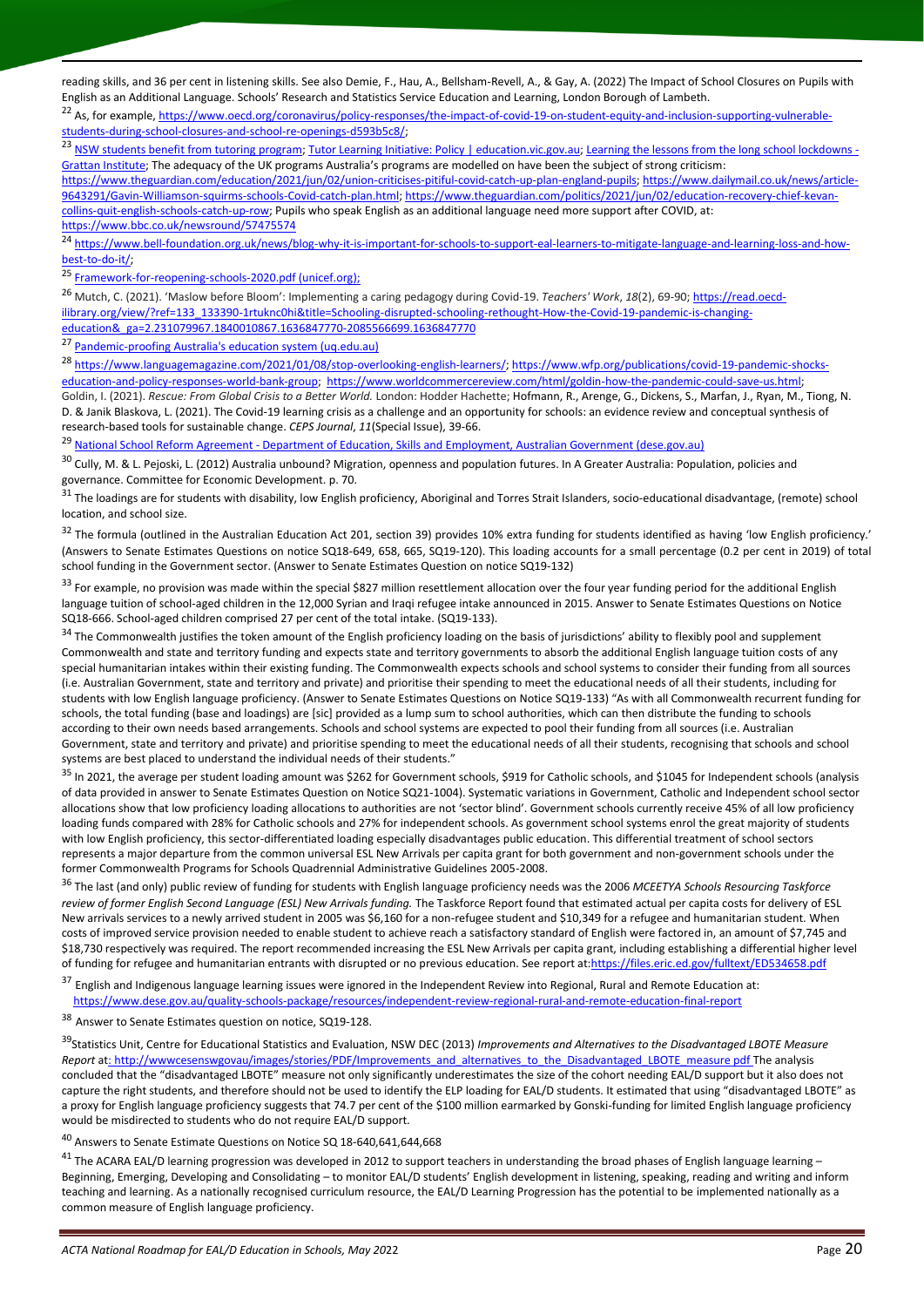<sup>42</sup> EAL/D learner need can be reliably identified according to a combination of key EAL/D need indicators such as LBOTE or ATSI background, identified English proficiency phase level; scholastic year, risk of not progressing to Consolidating phase, moderated length of time in Australian school, with an additional refugee weighting. The NSW EAL/D allocation model based on the ACARA *EAL/D Learning Progression* provides a reliable, validated method to developing such a National Index. See: [https://education.nsw.gov.au/about-us/educational-data/cese/publications/research-reports/revised-methodology-for-the-elp-funding](https://education.nsw.gov.au/about-us/educational-data/cese/publications/research-reports/revised-methodology-for-the-elp-funding-model)[model](https://education.nsw.gov.au/about-us/educational-data/cese/publications/research-reports/revised-methodology-for-the-elp-funding-model)

<sup>43</sup> <https://www.dese.gov.au/national-school-resourcing-board>

44See Poetsch, S. (2020). Unrecognised language teaching: Teaching Australian Curriculum content in remote Aboriginal community schools. TESOL in Context, 29(1), 37-58.

<sup>45</sup> Disability education's focus on adjustments and accommodations for individual student learning needs does not reflect the linguistic scope and focus of EAL/D pedagogy for EAL/D learners.

<sup>46</sup> Hallmarks of EAL/D pedagogy are the identification and creation of curriculum language learning opportunities through modelling, scaffolding and practice within the whole-class, group and individual work participation/discourse structures of the classroom. e.g. Turner, M. (2019). Knowledge about (English) language across the curriculum in EAL and CLIL contexts. In The Routledge Handbook of Language Education Curriculum Design (pp. 90-106). Routledge; Liu, Y., Fisher, L., Forbes, K., & Evans, M. (2017). The knowledge base of teaching in linguistically diverse contexts: 10 grounded principles of multilingual classroom pedagogy for EAL. Language and Intercultural Communication, 17(4), 378-395.

 $^{47}$  Indigenous students are referenced only by ethnicity, as distinct from EAL/D learning needs.

<sup>48</sup> Bailey, A. L., & Heritage, M. (2014). The role of language learning progressions in improved instruction and assessment of English language learners. TESOL Quarterly, 48(3), 480-506.

<sup>49</sup> <https://www.dese.gov.au/quality-schools-package/resources/national-school-reform-agreement> ps.20,21

<sup>50</sup> <https://www.acara.edu.au/docs/default-source/media-releases/endorsement-ac-media-release-2022.pdf>

<sup>51</sup> ACTA Report: *[How many English as an Additional Language or Dialect \(EAL/D\) Learners are there in Australian Schools?](https://tesol.org.au/how-many-english-as-an-additional-language-or-dialect-eal-d-learners-are-there-in-australian-schools/)* | Australian Council of TESOL [Associations.](https://tesol.org.au/how-many-english-as-an-additional-language-or-dialect-eal-d-learners-are-there-in-australian-schools/) In 2011, 6,777 or 11.6 % of Aboriginal and Torres Strait Islander people aged between 0-25 years living in remote or very remote areas spoke an Australian Indigenous language at home and did not speak English or speak it with any degree of proficiency. Indigenous students living in remote areas have little or no exposure to Standard Australian English and experience a variety of Aboriginal language home environments and levels of proficiency in Standard Australian English. Some children speak an Indigenous traditional and modern (e.g. Creole) Australian language as their home language. In some communities these are the languages of school instruction and of initial literacy learning in the early years with programs in the home language and English. Given the language background of some students, it is these modern Indigenous languages - contact languages such as creoles and mixed languages - that are the medium of instruction for language and literacy learning in early childhood settings. In other contexts, where Aboriginal varieties are more commonly spoken, there is a range of Aboriginal Englishes, plus Torres Strait Islander English, used. These generally indicate dialects of English, which to varying degrees are comparatively comprehensible to Standard Australian English.

<sup>52</sup>Research highlights the cultural and cognitive benefits of first language instruction for Indigenous languages speaking students and the benefits of bilingual instruction for developing English literacy skills. This strength-based approach builds on and develops the language(s), knowledge and skills that children bring to school, promotes self-worth, wellbeing, confidence and cultural connectedness that fosters academic engagement, participation and achievement in school, as well as future employment. Guenther, J. et al.(2014) *Red Dirt Thinking on Remote Educational Advantage* at:

[https://search.informit.com.au/documentSummary;dn=197109386575105;res=IELHSS;](https://search.informit.com.au/documentSummary;dn=197109386575105;res=IELHSS) Collier, V. & Thomas , W. (2017) Validating the power of bilingual schooling: Thirty two years of large scale longitudinal research. *Annual Review of Applied Linguistics*: 37, p. 203-217; Poetsch, S. (2020). Unrecognised language teaching: Teaching Australian Curriculum content in remote Aboriginal community schools. *TESOL in Context*, *29*(1), 37-58; Wigglesworth, G. (2020). Remote Indigenous education and translanguaging. *TESOL in Context*, *29*(1), 95-113. Language-based, best practices in Indigenous education have been well documented but either abandoned or ignored. These include EAL/D assessment and pedagogy, bilingual/biliterate, two-way language learning, and culturally appropriate curriculum and resources. The effectiveness of the "two way stair case" bilingual program model for Indigenous students' learning were well documented before being disbanded. See [: ATESOL-NT-Supplementary-Submission-to-the-Inquiry-into-Adult-Literacy-and-its-Importance.pdf \(atesolnt.org.au\)](https://atesolnt.org.au/wp-content/uploads/ATESOL-NT-Supplementary-Submission-to-the-Inquiry-into-Adult-Literacy-and-its-Importance.pdf)

<sup>53</sup> Namely: Aboriginal and Torres Strait Islander Education Action Plan 2010–2014 at:

[http://scseec.edu.au/site/DefaultSite/filesystem/documents/ATSI%20documents/ATSIEAP\\_web\\_version\\_final.pdf;](http://scseec.edu.au/site/DefaultSite/filesystem/documents/ATSI%20documents/ATSIEAP_web_version_final.pdf) National Aboriginal and ACTA/ALAA/ALS joint submission to the consultation on the Plan at[: http://www.tesol.org.au/files/files/141\\_IEAP\\_Submission\\_final.pdf](http://www.tesol.org.au/files/files/141_IEAP_Submission_final.pdf) and Torres Strait Islander Education Strategy 2015 at[: http://www.scseec.edu.au/site/DefaultSite/filesystem/documents/ATSI%20documents/DECD\\_\\_NATSI\\_EducationStrategy.pdf;](http://www.scseec.edu.au/site/DefaultSite/filesystem/documents/ATSI%20documents/DECD__NATSI_EducationStrategy.pdf) Evaluation of the Aboriginal and Torres Strait Islander Education Action Plan 2010-2014 Final Evaluation Report at:

[http://www.educationcouncil.edu.au/site/DefaultSite/filesystem/documents/ATSI%20documents/ATSI%202010-](http://www.educationcouncil.edu.au/site/DefaultSite/filesystem/documents/ATSI%20documents/ATSI%202010-2014%20Final%20Evaluation%20Report/1Final_Evaluation_ATSIEAP_ACILAllenConsulting.pdf)

[2014%20Final%20Evaluation%20Report/1Final\\_Evaluation\\_ATSIEAP\\_ACILAllenConsulting.pdf;](http://www.educationcouncil.edu.au/site/DefaultSite/filesystem/documents/ATSI%20documents/ATSI%202010-2014%20Final%20Evaluation%20Report/1Final_Evaluation_ATSIEAP_ACILAllenConsulting.pdf) See also ACTA submission to the Inquiry at: [http://www.tesol.org.au/files/files/169\\_govt\\_inquiry\\_ATSI\\_langs.pdf;](http://www.tesol.org.au/files/files/169_govt_inquiry_ATSI_langs.pdf) Indigenous language learning issues were ignored in the *Independent Review into Regional, Rural and Remote Education* largely absent from the Productivity Commission's *Overcoming Indigenous Disadvantage Key Indicators 2020 Report* and entirely absent from its *Indigenous Evaluation Strategy*. See ACTA submission to Productivity Commission's *Indigenous Evaluation Strategy* at: [https://tesol.org.au/wp](https://tesol.org.au/wp%20content/uploads/2019/10/628_Indigenous_Evaluation_Submission_from_the_Australian_Council_of_TESOL_Associations_final_v.2.pdf) 

content/uploads/2019/10/628 Indigenous Evaluation Submission from the Australian Council of TESOL Associations final v.2.pdf

54 Nicholls, C. (2005). Death by a thousand cuts: Indigenous language bilingual education programmes in the Northern Territory of Australia, 1972– 1998. *International Journal of Bilingual Education and Bilingualism*, *8*(2-3), 160-177.

<sup>55</sup> NAPLAN testing is an inappropriate and invalid measure for Indigenous EAL/D students learning Standard Australian English as their additional language. It does not assess Indigenous students' oral English language proficiency that underpins English reading and writing skills. It assesses students' literacy in a language they can't speak about culturally alien content that reflects an urban, English-speaking life-world. In the Northern Territory, one in three Indigenous students (one in two for year 9 tests) do not sit NAPLAN tests further undermining its validity. See: Don't take it as read report p.90 a[t:https://www.aph.gov.au/Parliamentary\\_Business/Committees/House/Employment\\_Education\\_and\\_Training/Adultliteracy/Report;](https://www.aph.gov.au/Parliamentary_Business/Committees/House/Employment_Education_and_Training/Adultliteracy/Report)

*ACTA submission to the Inquiry into adult literacy and its importance*, p.34 at: [https://tesol.org.au/acta-submission-to-the-parliamentary-inquiry-into-the](https://tesol.org.au/acta-submission-to-the-parliamentary-inquiry-into-the-importance-of-adult-literacy/)[importance-of-adult-literacy/](https://tesol.org.au/acta-submission-to-the-parliamentary-inquiry-into-the-importance-of-adult-literacy/) Although a suitable alternative assessment measure is available which recognises Indigenous students' spoken dialects as they acquire the Standard Australian English necessary for language and literacy and learning in the Australian Curriculum - the ACARA EAL/D Learning Progression - its use is not supported by the Northern Territory education system.

56 Northern Territory 2014 Wilson review at[: https://www.nt.gov.au/\\_\\_data/assets/pdf\\_file/0020/229016/A-Share-in-the-Future-The-Review-of-Indigenous-](https://www.nt.gov.au/__data/assets/pdf_file/0020/229016/A-Share-in-the-Future-The-Review-of-Indigenous-Education-in-the-Northern-Territory.pdf)[Education-in-the-Northern-Territory.pdf;](https://www.nt.gov.au/__data/assets/pdf_file/0020/229016/A-Share-in-the-Future-The-Review-of-Indigenous-Education-in-the-Northern-Territory.pdf)

<sup>57</sup> [ATESOL-NT-Supplementary-Submission-to-the-Inquiry-into-Adult-Literacy-and-its-Importance.pdf \(atesolnt.org.au\)](https://atesolnt.org.au/wp-content/uploads/ATESOL-NT-Supplementary-Submission-to-the-Inquiry-into-Adult-Literacy-and-its-Importance.pdf)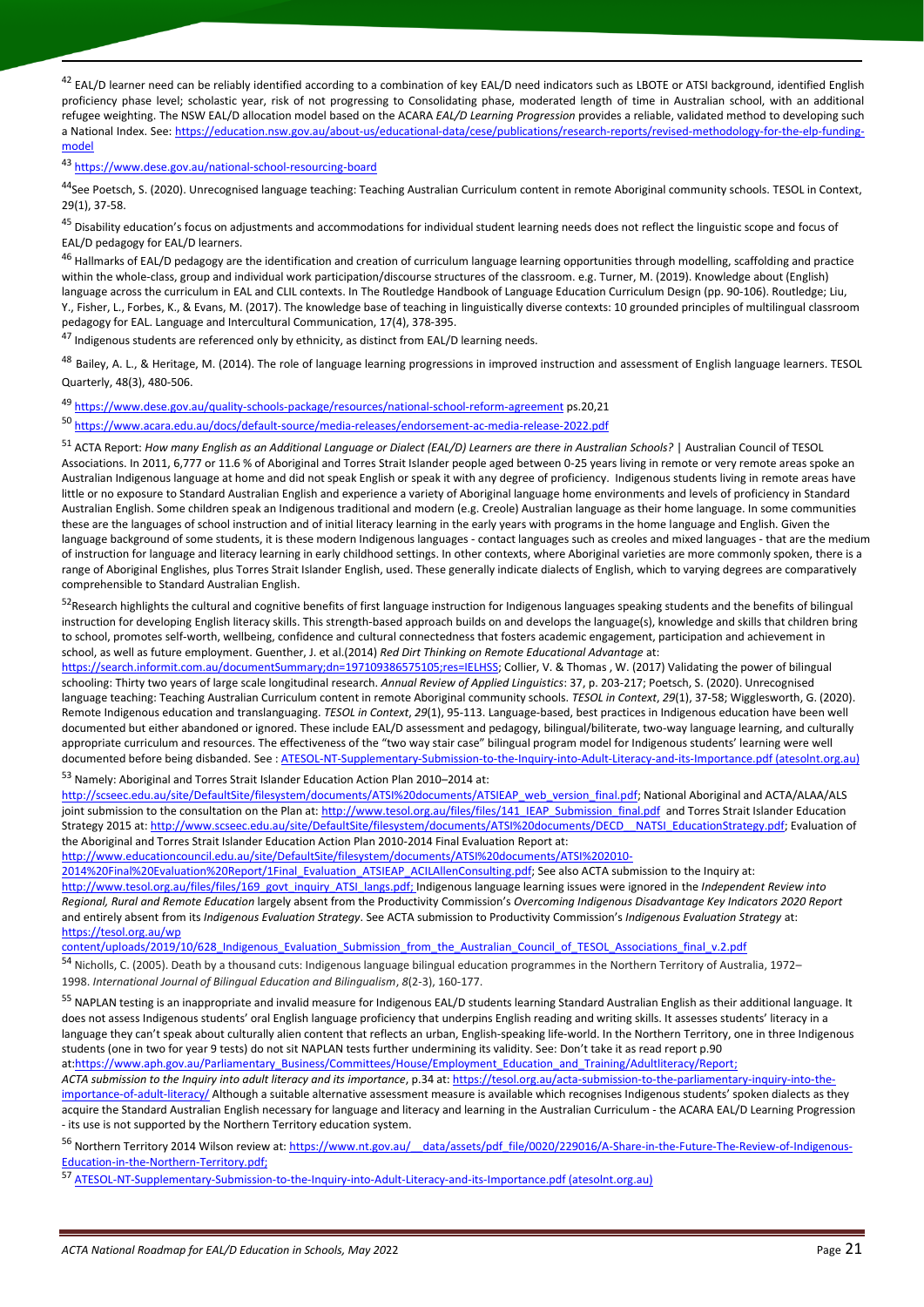<sup>58</sup> In very remote Northern Territory remote schools, four-day attendance of Indigenous students fell from 19 per cent in 2016 to 14 per cent in 2020 as a direct result of a discriminatory policy of tying school funding to student attendance. This policy caused an approximately 50 per cent cut in school budgets, subsequent cuts to Aboriginal and assistant teachers, increased class sizes and teacher casualisation, which, in turn, led to reduced student attendance and disengagement. In 2019, fewer than four per cent of Year 9 remote Indigenous students met minimum writing levels on NAPLAN. [ATESOL-NT-Supplementary-](https://atesolnt.org.au/wp-content/uploads/ATESOL-NT-Supplementary-Submission-to-the-Inquiry-into-Adult-Literacy-and-its-Importance.pdf)[Submission-to-the-Inquiry-into-Adult-Literacy-and-its-Importance.pdf \(atesolnt.org.au\)](https://atesolnt.org.au/wp-content/uploads/ATESOL-NT-Supplementary-Submission-to-the-Inquiry-into-Adult-Literacy-and-its-Importance.pdf)

<sup>59</sup> Indigenous Girls' Academies, secondary school scholarships, boarding school placements and Away from base activities take selected individuals away from their schools and communities leaving local educational disadvantage unaddressed. Many remote Indigenous students who go to boarding school drop-out and return to communities where there is either no or extremely limited provision of any form of secondary schooling. Statistics to support the above are on page 6 of the 2020 study, *Boarding off Country*. Se[e:https://caepr.cass.anu.edu.au/sites/default/files/docs/2020/9/NT\\_Ed\\_Study\\_2020\\_7\\_Sept\\_1.pdf.](https://caepr.cass.anu.edu.au/sites/default/files/docs/2020/9/NT_Ed_Study_2020_7_Sept_1.pdf) The Commonwealth's Remote Schools Attendance Strategy implemented since 2014 has had mixed results. See: Products - The Centre for Independent Studies [\(cis.org.au\)](https://www.cis.org.au/publications/research-reports/mind-the-gap-understanding-the-indigenous-education-gap-and-how-to-close-it/)

<sup>60</sup> Mind the Gap: Understanding the Indigenous education gap and how to close it (2021),G. Fahey, Centre for Independent Studies, at[: rr41.pdf \(cis.org.au\)](https://www.cis.org.au/app/uploads/2021/06/rr41.pdf#:~:text=Mind%20the%20Gap%3A%20Understanding%20the%20Indigenous%20education%20gap,in%20Australia.%20By%20school-leaving%20age%2C%20the%20average%20Indigenous)

 $^{61}$  2018 NTG submission, p. 2 "The department provides education services to more than 34 000 children ... Two in five students in the NT are Aboriginal, and one in four are very remote Aboriginal students"; Fahey, G., (2021) *Mind the Gap: Understanding the Indigenous education gap and how to close it* Centre for Independent Studies, at[: rr41.pdf \(cis.org.au\);](https://www.cis.org.au/app/uploads/2021/06/rr41.pdf#:~:text=Mind%20the%20Gap%3A%20Understanding%20the%20Indigenous%20education%20gap,in%20Australia.%20By%20school-leaving%20age%2C%20the%20average%20Indigenous) [Closing the Gap | Closing The Gap \(niaa.gov.au\).](https://ctgreport.niaa.gov.au/) See also ATESOL NT, 2021, Supplementary Submission to the Parliamentary Inquiry into Adult Literacy and its Importance at: [https://atesolnt.org.au/wp-content/uploads/ATESOL-NT-Supplementary-Submission-to-the-](https://atesolnt.org.au/wp-content/uploads/ATESOL-NT-Supplementary-Submission-to-the-Inquiry-into-Adult-Literacy-and-its-Importance.pdf)[Inquiry-into-Adult-Literacy-and-its-Importance.pdf](https://atesolnt.org.au/wp-content/uploads/ATESOL-NT-Supplementary-Submission-to-the-Inquiry-into-Adult-Literacy-and-its-Importance.pdf)

 $62$  The Co-ordinator-General would report to the federal Education Minister on the effective resourcing, implementation, evaluation and development of the strategy.

 $63$  The characteristics of effective remote schools that achieve good learning outcomes for Indigenous students have been well documented but not systemically applied, e.g. 2012 House of Representatives inquiry into language learning in Indigenous communities, *Our Land Our Language* at:

file:///D:/Users/z3281608/Downloads/http www.aphref.aph.gov.au\_house\_committee\_atsia\_languages2\_report\_full%20report%20(1).pdf The inquiry recommended incorporating Indigenous languages in the closing the gap framework, resourcing bilingual programs for indigenous communities, instituting compulsory EAL/D training for all teachers working in Indigenous community schools and more appropriate EAL/D assessment of Indigenous students' language and literacy proficiency needs. National Curriculum Services (2012) *Success in remote schools* at:

[http://www.whatworks.edu.au/upload/1341805220784\\_file\\_SuccessinRemoteSchools2012.pdf;](http://www.whatworks.edu.au/upload/1341805220784_file_SuccessinRemoteSchools2012.pdf)

Van Gelderen, B. (2017). 'Growing our own': A 'two way', place-based approach to Indigenous initial teacher education in remote Northern Territory. *Australian and International Journal of Rural Education*, *27*(1), 14-28.; The Literacy for Life Foundation's Indigenous community-led literacy campaign model, with literacy instruction delivered by trained community members, has a proven track record of transformational literacy learning outcomes for Indigenous adults, families and communities. Literacy For Life Foundation - [Aboriginal-led adult literacy charity \(lflf.org.au\)](https://www.lflf.org.au/)

<sup>64</sup> The Strategy's bilingual/biliteracy approach focuses on Indigenous languages, Creoles and EAL/D as both object and medium of instruction. The role, value and identification of (non-standard) varieties of Aboriginal English dialects and associated bi-dialectal instructional approaches is less clear. For example, not all Indigenous students speaking an Aboriginal dialect require EAL/D support (Angelo, D., & Hudson, C. ,2020, From the periphery to the centre: Securing the place at the heart of the TESOL field for First Nations learners of English as an Additional Language/Dialect. TESOL in Context, 29(1), 5-35; Malcolm, I. G., Konigsberg, P., & Collard, G. 2020,. Aboriginal English and responsive pedagogy in Australian education. TESOL in Context, 29(1), 61-93). For this reason, a language-in-education research component to the Strategy is essential.

<sup>65</sup> The new ten year National Closing the Gap Agreement, while emphasising greater partnership with Indigenous Peak Bodies, has dropped all outcome targets relating to student participation during the school years. This represents a substantial weakening of national commitment to improving Indigenous students' learning in school. There are currently no specific budget measures related to Indigenous education for the new Closing the Gap framework. See: [Indigenous affairs: education, employment and community safety](https://www.aph.gov.au/About_Parliament/Parliamentary_Departments/Parliamentary_Library/pubs/rp/BudgetReview202122/IndigenousAffairsEducationEmploymentCommunitySafety) - Parliament of Australia (aph.gov.au). Those targets which have been retained - Indigenous participation in Early Childhood Education and Year 12 attainment – are on track but have been found to offer no necessary academic benefit. Attendance in unstructured pre-school and childcare programs do not necessarily result in language and learning outcomes that carry over into school learning. Conversely, Year 12 completion may be merely perfunctory and not result in the reading and writing skills needed for employment or further study. Fahey, G., (2021) Mind the Gap: Understanding the Indigenous education gap and how to close it Centre for Independent Studies, at[: rr41.pdf \(cis.org.au\);](https://www.cis.org.au/app/uploads/2021/06/rr41.pdf#:~:text=Mind%20the%20Gap%3A%20Understanding%20the%20Indigenous%20education%20gap,in%20Australia.%20By%20school-leaving%20age%2C%20the%20average%20Indigenous) Closing the Gap | Closing [The Gap \(niaa.gov.au\)](https://ctgreport.niaa.gov.au/)

<sup>66</sup> A key objective is "increasing relevant qualifications and skills of the Aboriginal and Torres Strait Islander workforce, alongside professional recognition of cultural knowledge, skills and relationships that are essential to effective service delivery" p 19. All the jurisdictions are supposed to be doing this under Closing the Gap agreements. [Sector Strengthening Plan: Early Childhood Care and](https://www.closingthegap.gov.au/sites/default/files/2021-12/sector-strengthening-plan-early-childhood-care-development.pdf) Development (closingthegap.gov.au)

 $67$  Appointment of a Co-ordinator-General and establishment of community, steering and advisory and groups with appropriate expertise would be essential to the success of the strategy.

<sup>68</sup> In remote communities, there is little or no provision for Indigenous students to complete secondary education. In the Northern Territory, Queensland and Western Australia, the main or only option is boarding school. While some students have successful boarding school experiences, reports are emerging of the difficulties faced by those alienated by schools disconnected from communities. COVID-19 also saw boarding school students returned home, where access to on-line tuition was difficult if not impossible. Lack of educational and employment opportunities when students return to their communities appears to be contributing to youth suicide rates.

<sup>69</sup> Young people with low English oracy and literacy are also unable to access accredited VET programs offered in remote Indigenous secondary programs. These programs are not designed to meet students' pre-vocational English learning needs and are often irrelevant to the employment opportunities in local communities. See: ATESOL NT, 2021, Supplementary Submission to the Parliamentary Inquiry into Adult Literacy and its Importance. At: [https://atesolnt.org.au/wp-content/uploads/ATESOL-NT-Supplementary-Submission-to-the-Inquiry-into-Adult-Literacy-and-its-Importance.pdf;](https://atesolnt.org.au/wp-content/uploads/ATESOL-NT-Supplementary-Submission-to-the-Inquiry-into-Adult-Literacy-and-its-Importance.pdf) See also: Beetson, J.( 2022) Literacy for Life Foundation, Submission to House of Representatives Standing Committee on Employment Education and Training inquiry into Adult literacy and its importance, submission 75, accessed at: Submissions – [Parliament of Australia \(aph.gov.au\)](https://www.aph.gov.au/Parliamentary_Business/Committees/House/Employment_Education_and_Training/Adultliteracy/Submissions)

<sup>70</sup> In 2016/17, some 5,041 or 89% of all humanitarian youth aged 12-24 years arrived in Australia with 'nil' or 'poor' English language proficiency [http://www.myan.org.au/file/file/MYAN%20Youth%20Settlement%20Trends\\_2016-2017%20Final\(2\).pdf;](http://www.myan.org.au/file/file/MYAN%20Youth%20Settlement%20Trends_2016-2017%20Final(2).pdf) Educational provision for school-aged youth in urban centres includes access to on-arrival secondary Intensive English Centre (IEC) support for 6 to 18 months followed by transition to high school. 16-24 year olds can also access the Adult Migrant English Program (AMEP), which, in theory has the flexibility to offer tailor-made programs that include access to (and combination with) training pathways. In practice, these youth are mostly placed in inappropriate classes with older learners, including their parents. Other options are community education (ACE) and other community providers, in which tailor-made programs are rare if non-existent. These programs are also often unstable because they are funded through short-term contracts. See: Manspile, E., Atwell, M. N., & Bridgeland, J. M. (2021). Immigrant Students and English Learners: Challenges Faced in High School and Postsecondary Education. Civic; Leaton Gray, S., Saville, K., Hargreaves, E., Jones, E., & Perryman, J. (2021). Moving up: Secondary school transition processes during the COVID-19 pandemic for schools.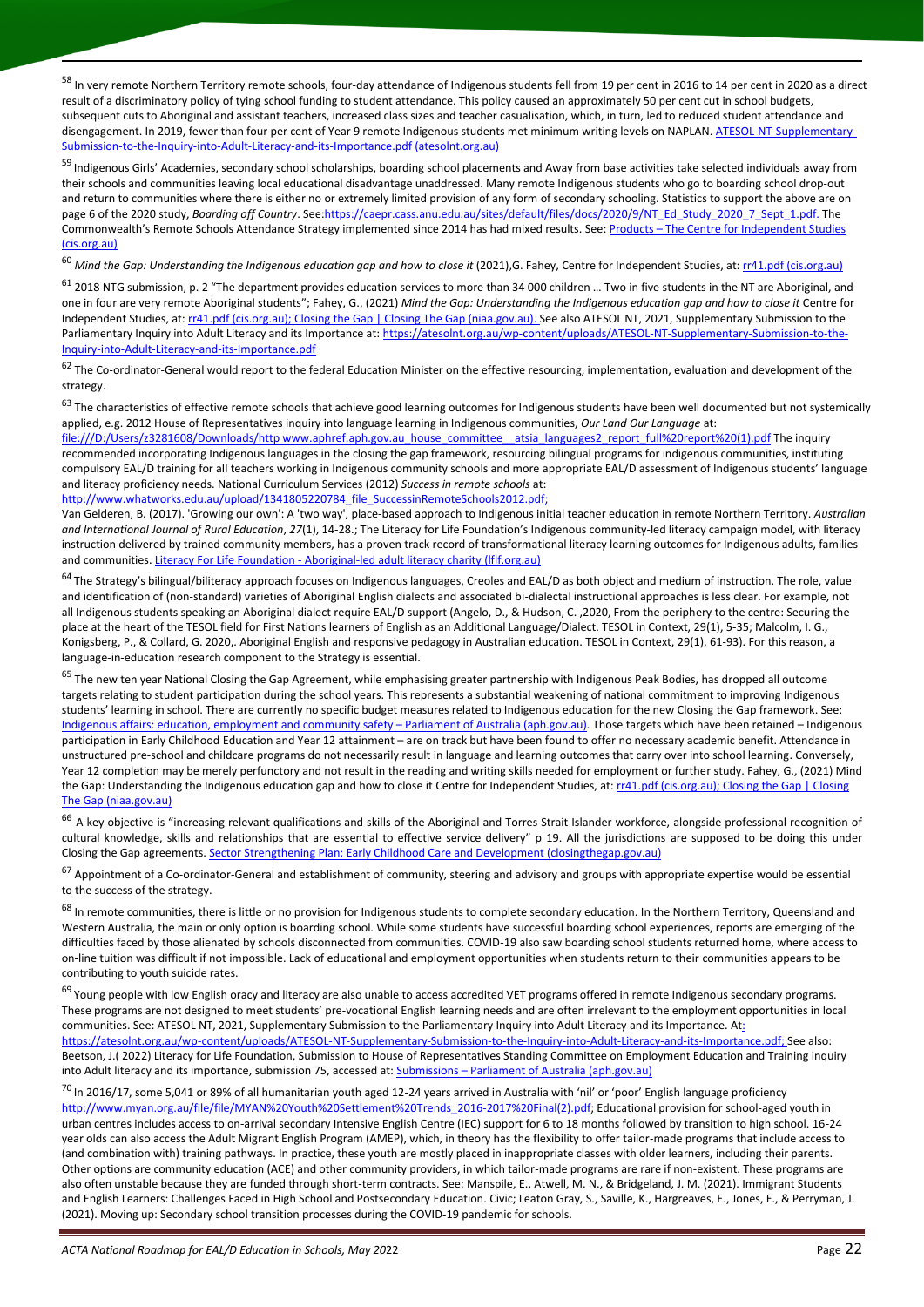$^{71}$ Systemic responses to the education, training and employment needs of vulnerable migrant, refugee and Indigenous young people are missing among the fragmented range of different adult education and employment programs. With reduced funding, TAFE VET courses are struggling to meet the LLND skill gaps of large numbers of students from non-English speaking backgrounds who are operating below level 1 on the ACSF. Newly arrived migrants and refugees are not identified as a priority group within the Skills for Education and Employment (SEE) Program. Short-term pilot projects such as the Commonwealth's Youth Transition Support pilot programs have provided only temporary, non-scalable, piecemeal, solutions. The recently released ten year *National Foundation Skills Framework* makes no mention of this vulnerable target group. [\(https://www.skillsreform.gov.au/images/documents/National-Foundation-Skills-Framework-](https://www.skillsreform.gov.au/images/documents/National-Foundation-Skills-Framework-2022-to-2032.pd))[2022-to-2032.pd\)](https://www.skillsreform.gov.au/images/documents/National-Foundation-Skills-Framework-2022-to-2032.pd))

<sup>72</sup> COVID-19 has impacted young people in educational, economic, social, civic and personal domains. Centre for Multicultural Youth, (2020) *Locked down and*  locked out: The impact of COVID-19 on employment for young people from refugee and migrant backgrounds in Victoria a[t:https://www.cmy.net.au/wp](https://www.cmy.net.au/wp-content/uploads/2020/06/Locked-Down-and-Locked-Out-Report-June-2020-final.pdf)[content/uploads/2020/06/Locked-Down-and-Locked-Out-Report-June-2020-final.pdf](https://www.cmy.net.au/wp-content/uploads/2020/06/Locked-Down-and-Locked-Out-Report-June-2020-final.pdf) ;

Doery, K., Guerra, C., Kenny, E., Harriott, L., & Priest, N. (2020). *Hidden cost: Young multicultural Victorians and COVID-19*. Summary report. Melbourne: Centre for Multicultural Youth, accessed at[: https://www.cmy.net.au/resource/hidden-cost/;](https://www.cmy.net.au/resource/hidden-cost/) (MYAN National Youth Settlement Framework [https://myan.org.au/wp-content/uploads/2020/06/myan0004-revised-nysf\\_fa\\_low-res.pdf\)](https://myan.org.au/wp-content/uploads/2020/06/myan0004-revised-nysf_fa_low-res.pdf)

The problems are exacerbated for Indigenous, migrant and refugee youth. Lockdowns have disrupted on-arrival Intensive English provision and study assistance. High schools are typically ill-equipped to cater for the high support needs of this group. This situation exacerbated by deteriorating IEC and school EAL programs. (ACTA submission into Migrant Settlement Outcomes. p.97, 57-73), weakened engagement and learning in the final years of school; restricted access and participation in further education and training; reduced opportunities for work experience, mentoring and volunteering; increased employment and financial insecurity; weakened social connections and increased social isolation, psychological stress and mental ill health. See Centre for Multicultural Youth, 2021, Settlement Interrupted at: https://www.cmy.net.au/resource/settlement-interrupted-report-2021/?mc\_cid=95305d08cf&mc\_eid=UNIQID

<sup>73</sup> Youth advocates have a called for a 'new deal' youth guarantee with comprehensive measures to address fundamental youth disadvantage, such as publicly funded post-secondary education and training, living wage study and training allowance, entry-level employment and related employment services that address the long-term structural employment inequity and economic insecurity experienced by young people coming of age during the pandemic. National Youth Commission Australia, 2020, 'Youth Futures Guarantee: A new deal for young people' at:[https://nycinquiry.org.au/wp-content/uploads/2020/08/NYCA-](https://nycinquiry.org.au/wp-content/uploads/2020/08/NYCA-Youth-Futures-Guarantee-2020-1.pdf)[Youth-Futures-Guarantee-2020-1.pdf](https://nycinquiry.org.au/wp-content/uploads/2020/08/NYCA-Youth-Futures-Guarantee-2020-1.pdf); Jackson, S. 2020, 'Coming of age in a crisis: Young workers, COVID-19 and the Youth Guarantee' at: [https://percapita.org.au/wp-content/uploads/2020/06/Coming-of-Age-in-a-Crisis\\_FINAL.pdf;](https://percapita.org.au/wp-content/uploads/2020/06/Coming-of-Age-in-a-Crisis_FINAL.pdf) Arakkal, S. 2020, 'Why Australia needs a Youth Guarantee', at: [https://www.ceda.com.au/getmedia/60c5f871-075a-4034-acb5-3ee770a81277/CCEP-Labour-2020-youth-jobs-Sonia-Arakkal.pdf;](https://www.ceda.com.au/getmedia/60c5f871-075a-4034-acb5-3ee770a81277/CCEP-Labour-2020-youth-jobs-Sonia-Arakkal.pdf) Littleton, E. & Campbell, R. (2022) Youth unemployment and the pandemic. The Australia Institute at[: https://australiainstitute.org.au/wp-content/uploads/2022/04/P1143-Youth-](https://australiainstitute.org.au/wp-content/uploads/2022/04/P1143-Youth-unemployment-and-pandemic-Australia-Web.pdf)

[unemployment-and-pandemic-Australia-Web.pdf](https://australiainstitute.org.au/wp-content/uploads/2022/04/P1143-Youth-unemployment-and-pandemic-Australia-Web.pdf)

<sup>74</sup> Previous Commonwealth-funded Youth Transition Support pilot programs have shown effective early intervention across school, work and community settings assisting young people along education and employment pathways (Synergistiq (2018) Youth Transition Support Pilot Period Evaluation Report at <https://drive.google.com/file/d/116WX2-gxBR7uszZkDF9KfFbYJupRLS07/view> ). Similarly, some initiatives developed in Melbourne and Brisbane within the Special Preparatory Program of the Adult Migrant English Program (AMEP) also demonstrated considerable success in placing 16–24 year old youth on training, education and employment pathways. Multicultural Youth Advocacy Network's (MYAN) 'four pillars' of: partnership for employment; strong connections with education; increased vocational opportunities; and sports engagement for youth, provides a useful framework for these pathway transition support programs[.ps://myan.org.au/resources/national-youth-settlement-framework/](https://myan.org.au/resources/national-youth-settlement-framework/)

<sup>75</sup> ACTA identified best practice standards for effective English language provision for refugee youth. See ACTA submission to the 2017 *Inquiry into Migrant Settlement Outcomes,* p.135-146. See also MYAN National Youth Settlement Framework at:

[http://www.myan.org.au/file/file/Youth%20Settlement%20Framework%2031%20March%202016\(1\).pdf](http://www.myan.org.au/file/file/Youth%20Settlement%20Framework%2031%20March%202016(1).pdf) Examples of best practice are the St Joseph's Maree Program at[: https://www.sjflcmaree.com/,](https://www.sjflcmaree.com/) the Melbourne-based AMES refugee youth program, Bright Futures (defunded in 2017), and the TAFE Young Adult Migrant English course (YAMEC). Outstanding programs for refugee youth have fallen victim to short-term contracting or been discontinued supposedly because of lack of demand but actually due to ineffective outreach to ethnic communities.

<sup>76</sup> <https://www.dese.gov.au/quality-schools-package/resources/national-school-reform-agreement> p.22

77 In August 2020, Heads of Government signed on to a new National Skills Reform Agreement. It includes stronger support for foundation skills and ensuring access for all Australians with low levels of English, literacy, numeracy and digital literacy[. https://www.pmc.gov.au/resource-centre/domestic-policy/heads](https://www.pmc.gov.au/resource-centre/domestic-policy/heads-agreement-skills-reform)[agreement-skills-reform](https://www.pmc.gov.au/resource-centre/domestic-policy/heads-agreement-skills-reform) Agreement is yet to be reached on joint funding arrangements[. https://www.afr.com/work-and-careers/education/no-agreement-on](https://www.afr.com/work-and-careers/education/no-agreement-on-national-skills-funding-deal-20211004-p58x3o)[national-skills-funding-deal-20211004-p58x3o](https://www.afr.com/work-and-careers/education/no-agreement-on-national-skills-funding-deal-20211004-p58x3o)

<sup>78</sup> The 2020 Education Council report, *Looking to the Future: Report of the Review of Senior Secondary Pathways into Work, Further Education and Training* [\(Looking to the Future: Report of the Review of senior secondary pathways into work, further education and training -](https://www.dese.gov.au/quality-schools-package/resources/looking-future-report-review-senior-secondary-pathways-work-further-education-and-training) Department of Education, Skills and [Employment, Australian Government \(dese.gov.au\),](https://www.dese.gov.au/quality-schools-package/resources/looking-future-report-review-senior-secondary-pathways-work-further-education-and-training) recommended that all students be supported to meet essential post-school foundation minimum proficiency standards in literacy, numeracy and digital literacy by the end of Year 10, and that additional targeted provision be made where those standards are unmet. The report also recommended a national Transition from School Program with collaborative demonstration projects to trial and evaluate approaches to supporting vulnerable and at-risk school leavers, including students from refugee and migrant backgrounds. In June 2020, the then Education Council accepted this report and agreed to progress recommendations that could be actioned immediately to address current gaps. (Education Council Meeting Communique, 11 December, 2020 at: <https://www.dese.gov.au/education-ministers-meeting/resources/education-council-communique-11-december-2020> ).

<sup>79</sup> House of Representatives Standing Committee on Employment, Education and Training, 2022, *Don't take it as read: inquiry into adult literacy and its importance,* ps. 150 - 155 at:

[https://parlinfo.aph.gov.au/parlInfo/download/committees/reportrep/024806/toc\\_pdf/Don'ttakeitasread.pdf;fileType%3Dapplication%2Fpdf](https://parlinfo.aph.gov.au/parlInfo/download/committees/reportrep/024806/toc_pdf/Don)

<sup>80</sup> ACTA submission to the QITE Review p.3.

<sup>81</sup> Villegas, A. M., Saizde LaMora, K., Martin, A. D., & Mills, T. (2018, April). Preparing future mainstream teachers to teach English language learners: A review of the empirical literature. In *The Educational Forum* (Vol. 82, No. 2, pp. 138-155). Routledge.

82 ACTA submission to the QITE Review. p.7,8,14 and Appendix B. These courses are typically devoid of TESOL content, merely recommending more time and simplified content for EAL/D learners. These approaches reinforce the mistaken view that these learners suffer from disabilities and/or social disadvantage. Literacy units offered in ITE programs generally conflate literacy learning with English learning.

<sup>83</sup> Australian Government, 2022, *Next Steps Report of the Quality Initial Education Review*, ps.43-44, 48.

<sup>84</sup> Cox, R. (2019). The role of spoken interaction. In The alphabetic principle and beyond: Surveying the landscape. *Primary English Teaching Association Australia (PETAA*).

NICHD Early Child Care Research Network. (2005). Pathways to reading: The role of oral language in the transition to reading. *Developmental psychology*, 41(2), 428-442.

Angelo, D. (2013). Identification and assessment contexts of Aboriginal and Torres Strait Islander learners of Standard Australian English: Challenges for the language testing community. Papers in Language Testing and Assessment, 2(2), 67-102.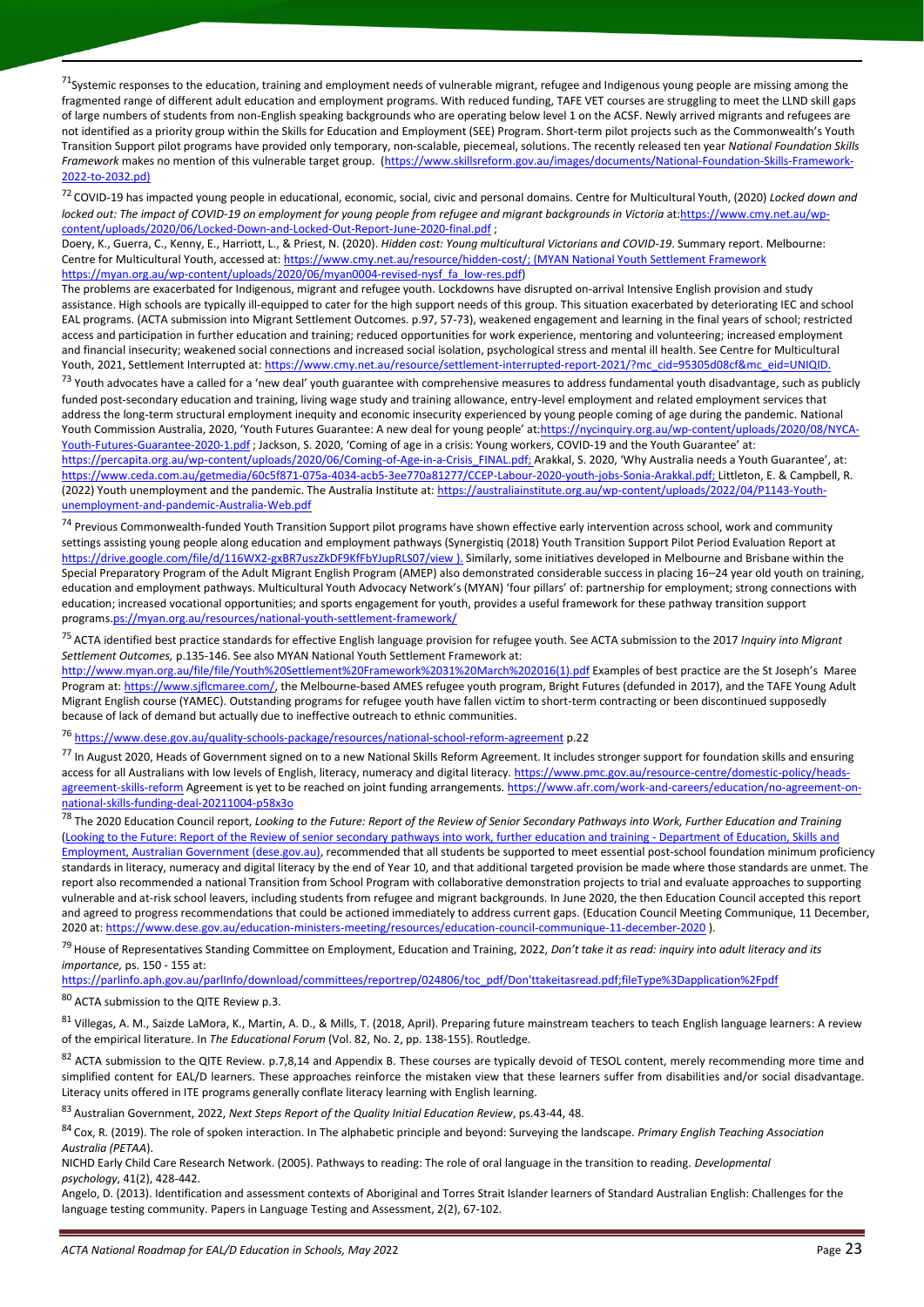Guzman-Orth, D. A., Lopez, A. A., & Tolentino, F. (2019). Exploring the use of a dual language assessment task to assess young English learners. Language Assessment Quarterly, 16(4-5), 447-463.

Ortiz, A. A., Robertson, P. M., & Wilkinson, C. Y. (2018). Language and literacy assessment record for English Learners in bilingual education: A framework for instructional planning and decision-making. Preventing School Failure: Alternative Education for Children and Youth, 62(4), 250-265. Papp, S. (2018). Assessment of young English language learners. The Routledge handbook of teaching English to young learners, 389-408.

<sup>85</sup> Hammer, C. S., Hoff, E., Uchikoshi, Y., Gillanders, C., Castro, D. C., & Sandilos, L. E. (2014). The language and literacy development of young dual language learners: A critical review. *Early childhood research quarterly*, 29(4), 715-733;

Jongejan, W., Verhoeven, L., & Siegel, L. S. (2007). Predictors of reading and spelling abilities in first-and second-language learners. *Journal of educational psychology*, 99(4), 835;

Papastefanou, T., Marinis, T., & Powell, D. (2021). Development of reading comprehension in bilingual and monolingual children—effects of language exposure. *Languages*, 6(4), 166.

Verhoeven, L., & Van Leeuwe, J. (2012). The simple view of second language reading throughout the primary grades. Reading and writing, 25(8), 1805-1818. The linguistic and cultural contexts of remote EAL/D Indigenous learners are routinely ignored.

Ebe, A. E. (2010). Culturally relevant texts and reading assessment for English language learners. Reading Horizons: A Journal of Literacy and Language Arts, 50(3), 5.

<sup>86</sup> Lesaux, N. K., & Siegel, L. S. (2003). The development of reading in children who speak English as a second language. *Developmental psychology*, 39(6), 1005; Lipka, O., & Siegel, L. S. (2012). The development of reading comprehension skills in children learning English as a second language. *Reading and Writing,* 25(8), 1873-1898.

87 Edwards-Groves, C., & Freebody, P. (2021). Literacy's changing morphologies: Trajectories, classroom exchanges and the evolution of literacy demands over the school years. *Australian Journal of Language and Literacy*, 44(2), 76-89; Matruglio, E., & Jones, P. (2021). Literacy transitions: Stories of surges, struggles and shape-shifting. *Australian Journal of Language and Literacy*, 44(2), 4-10; Weekes, T., & Jones, P. (2021). The challenges of mapping literacy development across the years of schooling. *Australian Journal of Language and Literacy*, 44(2), 11-25.

88 De Valenzuela, J. S., Copeland, S. R., Qi, C. H., & Park, M. (2006). Examining educational equity: Revisiting the disproportionate representation of minority students in special education. *Exceptional children*, *72*(4), 425-441.

Bailey, A. L., Wolf, M. K., & Butler, Y. G. (2017). Theoretical and developmental issues to consider in the assessment of young learners' English language proficiency. English language proficiency assessments for young learners, 25-40.

Chu, S. Y., & Flores, S. (2011). Assessment of English language learners with learning disabilities. The Clearing House: A Journal of Educational Strategies, Issues and Ideas, 84(6), 244-248.

de Valenzuela, J. S., Pacheco, R., & Shenoy, S. (2022). Current Practices and Challenges in Language Proficiency Assessment for English Learners with Complex Support Needs. Research and Practice for Persons with Severe Disabilities, 47(1), 6-21.

Finelli-Thomsen, A. J. (2012). Bilingual reading assessment: identification of English language learners at risk for reading disorders. Pieretti, R. A., & Roseberry-McKibbin, C. (2016). Assessment and intervention for English language learners with primary language impairment: Researchbased best practices. Communication Disorders Quarterly, 37(2), 117-128.

Torres Ovando, E. M., Maddocks, D. L., & Valenzuela, A. (2019). Assessment and English Language Learners in Special Education. In Dual Language Education: Teaching and Leading in Two Languages (pp. 57-76). Springer, Cham.

<sup>89</sup> See ACTA submission to the QITE Review p.7, 9. Liu, Y., Fisher, L., Forbes, K., & Evans, M. (2017). The knowledge base of teaching in linguistically diverse contexts: 10 grounded principles of multilingual classroom pedagogy for EAL. *Language and Intercultural Communication*, 17(4), 378-395Turner, M. (2019). Knowledge about (English) language across the curriculum in EAL and CLIL contexts. In *The Routledge Handbook of Language Education Curriculum Design* (pp. 90-106). Routledge.

90 e.g. Fairbairn, S. & Jones-Vo, S. (2010). Differentiating Instruction and Assessment for English Language Learners: A Guide for K-12 Teachers. Philadelphia: Calson.

Szecsi, T., & Szilagyi, J. (2021). Language Assessment Literacy: Analyzing the Perspectives of Mainstream Teachers Toward English Learners. *Journal of English Learner Education*, *12*(1), 3.

<sup>91</sup> E.g. Baecher, L., Knoll, M., & Patti, J. (2016). Targeted observation of ELL instruction as a tool in the preparation of school leaders. *International Multilingual Research Journal*, *10*(3), 201-216. Quality teaching rounds, p.40, Australian Government, 2022, *Next Steps: Report of the Quality Initial Teacher Education Review*.

See also: Hammond, J. (2008). Intellectual challenge and ESL students: Implications of quality teaching initiatives. *Australian Journal of Language and Literacy, The*, *31*(2), 128-154.

<sup>92</sup> Australian Government, 2022, *Next Steps Report of the Quality Initial Education Review,* ps.63-66.

<sup>93</sup> Ibid*,* ps.69-72.

<sup>94</sup> <https://www.dese.gov.au/quality-schools-package/resources/national-school-reform-agreement> p.23

<sup>95</sup> <https://www.dese.gov.au/quality-initial-teacher-education-review/resources/next-steps-report-quality-initial-teacher-education-review>

<sup>96</sup> Since the 1980s, it has been recognised that *basic* TESOL training for specialist teachers in schools requires 120 hours of post-degree TESOL study in these areas, plus at least 60 hours of supervised EAL/D teaching practice. Schools require qualified TESOL teachers to provide specialised teaching and assessment of EAL/D learners, and to support and advise their colleagues and schools. Cf. Faltis, C., Arias, M. B., & Ramírez-Marín, F. (2010). Identifying relevant competencies for secondary teachers of English learners. *Bilingual Research Journal*, *33*(3), 307-328.

<sup>97</sup> AITL's *Australian Professional Standards for Teachers* are generic teaching standards which do not specify EAL/D teaching knowledge and skills.

98 AITSL answer to Senate Estimates Questions on Notice SQ19-126. Document can be accessed at: https://www.aitsl.edu.au/docs/default-source/national[policy-framework/accreditation-of-initial-teacher-education-programs-in-australia.pdf?sfvrsn=e87cff3c\\_48](https://www.aitsl.edu.au/docs/default-source/national-policy-framework/accreditation-of-initial-teacher-education-programs-in-australia.pdf?sfvrsn=e87cff3c_48)

99 Recognition of TESOL qualifications and standards by state/territory teacher accreditation bodies has lapsed from what was achieved in at least some jurisdictions in the 1980s. Many state authorities do not recognise TESOL as a specialist teaching area. Only one teacher accreditation body (NSW Education Standards Authority/NESA) makes publicly available specific information on accreditation requirements for EAL/D teaching. See ACTA QITE Review submission, p.11, a[t:https://tesol.org.au/wp-content/uploads/2019/01/ACTA-final-submission-Quality-Initial-Teacher-Education-Review.pdf,](https://tesol.org.au/wp-content/uploads/2019/01/ACTA-final-submission-Quality-Initial-Teacher-Education-Review.pdf)

<sup>100</sup> From the late 1990s onwards, many moved towards catering solely for the lucrative market of overseas English language teachers seeking Masters degrees. Content appropriate to the Australian context dissipated or disappeared, along with school-based teaching practica (ACTA QITE Review submission, p.13). Closed borders as a result of the COVID-19 pandemic has exposed the vulnerability of depending on international student fees, causing TESOL programs to be disbanded altogether (ACTA QITE Review submission, p.12).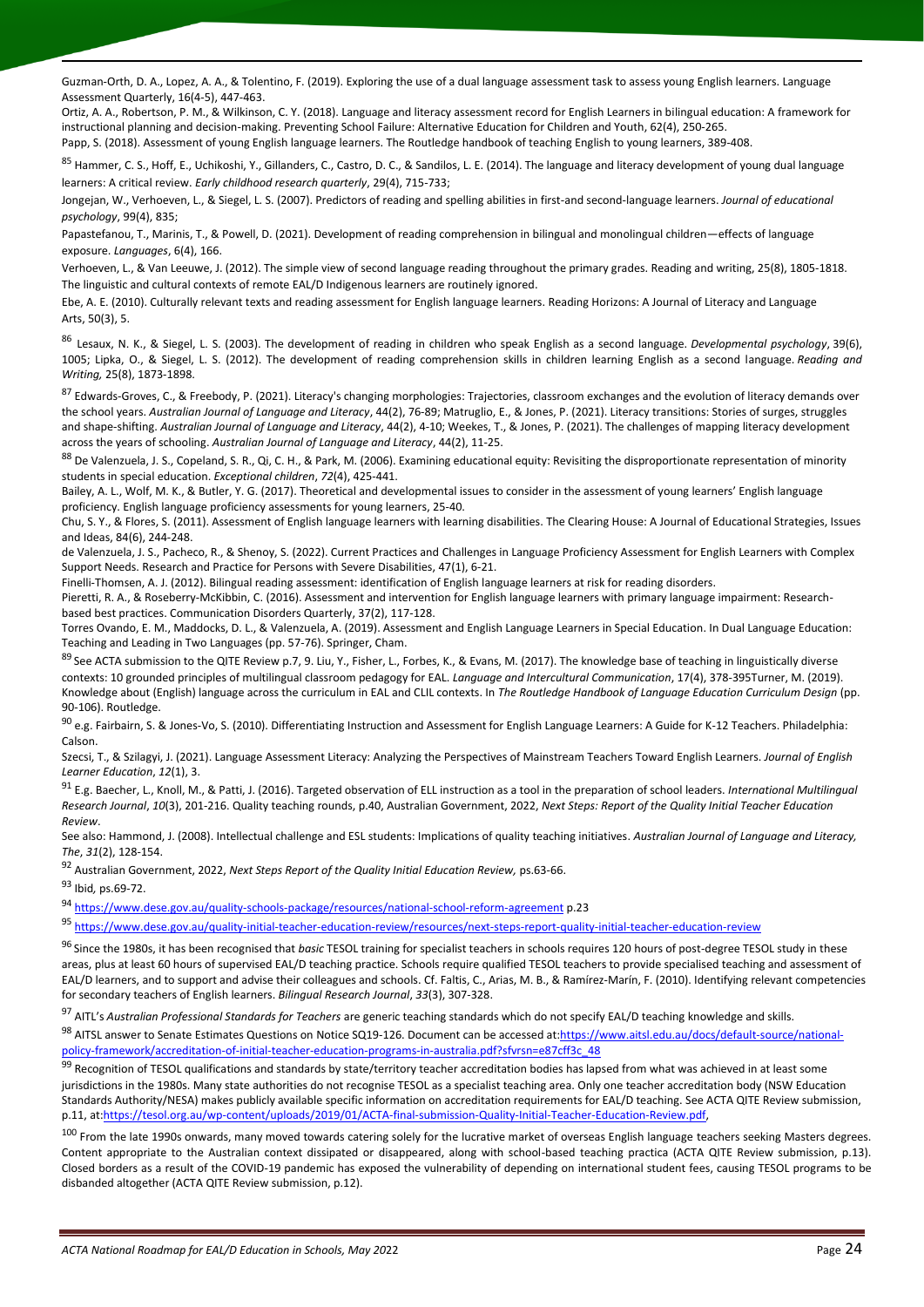<sup>101</sup> For example, La Trobe University closed its Master of Applied Linguistics and Master of TESOL programs due to reduced international student enrolments. Restructures in state and territory education systems have also affected tertiary TESOL provision. For example, Charles Darwin University discontinued its Graduate Certificate in TESOL course in 2016 after the Northern Territory education department disbanded its EAL/D unit, which sponsored the program. This was the only tertiary course which specifically focused on how teachers can address the EAL/D learning needs of Indigenous students in remote schools. A 2021 ACTA survey found that only two specialist TESOL programs in Australia met minimum standards. See also ACTA 2021 submission to the *Quality Initial Teacher Education Review.* Appendix B at[: https://tesol.org.au/wp-content/uploads/2019/01/ACTA-final-submission-Quality-Initial-Teacher-Education-](https://tesol.org.au/wp-content/uploads/2019/01/ACTA-final-submission-Quality-Initial-Teacher-Education-Review.pdf)[Review.pdf](https://tesol.org.au/wp-content/uploads/2019/01/ACTA-final-submission-Quality-Initial-Teacher-Education-Review.pdf)

<sup>102</sup> The amended Standards and Procedures should include specific guidance on granting advanced standing/partial credit for specialist TESOL courses offered by higher education providers. The revised document should also provide specific guidance on the broad issue of the acceptability for teacher accreditation purposes of virtual, online practicums where physical practicums are not possible due to COVID-19 breakouts.

<sup>103</sup> House of Representatives Standing Committee on Employment, Education and Training, 2022, *Don't take it as read: inquiry into adult literacy and its importance,* p. 107.

<sup>104</sup> Where specialist instruction exists, different modes of EAL/D provision can be found. The specialist EAL/D literature has extensively canvassed the advantages and disadvantages of these various modes. Well-trained EAL/D specialists would be familiar with this literature and able to advise their schools and school leadership accordingly. Schlaman, H. (2019). Designing structures and pathways to support language development and content learning for English learners: Dilemmas facing school leaders. *International Multilingual Research Journal*, 13(1), 32-50.

<sup>105</sup> Research highlights the key role played by school leadership in building inclusive whole school systems of support that meet the language learning needs of EAL/D students. Such leadership is characterised as distributed across the school and distinguished by an informed instructional focus that involves: promoting effective pedagogy and collective staff responsibility for progress towards shared goals; ongoing collection and formative use of appropriate data to monitor student engagement and achievement for instructional improvement and whole school planning; developing strong professional development support programs for all staff; and assisting parent and family participation and building school-community relationships, e.g.

Calderón, M., R. Slavin, & M. Sánchez, M. (2011). Effective instruction for English learners. *The Future of Children*, 21, 1, pp. 103-127; Casteel, C. J., & Ballantyne, K. G. (2010). Professional Development in Action: Improving Teaching for English Learners. *National Clearinghouse for English* 

*Language Acquisition & Language Instruction Educational Programs*.

DEEWR [English as an additional language or dialect \(EAL/D\) effective school practices \(nsw.gov.au\);](https://www.education.nsw.gov.au/about-us/educational-data/cese/publications/research-reports/eald-effective-school-practices) *Successful Language Learners (SLL)* project in DEC NSW (2011). *Literacy and Numeracy Pilots: Final Report.*: Canberra. Accessed at:

[https://www.cese.nsw.gov.au//images/stories/PDF/Eval\\_Rep/Schools/Teach\\_Learn\\_Share\\_22\\_Successful\\_Language\\_Learners.pdf;](https://www.cese.nsw.gov.au/images/stories/PDF/Eval_Rep/Schools/Teach_Learn_Share_22_Successful_Language_Learners.pdf)

Esch, K. S. V. (2018). Teacher leaders as agents of change: Creating contexts for instructional improvement for English learner students. *The Elementary School Journal*, *119*(1), 152-178;

Elfers, A, & Stritikus, T. (2013) How school and district leaders support classroom teachers' work with English language learners, *Educational Administration Quarterly*, 20, 10, pp. 1-40;

Horwitz, A., Price-Baugh, R., Simon, C., Uzzel, R., Lewis, S., & Casserly, M. (2009) Succeeding with English Language Learners: Lessons Learned from the Great City Schools. *Council of the Great City Schools*: Washington DC;

Lavadenz, M., Kaminski, L. R. G., Armas, E. G., & López, G. V. (2021). Equity Leadership for English Learners During COVID-19: Early Lessons. *Frontiers in Education*. [https://doi.org/10.3389/feduc.2021.636281;](https://doi.org/10.3389/feduc.2021.636281)

McGee, A., Haworth, P., & MacIntyre, L. (2015). Leadership practices to support teaching and learning for English language learners. *TESOL quarterly*, *49*(1), 92-114;

Menken, K., & Solorza, C. (2015). Principals as linchpins in bilingual education: The need for prepared school leaders. *International Journal of Bilingual Education and Bilingualism*, *18*(6), 676-697;

Russell, F. A., & Von Esch, K. S. (2018). Teacher leadership to support English language learners. *Phi delta kappan*, *99*(7), 52-56;

Scanlan, M., & López, F. (2012) ¡ Vamos! How school leaders promote equity and excellence for bilingual students. *Educational Administration Quarterly*, 48, 4, pp. 583-625;

Stufft, D. L., & Brogadir, R. (2011). Urban principals' facilitation of English language learning in public schools. *Education and Urban Society*, 43, 5 pp. 560-575; Schlaman, H. (2019). Designing structures and pathways to support language development and content learning for English learners: Dilemmas facing school leaders. *International Multilingual Research Journal*, *13*(1), 32-50.

<sup>106</sup> ACTA's 2016 national EAL/D survey revealed widespread erosion in school EAL/D programs caused by principals and school leaders' lack of understanding of EAL/D students' learning needs when making decisions about school programs. COVID-19 has also disrupted collaborative EAL/D teacher-school leader planning processes necessary for effective EAL/D program targeting and implementation and has highlighted the need to develop adaptive leadership able to lead through uncertainty.

[https://www.aitsl.edu.au/research/spotlights/the-role-of-school-leadership-in-challenging](https://www.aitsl.edu.au/research/spotlights/the-role-of-school-leadership-in-challenging%20times#:~:text=The%20critical%20attributes%20of%20school,change%20direction%20rapidly%20if%20required) 

[times#:~:text=The%20critical%20attributes%20of%20school,change%20direction%20rapidly%20if%20required.](https://www.aitsl.edu.au/research/spotlights/the-role-of-school-leadership-in-challenging%20times#:~:text=The%20critical%20attributes%20of%20school,change%20direction%20rapidly%20if%20required)

<sup>107</sup> The Australian Education Union's recent survey of new educators (those with three or less years' experience) found that 62% felt they were underprepared in teaching students whose first language is not English and believed that their ITE did not sufficiently prepare them for this task.( *AEU, 2021, submission to QITE Review,* p.20). See also: *Rethinking Multiculturalism Reassessing Multicultural Education* (2013) Watkins, M., Lean, G., Noble, G.,& Dunn, K. Project Report Number 1, Surveying New South Wales Public School Teacher[s RMRME\\_Report\\_1.pdf \(westernsydney.edu.au\);](https://www.westernsydney.edu.au/__data/assets/pdf_file/0016/542212/RMRME_Report_1.pdf) Dobinson, T., & Buchori, S. (2016). Catering for EAL/D students' language needs in mainstream classes: Early childhood teachers' perspectives and practices in one Australian setting. *Australian Journal of Teacher Education (Online)*, *41*(2), 32-52.

<sup>108</sup> See ACTA submission to the QITE Review p.7, 9.

<sup>109</sup> The ACTA *EAL/D Standards Elaborations*, which were developed in consultation with AITSL, unpack the AITSL teacher standards for teachers working with EAL/D learners. It can be accessed at*:* [Resources | Australian Council of TESOL Associations.](https://tesol.org.au/resources/#resources-0) *The Capability Framework for Teaching Aboriginal and Torres Strait Islander EAL/D Learners* elaborate standards of EAL/D teaching for Indigenous students from traditional language, creole or dialect backgrounds aligned to the Australian Professional Standards. It can be accessed at*:* Capability Framework - [Teaching Aboriginal and Torres Strait Islander EAL/D learners](https://education.qld.gov.au/student/Documents/capability-framework-teaching-aboriginal-torres-strait-islander-eald-learners.pdf)  [\(education.qld.gov.au\)](https://education.qld.gov.au/student/Documents/capability-framework-teaching-aboriginal-torres-strait-islander-eald-learners.pdf)

<sup>110</sup> This national policy void impairs state and territory education systems' ability to ensure ongoing supply of trained EAL/D teachers and EAL/D teaching expertise for its linguistically diverse schools in the context of increasing staff attrition and retirement. (ACTA Submission to Quality Initial Teacher Education Review p.16)

<sup>111</sup> Under school autonomy policies, teachers usually can only undertake in school time professional development that reflects school or system priorities. In some education departments, there are no providers of EAL/D professional learning. Other central EAL/D education units in education systems have attempted to meet the ongoing need for EAL/D professional learning through school-based EAL/D professional development courses for mainstream teachers, such as South Australian ESL in the Mainstream Course, the NSW Teaching English Language Learners (TELL) course and the inter-jurisdictional Teaching Aboriginal and Torres Strait Islander EAL/D Hub These courses have assisted in up-skilling teachers but, in the absence of system requirements for mandatory basic EAL/D pre-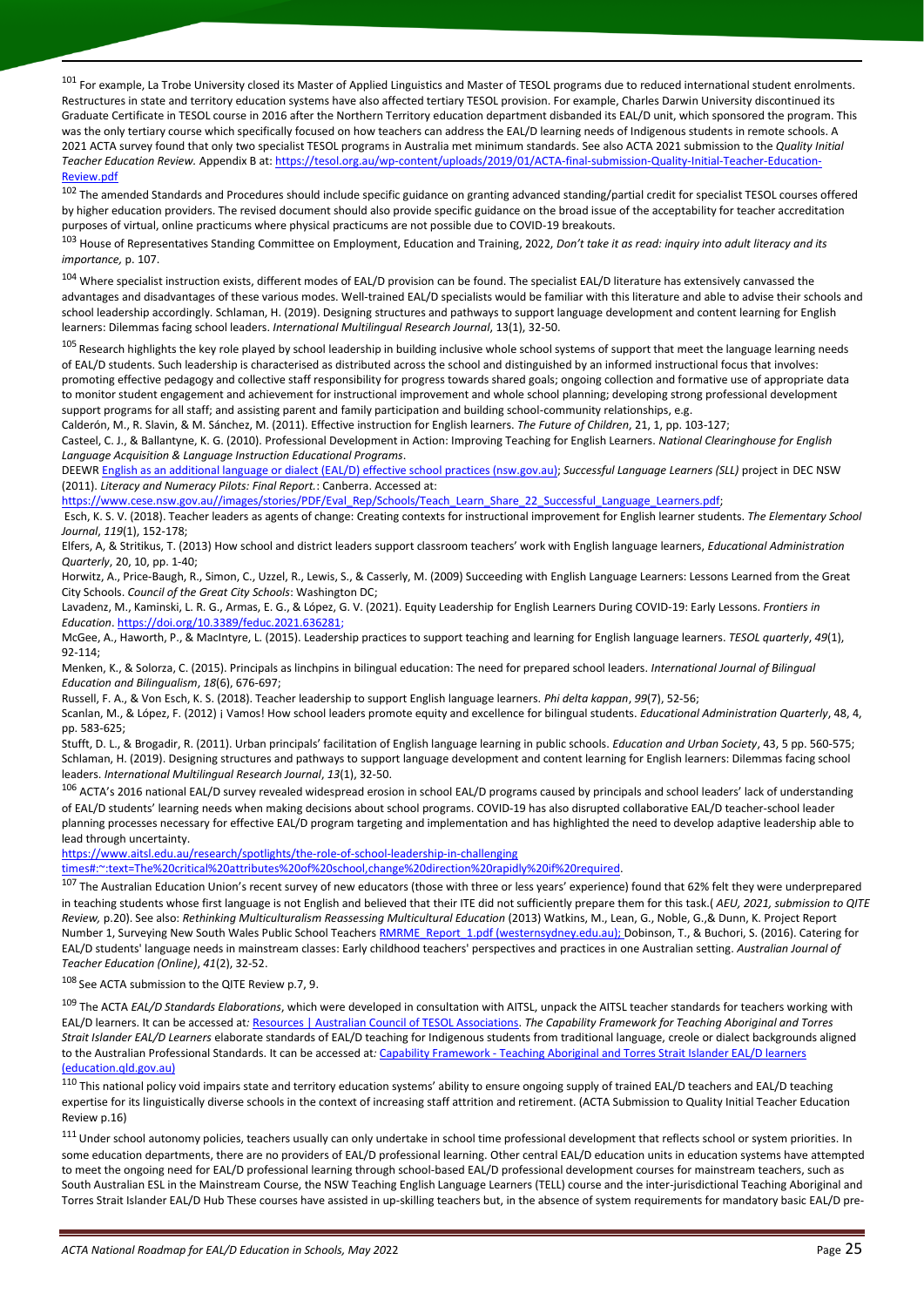service training, they are effectively doing the 'heavy lifting' in a never-ending, catch-up process. With the successive retirement and loss of experienced EAL/D leaders, the sustainability of school based EAL/D professional development is at risk.

<sup>112</sup> International and Australian research highlights the growing gap between the linguistic diversity of schools in high immigration countries and the inadequate EAL/D pre-service training or in-school professional learning for classroom teachers of refugee and migrant students.

Hadjioannou, X., Hutchinson, M. C., & Hockman, M. (2016). Addressing the needs of 21st-century teachers working with culturally and linguistically diverse learners. *CATESOL Journal*, *28*(2), 1-29;

He, Y., Journell, W., & Faircloth, J. (2018). Preparing teachers for English learners: Integrating academic language and community service projects. *The Social Studies*, *109*(1), 13-26;

Johnson, T., & Wells, L. (2017). English Language Learner Teacher Effectiveness and the Common Core. *Education policy analysis archives*, *25*(23), n23; Kolano, L. Q., Dávila, L. T., Lachance, J., & Coffey, H. (2014). Multicultural Teacher Education: Why Teachers Say It Matters in Preparing Them for English Language Learners. *CATESOL Journal*, *25*(1), 41-65;

Villegas, A. M., SaizdeLaMora, K., Martin, A. D., & Mills, T. (2018, April). Preparing future mainstream teachers to teach English language learners: A review of the empirical literature. In *The Educational Forum* (Vol. 82, No. 2, pp. 138-155). Routledge.

<sup>113</sup> Since the publication in 2012 of the *ACER National School Improvement Tool*, many education systems have developed their own school improvement tools for schools to use in evaluating school effectiveness and developing improvement plans. These tools are invariably generic and do not capture the particular processes necessary for implementing and developing effective whole school EAL/D programs. EAL/D focused planning and evaluation resource complements and informs generic national and system-based school improvement tools. See: Gurr, D., Acquaro, D., & Drysdale, L. (2022). The Australian Context: National, State and School-Level Efforts to Improve Schools in Australia. In *Evidence-Based School Development in Changing Demographic Contexts* (pp. 133-157). Springer, Cham.

<sup>114</sup> ACTA identified best practice standards for effective English language provision in schools in ACTA submission to the 2017 Inquiry into Migrant Settlement Outcomes, p.109-124

<sup>115</sup> [https://www.theguardian.com/australia-news/2019/jan/29/stem-teacher-shortage-in-nsw-partly-blamed-on-lack-of-accurate-data;](https://www.theguardian.com/australia-news/2019/jan/29/stem-teacher-shortage-in-nsw-partly-blamed-on-lack-of-accurate-data)

<sup>116</sup> Australian Government, 2022, *Next Steps*, *Report of the Quality Initial Education Review*, p87, 88. Accessed at: [https://www.dese.gov.au/quality-initial-teacher](https://www.dese.gov.au/quality-initial-teacher-education-review/resources/next-steps-report-quality-initial-teacher-education-review)[education-review/resources/next-steps-report-quality-initial-teacher-education-review](https://www.dese.gov.au/quality-initial-teacher-education-review/resources/next-steps-report-quality-initial-teacher-education-review)

<sup>117</sup> [How does the ATWD work \(aitsl.edu.au\);](https://www.aitsl.edu.au/research/australian-teacher-workforce-data/how-does-it-work) [https://www.aare.edu.au/blog/?p=9732;](https://www.aare.edu.au/blog/?p=9732)

<sup>118</sup>The last *ACER Staff in Australia's Schools survey* report on teachers and school leaders was published in 2013. National teacher workforce surveys allude to difficulties in recruiting specialist teaching staff, such as EAL/D teachers, in disadvantaged and hard-to-staff schools. The *AITSL Teaching Futures Background paper* merely alludes to ongoing demand for teacher specialisations and impending shortage of specialist teachers across the teacher workforce but provides no data. The 2020 *National Initial teacher Education Pipeline Data Report* contains two four-year old, unexplained statistical entries on EAL/D subjects completed in 2017 by undergraduate and post graduate secondary ITE students.

<sup>119</sup> Projected growth in student enrolments will greatly increase these teacher shortages with shortages spreading from rural to regional schools and disadvantaged schools being most impacted. See: NSW public school teacher shortage, likely to run out five years (smh.com.au);

[https://www.smh.com.au/national/nsw/public-school-teacher-shortage-raises-fears-they-will-run-out-of-teachers-20211003-p58wtq.html;](https://www.smh.com.au/national/nsw/public-school-teacher-shortage-raises-fears-they-will-run-out-of-teachers-20211003-p58wtq.html)

[https://www.theeducatoronline.com/k12/news/whats-being-done-to-address-teacher-shortages/278840;](https://www.theeducatoronline.com/k12/news/whats-being-done-to-address-teacher-shortages/278840) 

[NSW schools battle to fill jobs as teacher supply dwindles \(smh.com.au\);](https://www.smh.com.au/national/nsw/nsw-schools-struggle-to-find-teachers-as-supply-collapses-20210621-p582w5.html)

[https://news.nswtf.org.au/blog/media-release/2021/09/teacher-shortage-hitting-schools-across-sydney-and-regional-nsw;](https://news.nswtf.org.au/blog/media-release/2021/09/teacher-shortage-hitting-schools-across-sydney-and-regional-nsw) [https://www.abc.net.au/news/2021-](https://www.abc.net.au/news/2021-06-15/school-principals-dont-have-enough-maths-science-teachers/100214738) [06-15/school-principals-dont-have-enough-maths-science-teachers/100214738](https://www.abc.net.au/news/2021-06-15/school-principals-dont-have-enough-maths-science-teachers/100214738)

[https://www.smh.com.au/education/profession-in-crisis-teacher-shortage-predicted-in-next-four-years-20190417-p51f2q.html;](https://www.smh.com.au/education/profession-in-crisis-teacher-shortage-predicted-in-next-four-years-20190417-p51f2q.html)

[https://www.theage.com.au/national/victoria/number-crunchers-find-poorest-schools-have-the-poorest-teachers-20200205-p53y2s.](https://www.theage.com.au/national/victoria/number-crunchers-find-poorest-schools-have-the-poorest-teachers-20200205-p53y2s.html)

[html;](https://www.theage.com.au/national/victoria/number-crunchers-find-poorest-schools-have-the-poorest-teachers-20200205-p53y2s.html)The areas in which school enrolments are expected to double [\(smh.com.au\);](https://www.smh.com.au/national/nsw/the-areas-in-which-school-enrolments-are-expected-to-double-20211008-p58ygv.html) https://www.smh.com.au/national/nsw/one-in-six-teachers-working-outsidetheir-area-of-expertise-documents-reveal-20211007-p58y28.html

<sup>120</sup> [https://www.abc.net.au/news/2015-02-07/teachers-warn-of-looming-crisis-over-esl-courses-in-nsw-schools/6077766;](https://www.abc.net.au/news/2015-02-07/teachers-warn-of-looming-crisis-over-esl-courses-in-nsw-schools/6077766) ACTA submission to Review of the Melbourne Declaration, p4. at[: https://tesol.org.au/wp-content/uploads/2019/01/625\\_ACTA\\_submission\\_Review\\_of\\_Melbourne\\_Declaration\\_14\\_June\\_2019.pdf](https://tesol.org.au/wp-content/uploads/2019/01/625_ACTA_submission_Review_of_Melbourne_Declaration_14_June_2019.pdf)

<sup>121</sup> [https://www.smh.com.au/national/nsw/nsw-schools-struggle-to-find-teachers-as-supply-collapses-20210621-p582w5.html;](https://www.smh.com.au/national/nsw/nsw-schools-struggle-to-find-teachers-as-supply-collapses-20210621-p582w5.html) 

[https://www.smh.com.au/national/nsw/public-school-teacher-shortage-raises-fears-they-will-run-out-of-teachers-20211003-p58wtq.html;](https://www.smh.com.au/national/nsw/public-school-teacher-shortage-raises-fears-they-will-run-out-of-teachers-20211003-p58wtq.html)

[https://news.nswtf.org.au/blog/media-release/2021/11/growing-teacher-shortages-and-nsw-could-miss-out-thousands-](https://news.nswtf.org.au/blog/media-release/2021/11/growing-teacher-shortages-and-nsw-could-miss-out-thousands-teachers#:~:text=The%20Department%20of%20Education%20warned%20last%20year%20NSW%20could%20run,teachers%20in%20the%20next%20decade)

[teachers#:~:text=The%20Department%20of%20Education%20warned%20last%20year%20NSW%20could%20run,teachers%20in%20the%20next%20decade](https://news.nswtf.org.au/blog/media-release/2021/11/growing-teacher-shortages-and-nsw-could-miss-out-thousands-teachers#:~:text=The%20Department%20of%20Education%20warned%20last%20year%20NSW%20could%20run,teachers%20in%20the%20next%20decade) 

<sup>122</sup> Loss of centralised staffing support under school autonomy policies has made it difficult for schools to fill staff vacancies with suitably qualified teachers and has resulted in growing numbers of teachers teaching outside their area of expertise. 'Out-of-field' teaching impairs the quality of teaching, creates teacher burnout, undermines recruitment of trained teachers and teacher retention. As with STEM and special education, EAL/D teaching is affected. See: "Out-of-field [teaching in Australian secondary schools" by Paul R. Weldon \(acer.edu.au\);](https://research.acer.edu.au/policyinsights/6/) Out-of-[field teaching is out of control in Australian schools. Here's what's h](https://www.aare.edu.au/blog/?p=3778)appening | [EduResearch Matters \(aare.edu.au\);](https://www.aare.edu.au/blog/?p=3778) 

[One in six teachers working outside their area of expertise, documents reveal](file:///C:/Users/Helen/AppData/Local/Microsoft/Windows/INetCache/Content.Outlook/2K12ZC99/One%20in%20six%20teachers%20working%20outside%20their%20area%20of%20expertise,%20documents%20reveal%20(smh.com.au)) (smh.com.au);

[https://www.smh.com.au/national/one-in-eight-stem-classes-taught-by-out-of-field-teacher-20200511-p54ru1.html;](https://www.smh.com.au/national/one-in-eight-stem-classes-taught-by-out-of-field-teacher-20200511-p54ru1.html) 

Teaching 'out of field' in STEM subjects in Australia: evidence from PISA,(2015), at: [https://apo.org.au/node/303739;](https://apo.org.au/node/303739)

Du Plessis, A. E. (2020). Out-of-Field Teaching and Education Policy: International Micro-Education Policy. Springer Nature;

[https://www.smh.com.au/national/one-in-eight-stem-classes-taught-by-out-of-field-teacher-20200511-p54ru1.html;](https://www.smh.com.au/national/one-in-eight-stem-classes-taught-by-out-of-field-teacher-20200511-p54ru1.html) 

[https://theconversation.com/too-many-teachers-teaching-outside-their-area-of-expertise-39688;](https://theconversation.com/too-many-teachers-teaching-outside-their-area-of-expertise-39688)

<https://www.tapmagonline.com/tap/out-of-field-teaching-by-mariam-sambe>[;https://www.smh.com.au/education/teachers-burning-out-as-they-take-on](https://www.smh.com.au/education/teachers-burning-out-as-they-take-on-classes-outside-expertise-acer-report-20170423-gvqi08.html)[classes-outside-expertise-acer-report-20170423-gvqi08.html](https://www.smh.com.au/education/teachers-burning-out-as-they-take-on-classes-outside-expertise-acer-report-20170423-gvqi08.html)

<sup>123</sup> [https://www.smh.com.au/national/nsw/regional-schools-scrambling-for-staff-during-summer-holidays-20201222-p56pjf.html;](https://www.smh.com.au/national/nsw/regional-schools-scrambling-for-staff-during-summer-holidays-20201222-p56pjf.html)

'My teacher sucks': how teacher shortages shatter learning, at: <https://www.aare.edu.au/blog/?p=10824> ;

[https://www.smh.com.au/national/nsw/they-just-sit-there-the-schools-where-hundreds-of-lessons-are-cancelled-20210910-p58qn9.html;](https://www.smh.com.au/national/nsw/they-just-sit-there-the-schools-where-hundreds-of-lessons-are-cancelled-20210910-p58qn9.html)

[https://www.smh.com.au/national/nsw/nsw-schools-struggle-to-find-teachers-as-supply-collapses-20210621-p582w5.html.](https://www.smh.com.au/national/nsw/nsw-schools-struggle-to-find-teachers-as-supply-collapses-20210621-p582w5.html)

COVID-19 has further exacerbated this problem, increasing teacher shortages due to increased resignations from stress, dissatisfaction and vaccination noncompliance, and declining numbers of ITE applicants, e.g. [https://research.acer.edu.au/cgi/viewcontent.cgi?article=1008&context=workforce;](https://research.acer.edu.au/cgi/viewcontent.cgi?article=1008&context=workforce)

[https://www.theeducatoronline.com/k12/news/teachers-education-crisis-warning-goes-viral/212421;](https://www.theeducatoronline.com/k12/news/teachers-education-crisis-warning-goes-viral/212421)

[https://www.theguardian.com/australia-news/2021/jul/04/everyones-bailing-australian-teachers-speak-on-stress-and-uncertainty-of-increasing-casual](https://www.theguardian.com/australia-news/2021/jul/04/everyones-bailing-australian-teachers-speak-on-stress-and-uncertainty-of-increasing-casual-contracts)[contracts;](https://www.theguardian.com/australia-news/2021/jul/04/everyones-bailing-australian-teachers-speak-on-stress-and-uncertainty-of-increasing-casual-contracts)

[https://www.theguardian.com/australia-news/2021/jun/30/it-is-unsustainable-guardian-readers-on-the-crisis-of-australian-teacher-shortages.](https://www.theguardian.com/australia-news/2021/jun/30/it-is-unsustainable-guardian-readers-on-the-crisis-of-australian-teacher-shortages) Such COVID-driven teacher shortages are a world-wide problem. The teacher shortage is real, large and growing, and worse than we thought: The first report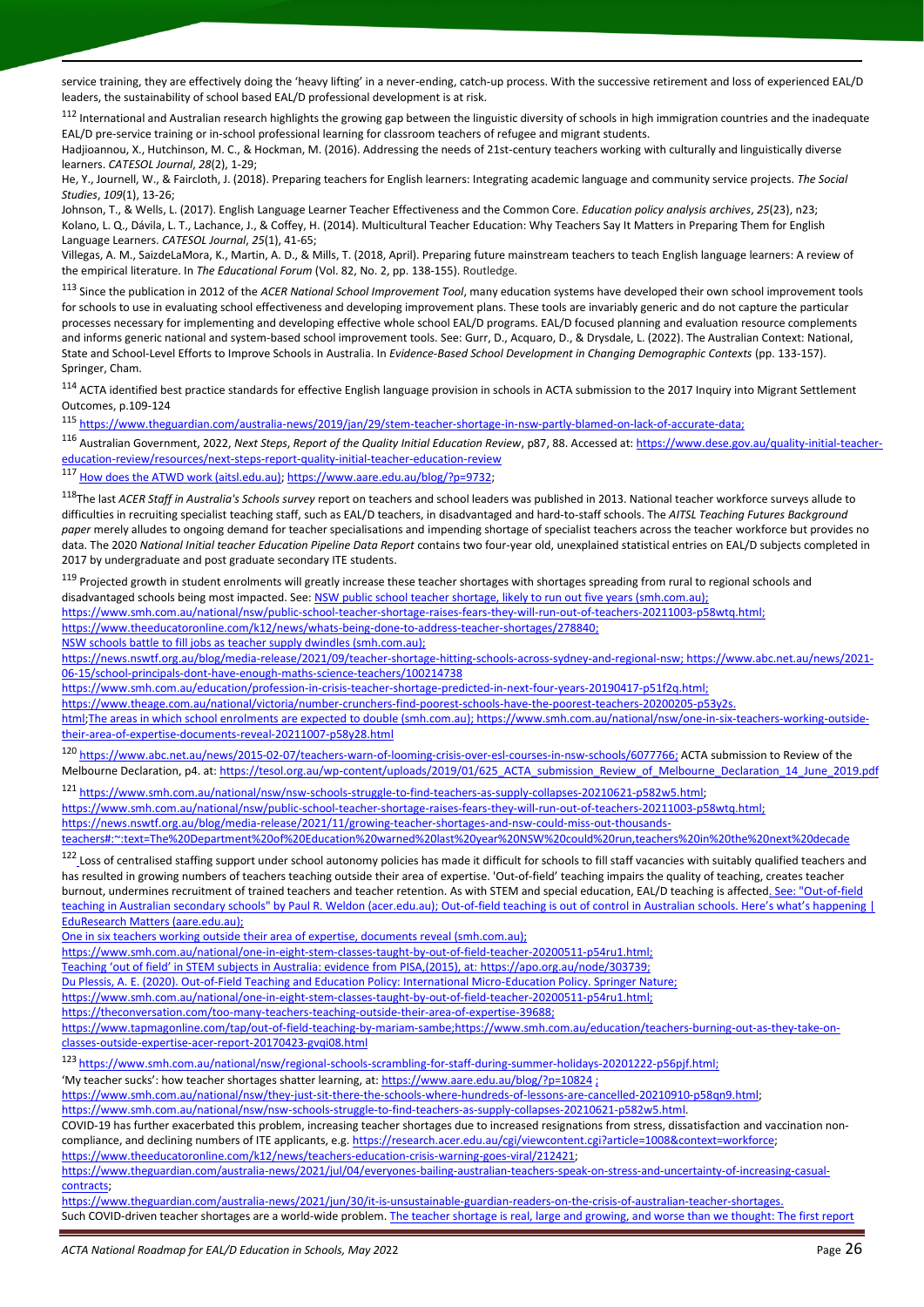[in "The Perfect Storm in the Teacher Labor Market" series | Economic Policy Institute \(ed.gov\)](https://files.eric.ed.gov/fulltext/ED598211.pdf)[; America faces a substitute teacher shortage](https://www.brookings.edu/blog/brown-center-chalkboard/2020/10/21/america-faces-a-substitute-teacher-shortage-and-disadvantaged-schools-are-hit-hardest/)—and [disadvantaged schools are hit hardest \(brookings.edu\);](https://www.brookings.edu/blog/brown-center-chalkboard/2020/10/21/america-faces-a-substitute-teacher-shortage-and-disadvantaged-schools-are-hit-hardest/) Teacher shortages - [latest news, breaking stories and comment -](https://www.independent.co.uk/topic/teacher-shortages) The Independent[; Covid: Supply](https://www.bbc.com/news/uk-wales-58978244)  [teacher shortage could force schools to close -](https://www.bbc.com/news/uk-wales-58978244) BBC News

<sup>124</sup> [https://www.smh.com.au/national/nsw-wants-defence-style-recruitment-campaign-to-plug-teacher-shortage-20210817-p58jim.html;](https://www.smh.com.au/national/nsw-wants-defence-style-recruitment-campaign-to-plug-teacher-shortage-20210817-p58jim.html) [Teacher Supply](https://education.nsw.gov.au/about-us/strategies-and-reports/teacher-supply-strategy/teacher-supply-strategy-online#:~:text=The%20NSW%20Teacher%20Supply%20Strategy%20is%20an%20evidence-based,The%20strategy%20is%20based%20around%20three%20key%20priorities.)  [Strategy \(nsw.gov.au\);](https://education.nsw.gov.au/about-us/strategies-and-reports/teacher-supply-strategy/teacher-supply-strategy-online#:~:text=The%20NSW%20Teacher%20Supply%20Strategy%20is%20an%20evidence-based,The%20strategy%20is%20based%20around%20three%20key%20priorities.)<https://educationhq.com/news/act-launches-new-taskforce-to-tackle-teacher-shortage-100928/>

<sup>125</sup> [https://tesol.org.au/wp-content/uploads/2019/01/ACTA-final-submission-Quality-Initial-Teacher-Education-Review.pdf,](https://tesol.org.au/wp-content/uploads/2019/01/ACTA-final-submission-Quality-Initial-Teacher-Education-Review.pdf) p. 11,16.

<sup>126</sup> This growing staffing inequality between schools is characteristic of Australia, which, unlike most OECD countries, does not allocate the most qualified and experienced teachers to its most disadvantaged schools. See: AARE blog, The Government must know how to fix the teacher shortage. So why won't it act now? at[: https://www.aare.edu.au/blog/?p=9732;](https://www.aare.edu.au/blog/?p=9732)

<sup>127</sup> Australian Government, 2022, Next Steps: Report of the Quality Initial Teacher Education Review, Recommendation 17, p.92 accessed at: <https://www.dese.gov.au/quality-initial-teacher-education-review/resources/next-steps-report-quality-initial-teacher-education-review>

<sup>128</sup> <https://www.dese.gov.au/quality-schools-package/resources/national-school-reform-agreement> p.23

<sup>129</sup> <https://www.dese.gov.au/quality-initial-teacher-education-review/resources/next-steps-report-quality-initial-teacher-education-review>

<sup>130</sup> E.g[.https://www.oecd.org/coronavirus/policy-responses/education-and-covid-19-focusing-on-the-long-term-impact-of-school-closures-2cea926e/;](https://www.oecd.org/coronavirus/policy-responses/education-and-covid-19-focusing-on-the-long-term-impact-of-school-closures-2cea926e/;%20https:/educationendowmentfoundation.org.uk/guidance-for-teachers/covid-19-resources/best-evidence-on-impact-of-covid-19-on-pupil-attainment)  [https://educationendowmentfoundation.org.uk/guidance-for-teachers/covid-19-resources/best-evidence-on-impact-of-covid-19-on-pupil-attainment;](https://www.oecd.org/coronavirus/policy-responses/education-and-covid-19-focusing-on-the-long-term-impact-of-school-closures-2cea926e/;%20https:/educationendowmentfoundation.org.uk/guidance-for-teachers/covid-19-resources/best-evidence-on-impact-of-covid-19-on-pupil-attainment) 

[https://www.educationnext.org/how-will-coronavirus-crisis-affect-childrens-learning-unequally-covid-19/;](https://www.educationnext.org/how-will-coronavirus-crisis-affect-childrens-learning-unequally-covid-19/)

[https://www.gov.uk/government/publications/learning-during-the-pandemic/learning-during-the-pandemic-quantifying-lost-time--2;](https://www.gov.uk/government/publications/learning-during-the-pandemic/learning-during-the-pandemic-quantifying-lost-time--2) 

<https://www.chalkbeat.org/2020/10/6/21504195/covid-schools-learning-loss-projections-nwea-credo>

<sup>131</sup> [https://www.ednc.org/how-is-covid-19-affecting-esl-students/;](https://www.ednc.org/how-is-covid-19-affecting-esl-students/) https://www.nytimes.com/2020/12/29/nyregion/coronavirus-english-languagestudents.html.

EAL/D learners in Australia are disproportionally affected, being concentrated in the two most populous states with the greatest COVID outbreaks and typically living in areas of harshest and longest lockdowns.

[Language and learning loss: The evidence on children who use EAL \(bell-foundation.org.uk\);](file:///C:/Users/Helen/AppData/Local/Microsoft/Windows/INetCache/Content.Outlook/2K12ZC99/Language%20and%20learning%20loss:%20The%20evidence%20on%20children%20who%20use%20EAL%20(bell-foundation.org.uk)) [https://www.bell-foundation.org.uk/news/eal-learners-have](https://www.bell-foundation.org.uk/news/eal-learners-have-experienced-language-loss-in-addition-to-learning-loss-during-school-closures-teacher-survey-finds/#:~:text=EAL%20learners%20have%20experienced%20language,%2D%20The%20Bell%20Foundation&text=News%20%26%20Blog-,EAL%20learners%20have%20experienced%20language%20loss%20in%20addition%20to%20learning,school%20closures%2C%20teacher%20survey%20finds)[experienced-language-loss-in-addition-to-learning-loss-during-school-closures-teacher-survey-](https://www.bell-foundation.org.uk/news/eal-learners-have-experienced-language-loss-in-addition-to-learning-loss-during-school-closures-teacher-survey-finds/#:~:text=EAL%20learners%20have%20experienced%20language,%2D%20The%20Bell%20Foundation&text=News%20%26%20Blog-,EAL%20learners%20have%20experienced%20language%20loss%20in%20addition%20to%20learning,school%20closures%2C%20teacher%20survey%20finds)

[finds/#:~:text=EAL%20learners%20have%20experienced%20language,%2D%20The%20Bell%20Foundation&text=News%20%26%20Blog-](https://www.bell-foundation.org.uk/news/eal-learners-have-experienced-language-loss-in-addition-to-learning-loss-during-school-closures-teacher-survey-finds/#:~:text=EAL%20learners%20have%20experienced%20language,%2D%20The%20Bell%20Foundation&text=News%20%26%20Blog-,EAL%20learners%20have%20experienced%20language%20loss%20in%20addition%20to%20learning,school%20closures%2C%20teacher%20survey%20finds)

[,EAL%20learners%20have%20experienced%20language%20loss%20in%20addition%20to%20learning,school%20closures%2C%20teacher%20survey%20finds](https://www.bell-foundation.org.uk/news/eal-learners-have-experienced-language-loss-in-addition-to-learning-loss-during-school-closures-teacher-survey-finds/#:~:text=EAL%20learners%20have%20experienced%20language,%2D%20The%20Bell%20Foundation&text=News%20%26%20Blog-,EAL%20learners%20have%20experienced%20language%20loss%20in%20addition%20to%20learning,school%20closures%2C%20teacher%20survey%20finds) <sup>132</sup> See: [https://www.sec-ed.co.uk/best-practice/closing-the-gap-supporting-the-most-disadvantaged-english-as-an-additional-language-pupils-during-the](https://www.sec-ed.co.uk/best-practice/closing-the-gap-supporting-the-most-disadvantaged-english-as-an-additional-language-pupils-during-the-pandemic-curriculum-catch-up/)[pandemic-curriculum-catch-up/;](https://www.sec-ed.co.uk/best-practice/closing-the-gap-supporting-the-most-disadvantaged-english-as-an-additional-language-pupils-during-the-pandemic-curriculum-catch-up/) [https://www.sec-ed.co.uk/best-practice/covid-recovery-what-kind-of-support-will-eal-pupils-need-this-term-and-beyond](https://www.sec-ed.co.uk/best-practice/covid-recovery-what-kind-of-support-will-eal-pupils-need-this-term-and-beyond-lockdown-curriculum-resources-schools-classroom-1)[lockdown-curriculum-resources-schools-classroom-1](https://www.sec-ed.co.uk/best-practice/covid-recovery-what-kind-of-support-will-eal-pupils-need-this-term-and-beyond-lockdown-curriculum-resources-schools-classroom-1)

133 [Language and learning loss: The evidence on children who use EAL \(bell-foundation.org.uk\)](https://www.bell-foundation.org.uk/app/uploads/2021/06/Language-learning-loss.pdf) The research found that 54 per cent of teachers who taught English language learners reported that these students experienced language loss in writing skills, 50 per cent loss in speaking skills, 41 per cent loss in reading skills, and 36 per cent in listening skills. A large-scale study of year three and four students in NSW schools in the early stage of the pandemic found only the Year Three cohort in the least advantaged schools had experienced disruption to their mathematics learning. At that time, however, schools had been closed for only two months and any impacts on EAL/D learners were not considered. See: Gore, J., Fray, L., Miller, A., Harris, J., & Taggart, W. (2021). The impact of COVID-19 on student learning in New South Wales primary schools: an empirical study. *The Australian Educational Researcher*, *48*(4), 605-637

<sup>134</sup> [https://www.sec-ed.co.uk/best-practice/closing-the-covid-19-gap-for-eal-pupils-english-as-an-additional-language-teaching-resources-covid-19/;](https://www.sec-ed.co.uk/best-practice/closing-the-covid-19-gap-for-eal-pupils-english-as-an-additional-language-teaching-resources-covid-19/) [Language and learning loss: The evidence on children who use EAL \(bell-foundation.org.uk\);](https://www.bell-foundation.org.uk/app/uploads/2021/06/Language-learning-loss.pdf) https://www.mckinsey.com/industries/public-and-socialsector/our-insights/covid-19-and-learning-loss-disparities-grow-and-students-need-help

<sup>135</sup> See: Cummins, J. (2008). A national study of school effectiveness for language minority students' long-term academic achievement.

136 Educational recovery from COVID-19 requires pedagogies of acceleration rather than remediation. See: Almarode, J., Hattie, J., Fisher, D., & Frey, N. (2021). *Rebounding and reinvesting. Where the evidence points for accelerating learning*. A GOLD paper. Thousand Oaks, CA: Corwin. Retrieved from https://us.corwin.com/ en-us/nam/white-paper-reinvesting-and-rebounding;

Carroll, K. (2021). *The Acceleration Imperative: A Plan to Address Elementary Students' Unfinished Learning in the Wake of COVID-19*. Version 2.0. Thomas B. Fordham Institute. Retrieved fro[m https://files.eric.ed.gov/fulltext/ED616314.pdf](https://files.eric.ed.gov/fulltext/ED616314.pdf)

137 EAL/D learners experience particular barriers to participating in and benefiting from remote online teaching due to the digital divide and restricted opportunities for interactive language learning, See: e.g[. https://www.oecd.org/coronavirus/policy-responses/strengthening-online-learning-when-schools-are](https://www.oecd.org/coronavirus/policy-responses/strengthening-online-learning-when-schools-are-closed-the-role-of-families-and-teachers-in-supporting-students-during-the-covid-19-crisis-c4ecba6c/)[closed-the-role-of-families-and-teachers-in-supporting-students-during-the-covid-19-crisis-c4ecba6c/.](https://www.oecd.org/coronavirus/policy-responses/strengthening-online-learning-when-schools-are-closed-the-role-of-families-and-teachers-in-supporting-students-during-the-covid-19-crisis-c4ecba6c/)

138 The Victorian and NSW Governments have invested large sums of money into short-term, 'catch-up' tutoring programs for students affected by the pandemic. As the English language and literacy learning needs of EAL/D learners were not targeted, it is not known whether and to what extent EAL/D learners have participated in and benefited from these programs. See[: NSW students benefit from tutoring program;](https://www.education.nsw.gov.au/news/media-releases/-nsw-students-benefit-from-tutoring-program) Tutor Learning Initiative: Policy | [education.vic.gov.au;](https://www2.education.vic.gov.au/pal/tutor-learning-initiative/policy) Learning [the lessons from the long school lockdowns -](https://grattan.edu.au/news/learning-the-lessons-from-the-long-school-lockdowns/) Grattan Institute[; https://www.audit.nsw.gov.au/our-work/reports/covid-intensive](https://www.audit.nsw.gov.au/our-work/reports/covid-intensive-learning-support-program)[learning-support-program;](https://www.audit.nsw.gov.au/our-work/reports/covid-intensive-learning-support-program) The adequacy of the UK programs Australia's programs are modelled on have been the subject of strong criticism: [https://www.theguardian.com/education/2021/jun/02/union-criticises-pitiful-covid-catch-up-plan-england-pupils;](https://www.theguardian.com/education/2021/jun/02/union-criticises-pitiful-covid-catch-up-plan-england-pupils)

[https://www.dailymail.co.uk/news/article-9643291/Gavin-Williamson-squirms-schools-Covid-catch-plan.html;](https://www.dailymail.co.uk/news/article-9643291/Gavin-Williamson-squirms-schools-Covid-catch-plan.html) 

[https://www.theguardian.com/politics/2021/jun/02/education-recovery-chief-kevan-collins-quit-english-schools-catch-up-row;](https://www.theguardian.com/politics/2021/jun/02/education-recovery-chief-kevan-collins-quit-english-schools-catch-up-row) 

See also: Gorard, S., Siddiqui, N., & See, B. H. (2017). What works and what fails? Evidence from seven popular literacy 'catch-up' schemes for the transition to secondary school in England. *Research Papers in Education*, 32(5), 626-648.

139 See: [https://www.bell-foundation.org.uk/news/blog-why-it-is-important-for-schools-to-support-eal-learners-to-mitigate-language-and-learning-loss-and](https://www.bell-foundation.org.uk/news/blog-why-it-is-important-for-schools-to-support-eal-learners-to-mitigate-language-and-learning-loss-and-how-best-to-do-it/)[how-best-to-do-it/;](https://www.bell-foundation.org.uk/news/blog-why-it-is-important-for-schools-to-support-eal-learners-to-mitigate-language-and-learning-loss-and-how-best-to-do-it/) EAL: Pupils who speak English as an additional language need more support after COVID, at: [https://www.bbc.co.uk/newsround/57475574;](https://www.bbc.co.uk/newsround/57475574) <https://www.bell-foundation.org.uk/eal-programme/guidance/effective-teaching-of-eal-learners/>

<sup>140</sup> <https://www.dese.gov.au/quality-schools-package/resources/national-school-reform-agreement> ps.23,24

<sup>141</sup> AERO's charter is to 'establish an independent national evidence institute to inform teacher practice and system improvement.' Identifying the English learning needs and progress of EAL/D learners with appropriate English assessment tools will be critical to the success of this research effort.

<sup>142</sup> ACTA submission to the Productivity Commission's *Inquiry on the National Education Evidence Base at:* 

[http://www.pc.gov.au/\\_\\_data/assets/pdf\\_file/0004/208903/subdr120-education-evidence.pdf](http://www.pc.gov.au/__data/assets/pdf_file/0004/208903/subdr120-education-evidence.pdf) ;ACTA submission to the *Review to Achieve Educational Excellence in Australian Schools* at[: https://tesol.org.au/wpcontent/uploads/2019/01/580\\_ACTA\\_full\\_submission\\_to\\_Gonski\\_Review\\_.pdf](https://tesol.org.au/wpcontent/uploads/2019/01/580_ACTA_full_submission_to_Gonski_Review_.pdf)

<sup>143</sup> In the absence of this measure, and as a proxy for it, the Australian Government has relied on an invalid and inaccurate language background other than English (LBOTE) category to report on students from culturally diverse backgrounds. The ACARA (2020) National Measurement Framework for Schooling in Australia at[: https://www.acara.edu.au/docs/default-source/default-document-library/measurement-framework-2020-for-](https://www.acara.edu.au/docs/default-source/default-document-library/measurement-framework-2020-for-pubafa92e404c94637ead88ff00003e0139.pdf?sfvrsn=1c3d4d07_0)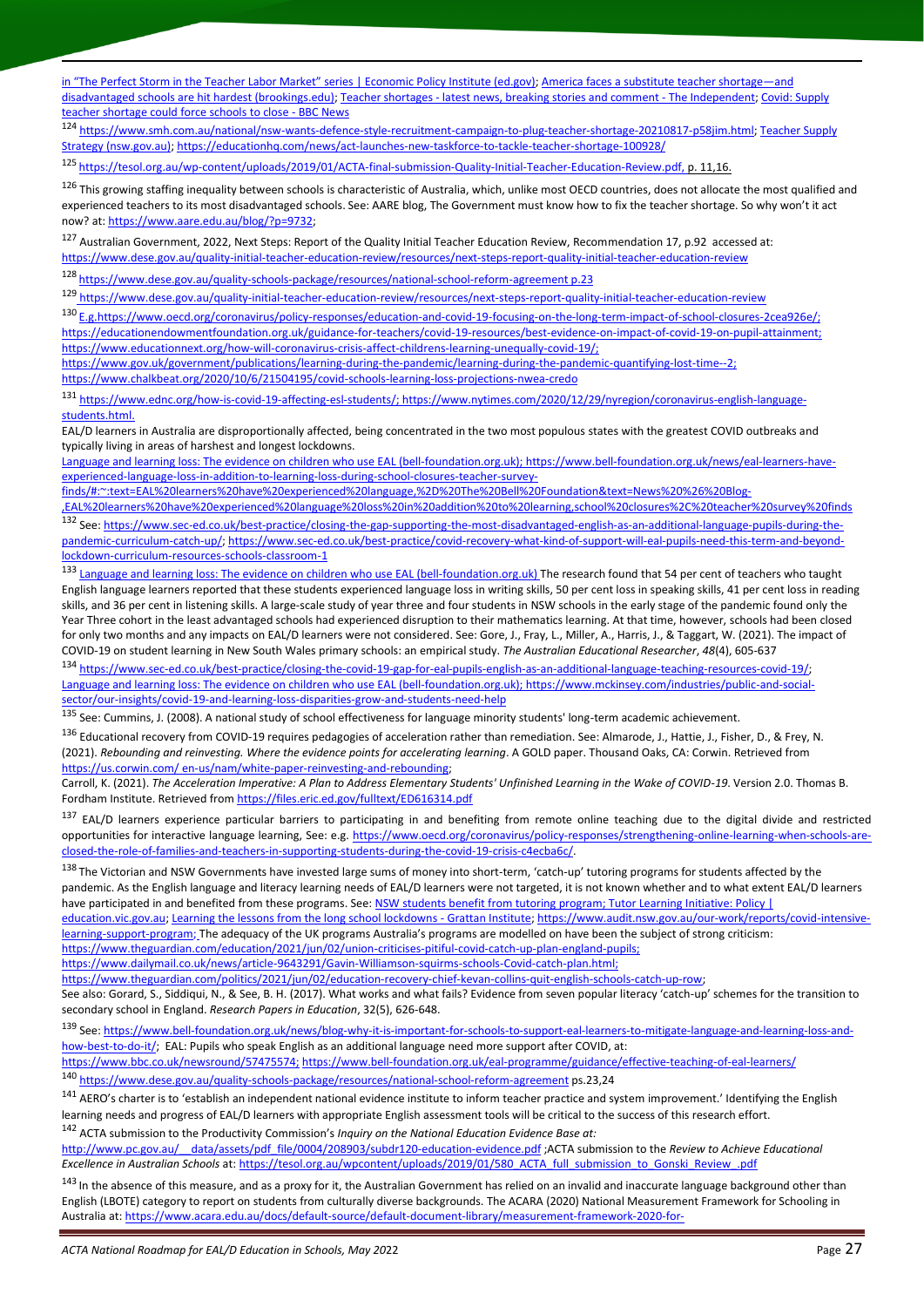[pubafa92e404c94637ead88ff00003e0139.pdf?sfvrsn=1c3d4d07\\_0](https://www.acara.edu.au/docs/default-source/default-document-library/measurement-framework-2020-for-pubafa92e404c94637ead88ff00003e0139.pdf?sfvrsn=1c3d4d07_0) perpetuates the invisibility of the EAL/D learner cohort by continued reliance on language background as a population-based attainment measure for reporting evidence of the outcomes of schooling.

#### 144 See note 40.

<sup>145</sup> ACARA *Data Standards Manual: Student Background Characteristics*, Sixth Edition, October, 2012; House of Representatives Standing Committee on Employment, Education and Training, Inquiry into Adult Literacy and its importance Report, *Don't Take it as Read,* p.92

<sup>146</sup> In reviewing the framework, the working group were to consider options for further action and provide expert advice regarding a possible national trial. It was found that the Framework needed considerable effort to update as some states and territories have introduced different approaches to assessing English language proficiency of EAL/D students. (Senate Estimates question on notice, SQ 21-01003)

<sup>147</sup> As validation of the *EAL/D Learning Progression* was limited to EAL/D learners from migrant and refugee backgrounds, further validation is needed in relation to Indigenous EAL/D learners.

<sup>148</sup> The NSW Government education system has shown that use of the EAL/D Learning Progression by teachers for assessing and reporting the EAL/D learner cohort is accurate, reliable and trustworthy. Since trialling and validating teachers' use of the tool in 2012, it has been successfully using the EAL/D Learning Progression as a measure of English language proficiency for needs-based resource allocation to schools. In 2021, the Department also commenced annual public reporting of EAL/D students against the four phases of the EAL/D Learning Progression. A national survey of school systems conducted in 2020 found that many Government and Catholic education systems were already using the EAL/D Learning Progression to identify or report on EAL/D learner needs. The further review should ensure that experts in EAL/D learning and assessment are given leading roles in this project and that consultation occurs with teachers and other educators responsible for using EAL/D assessments.

#### <sup>149</sup> <https://www.dese.gov.au/quality-schools-package/resources/national-school-reform-agreement> p.24

<sup>150</sup> Although Government funding is calculated with reference to students enrolled at a school, schools and school systems are not required to spend specific amounts of funding on individual students or designated student groups. This includes funding provided under each of the loadings for disadvantage, including the low English proficiency loading. (Answers to Senate Estimate questions on Notice SQ18-650, SQ18-651, SQ19-129. Answer to Question on Notice SQ18- 651)

<sup>151</sup> AUSTRALIAN EDUCATION ACT 2013 - [SECT 78 Ongoing funding requirements for approved authorities \(austlii.edu.au\)](http://www5.austlii.edu.au/au/legis/cth/consol_act/aea2013210/s78.html)

<sup>152</sup> Accountability for Commonwealth funding is limited to a financial acquittal process relating to the distribution of base and loading amounts in a block funding report. 2019 National Schools Resourcing Board Review of Needs Based Funding Requirements, Final Report at[:https://www.dese.gov.au/national](https://www.dese.gov.au/national-school-resourcing-board/resources/review-needs-based-funding-requirements-final-report-december-2019)[school-resourcing-board/resources/review-needs-based-funding-requirements-final-report-december-2019](https://www.dese.gov.au/national-school-resourcing-board/resources/review-needs-based-funding-requirements-final-report-december-2019)

<sup>153</sup> Sydney Morning Herald at[: https://www.smh.com.au/politics/federal/government-rejects-bipartisan-call-for-more-scrutiny-of-school-funding-20191205](https://www.smh.com.au/politics/federal/government-rejects-bipartisan-call-for-more-scrutiny-of-school-funding-20191205-p53h63.html) [p53h63.html;](https://www.smh.com.au/politics/federal/government-rejects-bipartisan-call-for-more-scrutiny-of-school-funding-20191205-p53h63.html)

[https://www.smh.com.au/national/nsw/education-department-loses-track-of-millions-in-disadvantage-funding-20200408-p54ia1.htm](https://www.smh.com.au/national/nsw/education-department-loses-track-of-millions-in-disadvantage-funding-20200408-p54ia1.html)[l](https://www.smh.com.au/national/nsw/education-department-loses-track-of-millions-in-disadvantage-funding-20200408-p54ia1.html)

A 2017 Auditor-General ANAO Report found that the Commonwealth Department of Education and Training had not: i) effectively monitored distribution of funding to approved system authorities to assure that funding was being allocated on a needs basis; ii) monitored whether approved system authorities' funding models were publicly available and transparent; iii) established processes that provided the level of transparency and accountability envisaged under the Act; or iv) fully utilised available data to inform the development of current and future educational policy. In 2018, a Joint Committee of Public Accounts and Audit endorsed these recommendations and further recommended changes to the legislation and regulations that required the Department to undertake compliance monitoring, a recommendation subsequently rejected by the Department. A 2021 follow-up to the 2017 audit found the Department had not made sufficient progress in ensuring transparency of Australian Government funding allocations as prescribed in the Act, and noted that implementation in this area was not scheduled until 2022. A 2020 NSW Auditor-General's audit report found that the NSW Department of Education and Training did not have adequate oversight of how schools were using their Gonski needs-based funding to improve student outcomes since it introduced its *Local Schools Local Decisions* policy in 2014, allocating hundreds of millions of additional funding for disadvantaged students without keeping track of how it was spent or whether it was helping those students.

<sup>154</sup> Submission 108: Australian Council of TESOL Associations, 2017. Submission and Supplementary Submission to the Parliamentary Inquiry into Migrant Settlement Outcomes at[: https://www.aph.gov.au/Parliamentary\\_Business/Committees/Joint/Migration/settlementoutcomes/Submissions.](https://www.aph.gov.au/Parliamentary_Business/Committees/Joint/Migration/settlementoutcomes/Submissions) The 2016 ACTA survey found that available Commonwealth English language proficiency needs-based funding for schools was often not reaching the EAL/D student target group it was intended to assist. School autonomy and flexible funding policies were actively encouraging diversion of earmarked funds away from the EAL/D student target group resulting in the erosion of specialist EAL/D programs, leadership, staffing and expertise in schools.

<sup>155</sup> EAL/D service plans would include information about the number of EAL/D learners identified needing EAL/D support, those receiving EAL/D support, and the number and specialist training of EAL/D teachers allocated.

<sup>156</sup> ACTA submission to the 2017 *Inquiry into Migrant Settlement Outcomes*, p.65. For a best practice EAL accountability system, see *The accountability system English learners deserve,* at[: https://www.sbceo.org/cms/lib/CA50000560/Centricity/Domain/55/CALTOG\\_Accountability\\_Digital.pdf](https://www.sbceo.org/cms/lib/CA50000560/Centricity/Domain/55/CALTOG_Accountability_Digital.pdf)

<sup>157</sup> The Commonwealth acknowledged that current arrangements do not allow visibility of state or territories' own expenditure on specialist English as an additional language or dialect (EAL/D) services. (Answer to Senate Estimates Question on Notice SQ19-129).

<sup>158</sup> NSRB Report a[t:https://www.dese.gov.au/national-school-resourcing-board/resources/review-needs-based-funding-requirements-final-report-december-](https://www.dese.gov.au/national-school-resourcing-board/resources/review-needs-based-funding-requirements-final-report-december-2019)[2019](https://www.dese.gov.au/national-school-resourcing-board/resources/review-needs-based-funding-requirements-final-report-december-2019)

<sup>159</sup> Recommendation 7 para. 3.199 The Committee recommends that, as part of the new National School Reform Agreement, commencing in 2023, the Australian Government seek the agreement of the states and territories to ensure funding for schools is based on student enrolment rather than attendance. Recommendation 8 para. 3.208 The Committee recommends that, as part of the new National School Reform Agreement, commencing in 2023, the Australian Government seek the agreement of the states and territories to:

- require a proportionate number of qualified English as a second or additional language (TESOL) educators to be provided, on an ongoing basis, to the number of enrolled English as an Additional Language or Dialect (EAL/D) learners in schools
- undertake an appropriate and consistent EAL/D assessment for EAL/D learners in Australian schools, with the results of the EAL/D assessment, along with the number of qualified TESOL educators in schools, to be published alongside NAPLAN data on My School
- implement a replacement to the language background other than English identifier in the index of community socio-educational advantage that better identifies EAL/D learners for the purposes of school resourcing.

 $160$  DESE is the national agency with responsibility for legislative and program accountability.

<sup>161</sup> <https://internationaleducation.gov.au/Regulatory-Information/Documents/ESOS%20Agency%20for%20Schools%20RPF%202018-19.pdf> International student programs provide significant and increasing revenue streams for state and territory Governments. Annual student fees currently range between \$11,110 and \$18,980 across primary and secondary school. EAL/D programs are generally marketed by education systems as part of the school services available to overseas students.,